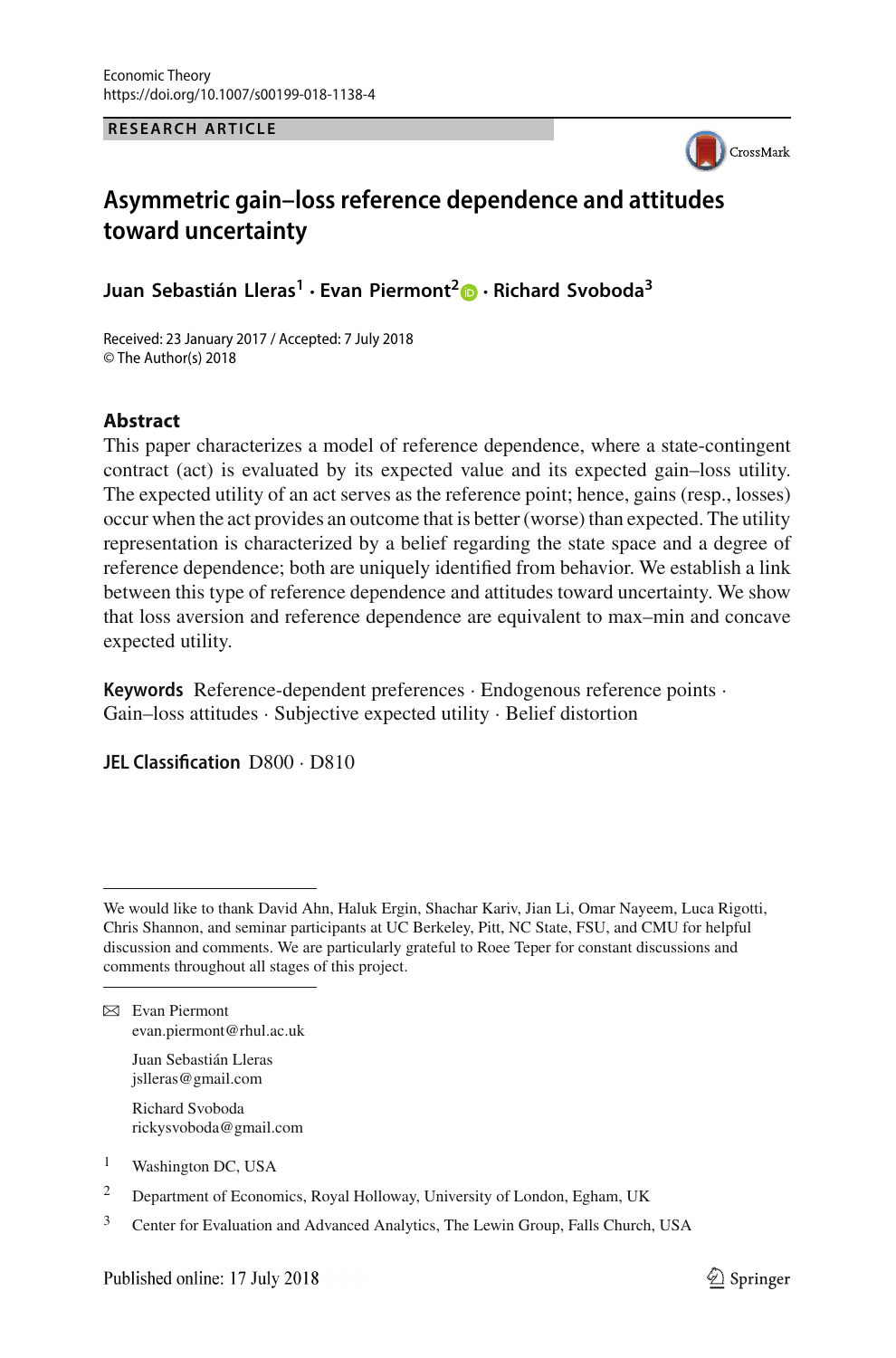# **1 Introduction**

In many circumstances, a decision maker (DM) may evaluate an uncertain prospect not only in absolute terms but also in relative relation to some reference point. Kahneman and Tversk[y](#page-30-0) [\(1979](#page-30-0)) first introduced the notion of reference dependence, in the seminal *Prospect theory*, to explain experimental violations of expected utility. Within Prospect theory, deviations from the reference point are weighted by a gain–loss value function, which has the feature, referred to as*loss aversion*, that losses have more negative value than equal sized gains have positive value.

A different resolution for empirical deviations from expected utility proposes models of multiple priors, in particular *MaxMin Expected Utility (MMEU)*. MMEU, axiomatized by Gilboa and Schmeidle[r](#page-30-1) [\(1989\)](#page-30-1) as an explanation of the Ellsberg Para $d\alpha$ ,<sup>[1](#page-1-0)</sup> considers a DM who holds a family of beliefs regarding the likelihood of events. She evaluates uncertain prospects by the minimum expected utility consistent with any of her beliefs. As such, a MMEU DM displays *uncertainty aversion* (or, ambiguity aversion), the feature that she prefers to minimize her exposure to uncertainty.

At a purely intuitive level, there seems to be a connection between loss aversion and uncertainty aversion; both behaviors characterize some form of pessimism in comparison with a subjective expected utility (SEU) maximizer. A loss averse DM places more weight on the utility of "bad" events but leaves the probabilities undistorted, whereas an uncertainty averse DM places more weight on the probability of "bad" events but leaves the utilities undistorted. We show in this paper that this connection is more than superficial; there exists a formal connection between reference dependence and attitude toward uncertainty. In particular, we axiomatize a simple class of referencedependent preferences, called *asymmetric gain–loss (AGL) preferences*, which can be equivalently represented by a MMEU functional. Within our framework, loss aversion and uncertainty aversion produce identical choice data.

## **1.1 AGL preferences**

In addition to formalizing the connection between reference dependence and ambiguity aversion, AGL preferences provide a simple model of endogenous reference dependence. Our object of choice is a state-contingent contract, or act, which is an assignment of consumption (in utility terms) to each state of the world. AGL preferences evaluate an act according to two components: *consumption utility* and *gain–loss utility*. The expected consumption utility of an act is as in the standard SEU model, where the decision maker holds a subjective belief,  $\mu$ , over the state space. Her expected consumption utility of an act  $f : S \to \mathbb{R}$  is

<span id="page-1-1"></span>
$$
\mathbb{E}_{\mu}[f] = \sum_{s \in S} \mu(s) f(s),\tag{1.1}
$$

<span id="page-1-0"></span><sup>&</sup>lt;sup>1</sup> Because it is well established in the lite[r](#page-30-1)ature, we refer the reader to Gilboa and Schmeidler [\(1989\)](#page-30-1) for a formal discussion of the Ellsberg Paradox and its resolution by MMEU.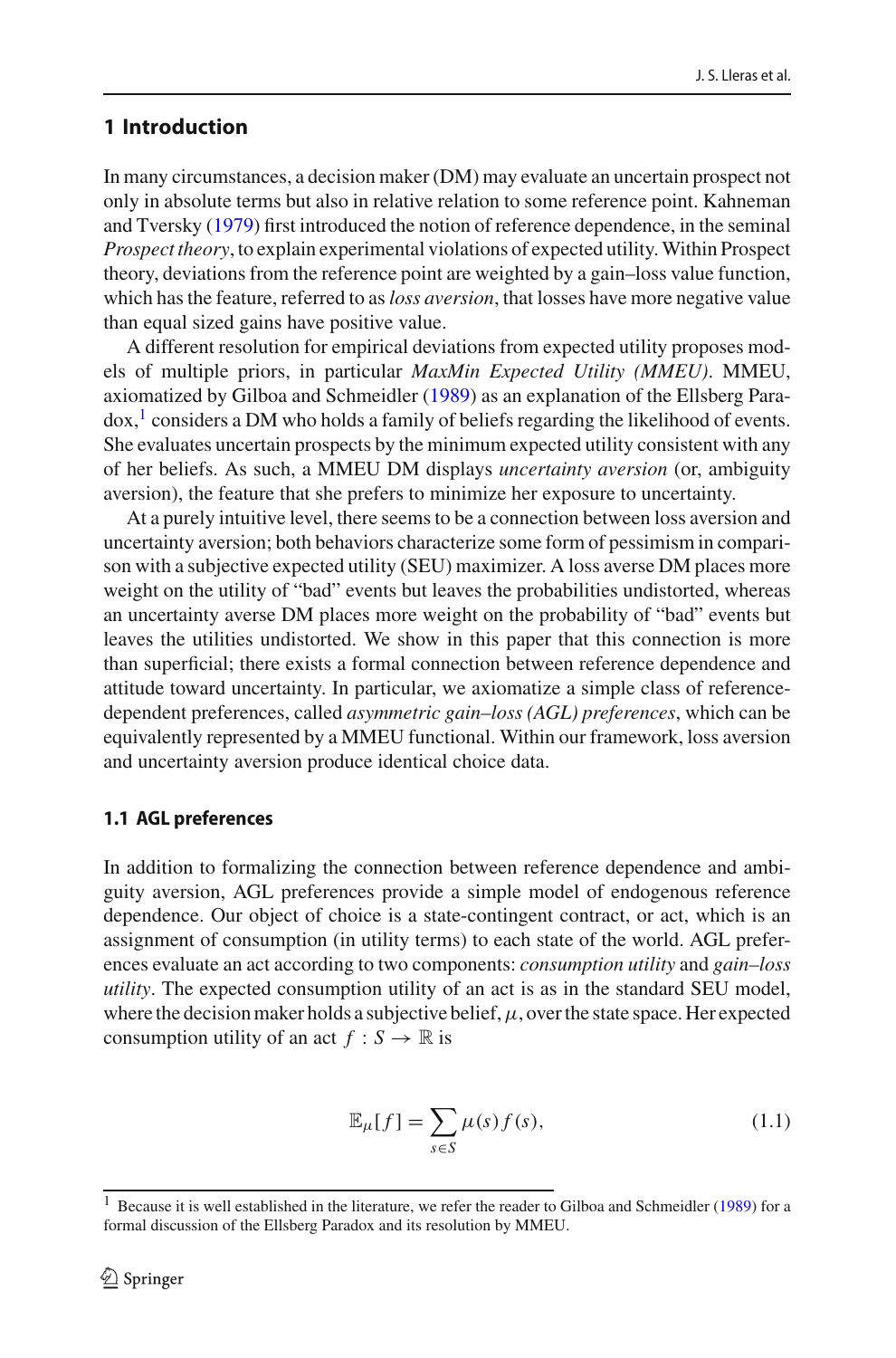where *S* is the state space and  $s \in S$  is a generic state. The AGL DM takes this assessment of acts both as the reference point by which gains and losses are measured, and as the baseline level of utility on which gains and losses act as distortions. The main result of this paper is the behavioral characterization of asymmetric gain–loss preferences, which are preferences that can be represented by the functional

<span id="page-2-4"></span>
$$
V(f) = \mathbb{E}_{\mu}[f] + \lambda \sum_{s:f(s) < \mathbb{E}_{\mu}[f]} \mu(s)[\mathbb{E}_{\mu}[f] - f(s)]. \tag{1.2}
$$
\nExpected consumption Utility\nExpected Gain/Loss Utility

The first term is the DM's subjective expected utility without any reference considerations, and the second is the gain–loss utility. The gain–loss term captures the reference effects. When  $\lambda < 0$ , the DM is loss averse and receives a utility penalty when the realized utility falls short of her expectation. This utility penalty is linearly scaled by  $\lambda$ . In our representation results, all the elements are identified from choice behavior:  $\mu$  and  $\lambda$  are identified uniquely.<sup>2</sup>

#### <span id="page-2-5"></span>**1.2 Reference point formation**

There are two alternative views on the formation of endogenous reference points. In the first, the DM forms a reference point before making a choice, based on the *set* of options that she faces. $3$  As such, her beliefs about her own actions will affect the reference point, leading these papers to generally require an equilibrium condition to account for the mutual relationship between reference points and choices.

In the second, the DM's chosen action completely determines the reference point. Thus, each element of a choice set is associated with its own reference point.<sup>[4](#page-2-2)</sup> AGL preferences fall into this second category. In particular, the AGL representation is closely related to the notion of *choice acclimating personal equilibrium* defined by Kőszegi a[n](#page-30-2)d Rabin  $(2007)$  $(2007)$ , excepting that there the domain of uncertainty is objective risk. A main contribution of our paper is that, by considering the case where probabilities are subjective, we show how it is possible to simultaneously identify both the reference attitude and the beliefs of the DM.

<span id="page-2-3"></span>
$$
V(f) = \mathbb{E}_{\mu}[f] + \lambda \sum_{s: f(s) > \mathbb{E}_{\mu}[f]} \mu(s)[f(s) - \mathbb{E}_{\mu}[f]].
$$
\n(1.3)

<span id="page-2-0"></span><sup>&</sup>lt;sup>2</sup> When  $\lambda > 0$ , the DM is gain seeking and receives a utility bonus. At first glance, it may seem counterintuitive that a utility bonus occurs in states where the outcome is below the reference utility. However, because gains and losses are relative to the expectation, expected gains must equal expected losses. Exploiting this symmetry of gains and losses, the above expression is equivalent to having the utility bonus occur in states that surpass the expectations. The equivalent expression given by Eq. [\(1.3\)](#page-2-3) more clearly illustrates the role of the gain–loss term when  $\lambda$  is positive.

 $3$  See Shale[v](#page-30-3) [\(2000](#page-30-3)), Kőzsegi a[n](#page-30-4)d Rabin [\(2006](#page-30-4)), Sa[r](#page-30-5)ver [\(2011\)](#page-30-5) and Ok et al[.](#page-30-6) [\(2014\)](#page-30-6).

<span id="page-2-2"></span><span id="page-2-1"></span><sup>&</sup>lt;sup>4</sup> See Be[l](#page-30-8)l [\(1985](#page-29-0)), Loomes a[n](#page-30-2)d Sugden [\(1986](#page-30-7)), Gul [\(1991](#page-30-8)) and Kőszegi and Rabin [\(2007](#page-30-2)). While the first two references use the language of disappointment aversion rather than reference dependence, it is disappointment relative to the expected consumption utility.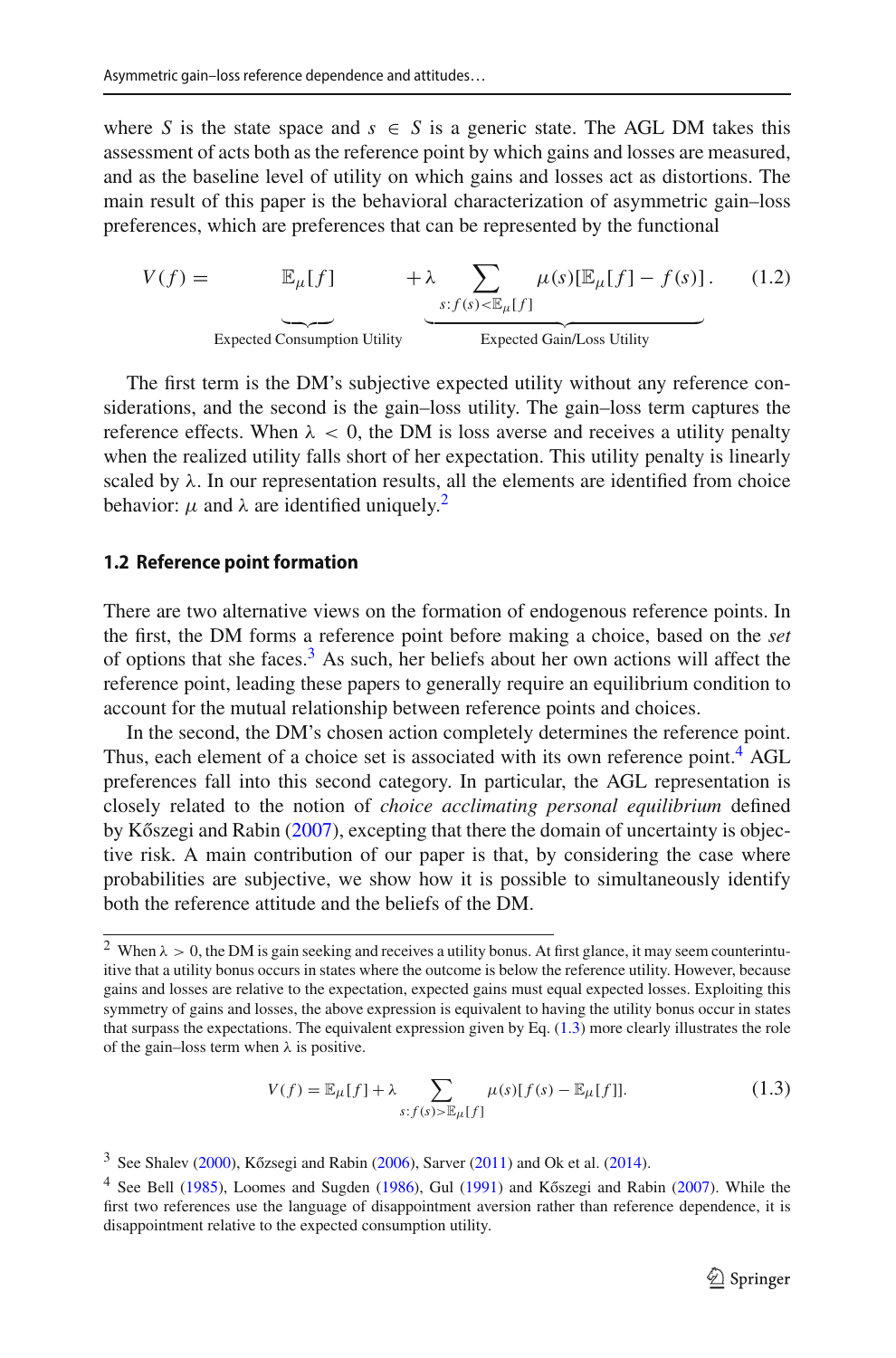It is worth noting that when the reference point is defined using equilibrium conditio[n](#page-30-4)s, as in Kőzsegi and Rabin [\(2006\)](#page-30-4), the joint identification of beliefs and reference effects is generally not possible. The feedback loop between choices and the reference point can lead to intransitivity of the revealed preference, as shown in Gul and Pesendorfe[r](#page-30-9) [\(2006](#page-30-9)).

Because of this identification problem, and the intrinsic complexity surrounding equilibrium conditions, the latter notion or reference point determination has proved more suitable for applications. Indeed, many applications use AGL preferences: Lange and Rata[n](#page-30-10) [\(2010\)](#page-30-10) explore how reference dependence can increase the optimal bid in sealed bid auctions (to be more in line with empirical evidence); Herweg et al[.](#page-30-11) [\(2010\)](#page-30-11) show that loss aversion can explain prevalence of binary incentive schemes  $(i.e.,$  $(i.e.,$  $(i.e.,$  bonuses) in moral hazard environments; Abeler et al.  $(2011)$  show that, in an effort provision experiment, expectations-based reference dependence best explains their data; Karle and Peit[z](#page-30-12) [\(2014](#page-30-12)) consider the competition of differentiated firms when buyers exhibit loss aversion. Each of the above-mentioned papers assumed a kinked, piecewise linear gain/loss function and assumed the reference point was the expected consumption utility—exactly the characterization given here. Our work provides the foundational restrictions for such consumer behavior, and shows that beliefs regarding uncertainty and reference effects can be jointly identified.

#### **1.3 A simple example of AGL preferences**

We employ the following numerical example to explain the intuition behind the representation, and show how asymmetric gain–loss preferences can explain different types of behavior regarding uncertainty.

Consider the environment of a seller selling a single good to a buyer who makes a take-it-or-leave-it offer. The value to the seller is  $\hat{v}$  which the buyer believes takes the values {5, 3, 2}, with probability .2, .3, and .5, respectively. The buyer has an independent private value for the object given by  $v = 10$ . The buyer will submit her offer, *b*, and the seller will accept or reject the offer. The seller will accept any offer which (weakly) exceeds her value. The buyer's utility associated with the bid *b* is given by

$$
U(b) = \begin{cases} v - b & \text{if } b \ge \hat{v}, \\ 0 & \text{otherwise.} \end{cases}
$$

It is obvious that the optimal bid will always be in  $\{5, 3, 2\}$ . If the buyer is a risk neutral expected utility maximizer, her optimal bid solves

$$
\max_{b \in \{5,3,2\}} (v - b) \text{Prob}(b \ge \hat{v}).
$$

The optimal bid is  $b^{RN} = 3$ , which has an expected utility of 5.6 before the bid is placed.

Now suppose that the buyer has gain–loss preferences: in addition to the expected value she wants to avoid losses, so she subtracts any expected losses from the expected consumption utility to determine the valuation (this corresponds to the parametrization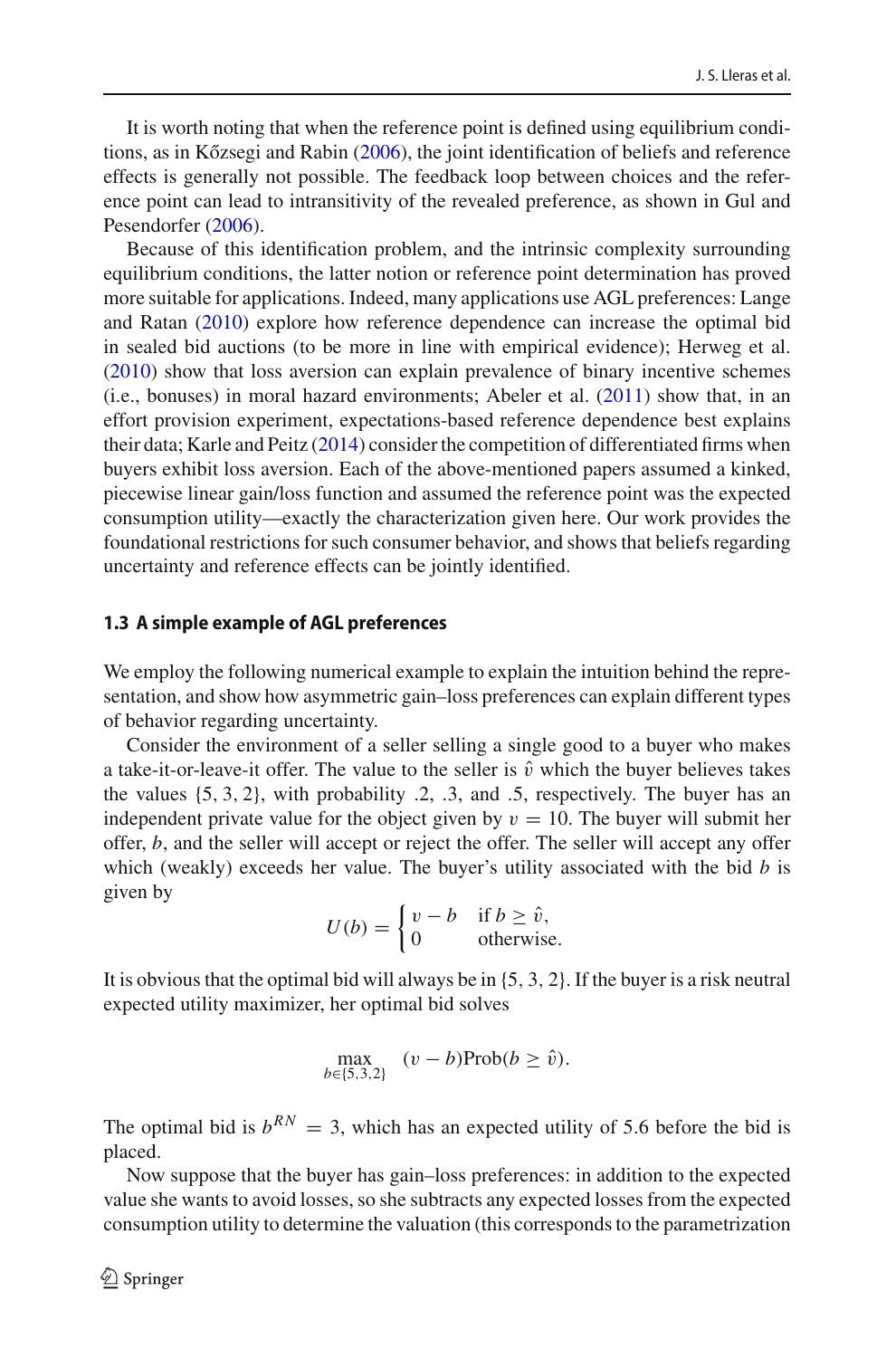$\lambda = -1$ ). A loss for her is any outcome where her ex-post utility is worse than the expected value; therefore, outcomes in which she does not obtain the item are considered losses.

Her expected AGL utility, taking into account her gain–loss preferences, of making the bid  $b = 3$  is given by:

> 5.6 Expected Cons. Utility  $-$  (.2) (5.6 – 0) Expected Loss Penalty ,

which is equal to 4.48. The optimal AGL bid, however, is  $b^{AGL} = 5$ , which provides a constant utility, and hence an AGL utility of 5.

When the buyer in this simple take-it-or-leave-it example takes into consideration expected gains and losses in addition to the standard expected utility, she is better off increasing her bid. Intuitively, she sacrifices her payoff in good outcomes (where she obtains the item) in order to decrease the chance of bad outcomes (not obtaining the item). While her payoff is smaller contingent on obtaining the good, the outcome is favorable more often and she increases her ex-ante utility.

A similar behavior could be captured by a buyer who was averse to ambiguity. To see this, assume that the buyer, instead of having AGL preferences, has MMEU preferences. Further, the buyer believes that the distribution of the seller's valuation is contained in the following set of distributions over {5, 3, 2}:

$$
C = \left\{ \begin{aligned} [.75, .15, .10], [.35, .51, .14], [.40, .24, .36], \\ [.60, .36, .04], [.65, .09, .26], [.25, .45, .30] \end{aligned} \right\}.
$$

As such, the buyer chooses a bid according to:

$$
\max_{b} \left( \min_{v \in C} \left( v - b \right) \text{Prob}_{v} (b \geq \hat{v}) \right).
$$

It is straightforward to check that the optimal bid is  $b^{MMEU} = 5$ . Therefore, a AGL bidder with  $\mu = [.2, .3, .5]$  and  $\lambda = -1$  and a MMEU bidder with multiple priors given by *C* will make the same optimal bid. While at first glance this connection may seem contrived, in fact, the AGL and MMEU DMs choose identically not only in this bidding game but in *all* decision problems—they have identical preferences[.5](#page-4-0) We show in Sect. [3](#page-11-0) that AGL behavior can always be equivalently described by a MMEU decision maker.

# **1.4 Structure of the paper**

The rest of the paper is structured as follows. Section [2](#page-5-0) provides an axiomatic characterization of the preferences, discusses the concept of the alignment of acts, which is instrumental for the endogenous determination of a reference point, and formally

<span id="page-4-0"></span><sup>5</sup> The set of priors, *C*, coincides with the distributions obtained from Eq. [\(2.1\)](#page-11-1) and is visualized in Fig. [1.](#page-13-0)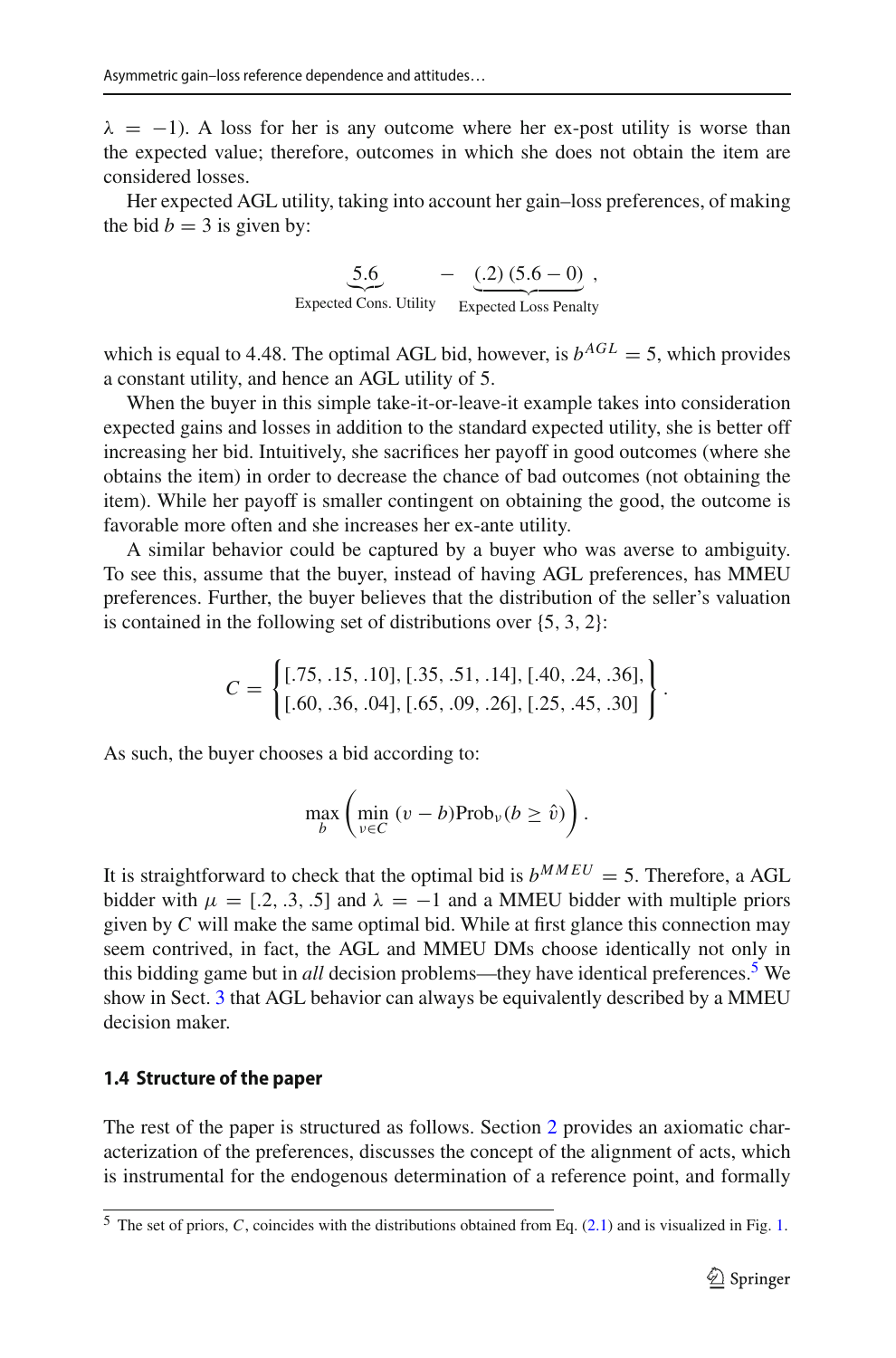defines the utility representation. Section [3](#page-11-0) explores the link between gain–loss and ambiguity attitudes. Section [4](#page-14-0) puts forth comparative statics results. Section [5](#page-16-0) contains a literature review. All proofs are contained in the "Appendices."

# <span id="page-5-0"></span>**2 Axiomatization**

In this section, we formally present the choice environment and a set of axioms which prove to be necessary and sufficient for the representation presented later in this section.

Let  $S = \{s_1, s_2, \ldots, s_n\}$  be a finite set of states of the world that represent all possible payoff-relevant contingencies for the DM; any  $E \subseteq S$  is called an event. Define  $\mathcal{E} = \mathcal{P}(S) \setminus \{\emptyset, S\}$  as the set of all non-trivial events. Denote by  $\mathcal{F} = \mathbb{R}^S_+$  the set of all acts, that is, functions  $f : S \to \mathbb{R}_+$  (endowed with the standard Euclidean topology). We interpret the act *f* as providing the payoff  $f(s)$  in state  $s \in S$  and assume it is the utility received by the DM when  $f$  is chosen and  $s$  is realized.<sup>6</sup>

Take the mixture operation on  $\mathcal F$  as the standard pointwise mixture, where for any  $\alpha \in [0, 1], \alpha f + (1 - \alpha)g \in \mathcal{F}$  gives  $\alpha f(s) + (1 - \alpha)g(s) \in \mathbb{R}_+$  for any  $s \in S$ . Abusing notation, any  $c \in \mathbb{R}_+$  can be identified with the constant act  $c(s) = c$  for all  $s \in S$ . Let  $\mathcal{F}_c \cong \mathbb{R}_+$  be the set of constant acts. Preferences on  $\mathcal F$  are denoted by the binary relation  $\ge$ ;  $>$  and  $\sim$  represent, respectively, the asymmetric and symmetric components of  $\succeq$ . For each  $f \in \mathcal{F}$ , if there is some  $c_f \in \mathcal{F}_c$ , such that  $f \sim c_f$ , then call  $c_f$  the *certainty equivalent* of  $f$ . Before we can specify the behavioral restrictions on preference that correspond to the AGL utility representation, we need to consider some particular structures in the choice domain.

# **2.1 Balanced pairs of acts**

A particularly important type of act to study AGL preference is given by those that provide perfect hedges against uncertainty. Hedging gets rid of uncertainty, and therefore, it also removes all possible gain–loss considerations from the act. Call a pair of acts  $(f, \bar{f})$  *balanced* if they provide a perfect hedge and are indifferent to each other.<sup>[7](#page-5-2)</sup> The importance of balanced acts is that eliminating subjective gain–loss considerations allows an analyst to identify beliefs from preferences.

**Definition 1** Two acts *f* and  $\bar{f}$  are *balanced* if  $f \sim \bar{f}$ , and for any states *s*, *s*<sup>'</sup> ∈ *S* 

$$
\frac{1}{2}f(s) + \frac{1}{2}\bar{f}(s) = \frac{1}{2}f(s') + \frac{1}{2}\bar{f}(s').
$$

<span id="page-5-1"></span><sup>6</sup> Note, we are tacitly assuming the decision makers cardinal utility has already been identified via standard means, i.e., the examination of preferences over *objective* lotteries. We could just as easily add a second stage of objective randomization into acts, à la Anscombe and Auman[n](#page-29-2) [\(1963\)](#page-29-2), but this would require additional notation, and the elicitation of utility values is not central to our model.

<span id="page-5-2"></span><sup>7</sup> Siniscalch[i](#page-30-13) [\(2009](#page-30-13)) calls a pair of acts that provide perfect hedging as *complementary acts*. We strengthen the definition of complementary acts to further require the acts to be indifferent.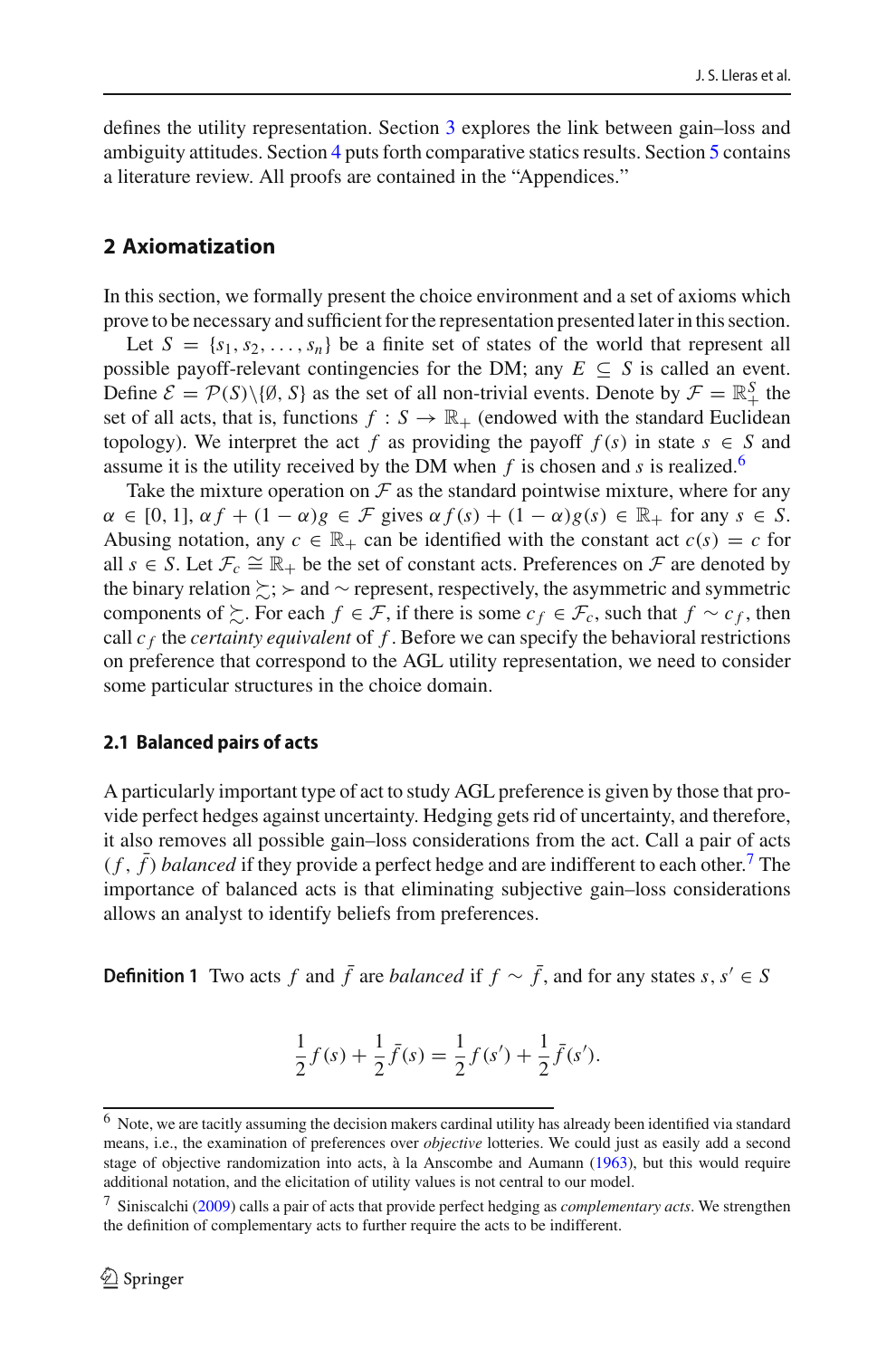If there exists  $e_f \in \mathcal{F}_c$  such that  $e_f = \frac{1}{2}f(s) + \frac{1}{2}\bar{f}(s)$  for all  $s \in S$ , we call  $e_f$  the *hedge* of  $f$ .  $(f, \bar{f})$  is referred to as a *balanced pair*, and  $\bar{f}$  is a *balancing act* of  $f$ (and vice-versa).

When the notation  $\bar{f}$  is used, it is always in reference to the balancing act of  $f \in \mathcal{F}$ . The conditions imposed on preferences below guarantee that  $c_f$  and  $e_f$  are unique and well defined for each *f* .

### **2.2 Act alignment: separating positive and negative states**

Balanced acts will provide a behavioral way of separating gains and losses. We require that when the outcome in state  $s$  is considered a gain for  $f$ , the outcome on state  $s$ is considered a loss for  $\bar{f}$ . This is a natural requirement given that  $f$  and  $\bar{f}$  provide a perfect hedge to the DM. Hence,  $\bar{f}$  has the exact opposite gain–loss composition of *f* . For an act, define positive states as those states that deliver gains, and negative states as those states that deliver losses.

**Definition 2** Let  $(f, \bar{f})$  be a balanced pair. Say  $s \in S$  is a *positive state* for f if  $f(s) \ge \overline{f}(s)$ , and a *negative state* for *f* if  $\overline{f}(s) \ge f(s)$ . If a state is both positive and negative (i.e.,  $f(s) = \bar{f}(s)$ ) say *s* is a *neutral state* for *f*.

Any balanced pair of acts induces a set of partitions, each of which splits the state space into two events: one event that contains only positive states for  $f$  ({ $s \in$  $S|f(s) \ge \overline{f}(s)|$  and one event that contains only negative states for  $f(\lbrace s \in S | \overline{f}(s) \ge$  $f(s)$ }). We use the convention that neutral states can be labeled as either positive or negative (but not both). $8$  When there are no neutral states, each act has a unique way of partitioning the states into positive and negative. These partitions associated with each act are called the *alignment* of the act. We use the convention that the alignment of the act is represented by the event that includes the positive states *E* (the complement is the negative states) rather than saying that the alignment is represented by the partition  ${E, E^c}.$ 

**Definition 3** Let  $(f, \bar{f})$  be a balanced pair. For any  $f \in \mathcal{F}$ , say *f* is aligned with the event  $E \in \mathcal{E}$  if for all  $s \in E$ ,  $f(s) \ge \overline{f}(s)$  and for all  $s \in E^c$ ,  $\overline{f}(s) \ge f(s)$ .

For every  $E \in \mathcal{E}$ , there is a set of acts that is aligned with *E*.

**Definition 4** Given any event  $E \subset S$ , define  $\mathcal{F}^E$  be the set of acts where the positive states are contained in *E*, i.e.,

$$
\mathcal{F}^E = \{ f \in \mathcal{F} : \forall s \in E, f(s) \ge \bar{f}(s) \text{ and } \forall s \notin E, \ \bar{f}(s) \ge f(s) \},
$$

where  $\bar{f}$  is the balancing act to  $f$ .

<span id="page-6-0"></span><sup>&</sup>lt;sup>8</sup> We do not allow the neutral states to be labeled both positive and negative, instead when there are neutral states a balanced pair induces more than one partition.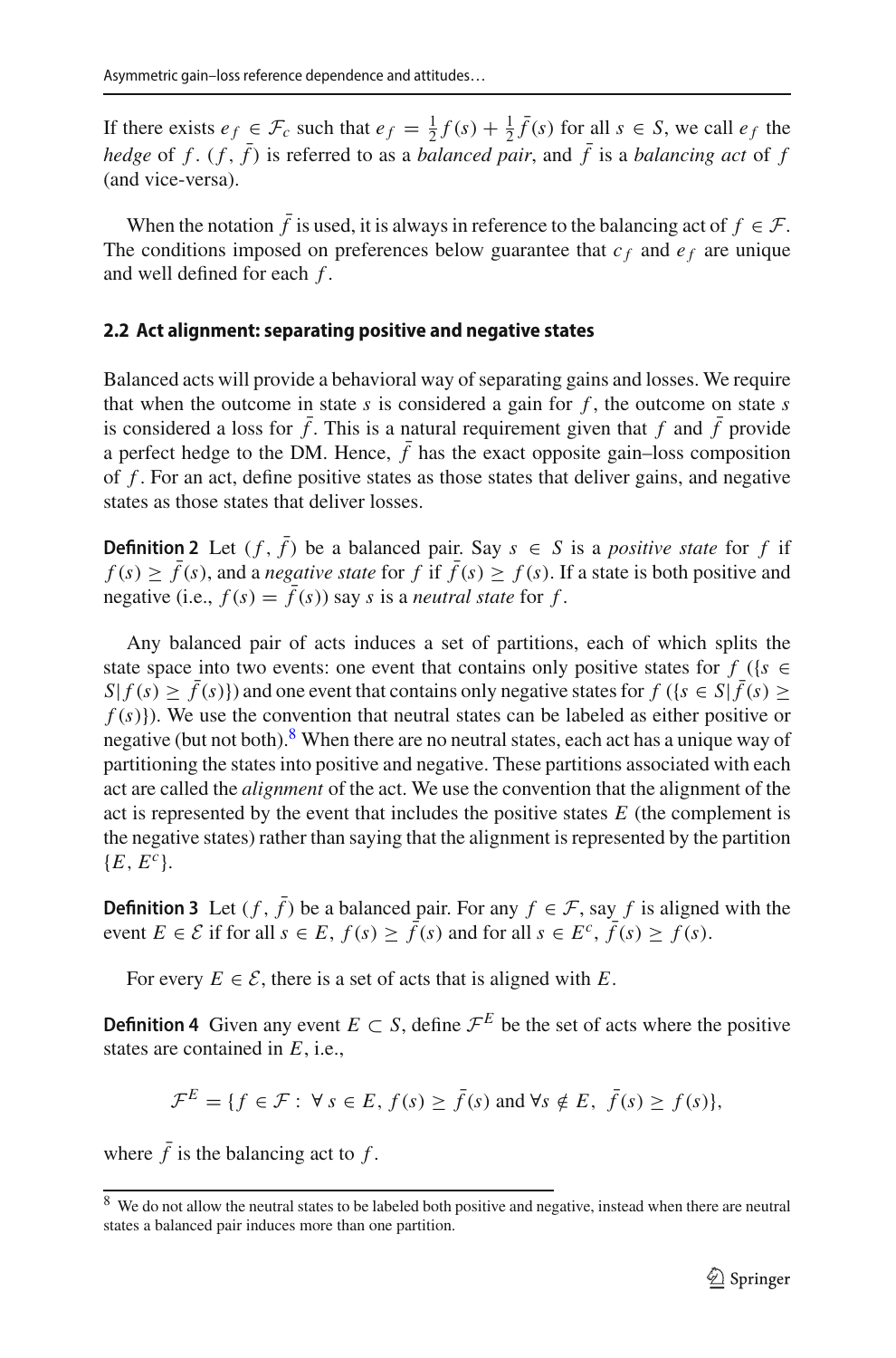Note that any constant act is its own balancing act, and therefore, constant acts are aligned with all partitions of the state space. It is useful to consider acts that have only one alignment, which are called *single-alignment* acts. These acts are important because they are acts where small perturbations on outcomes do not change the alignment.

**Definition 5** Let  $(f, \bar{f})$  be a balanced pair. Then, f is *single-alignment* act if for no *s* ∈ *S*,  $f(s) = \bar{f}(s)$ .

If the event *E* represents an alignment of *f*, every subset of *E* or  $E^c$  is called a *non-overlapping event*. These are the events where all the states are either all positive or all negative for *f* , so there is no overlap between positive and negative states for *f* . Non-overlapping events provide a way of specifying situations where there is no tradeoff between positive and negative states, only across one type of state.

**Definition 6** Given *f* ∈ *F*, event *F* ⊂ *S* is a *non-overlapping event* for *f* if every state in *F* is aligned in the same way.

If follows that *F* is non-overlapping for  $f \in \mathcal{F}^E$  if

$$
F \subseteq E \text{ or } F \subseteq E^c.
$$

Abusing terminology, we say that  $F$  is non-overlapping for  $E$  whenever  $F$  is nonoverlapping for all  $f \in \mathcal{F}^E$ .

With these definitions in mind, we can now specify the behavioral restrictions that are necessary and sufficient to be represented by the AGL functional, as given by Eq.  $(1.2)$ .

# **2.3 Standard axioms**

The first 3 conditions, A1–A3, are standard axioms in the literature of choice under uncertainty.<sup>9</sup>

**A1.** (WEAK ORDER).  $\succeq$  is complete and transitive.

**A2**. (CONTINUITY). For all  $f \in \mathcal{F}$ , the sets  $\{g \in \mathcal{F} : g \succsim f\}$  and  $\{g \in \mathcal{F} : f \succsim g\}$ are closed.

**A3**. (STRICT MONOTONICITY). If for all  $s, f(s) \ge g(s)$  then  $f \ge g$ . If  $f(s) > g(s)$ for some *s* and  $f(s) \ge g(s)$  for all *s*, then  $f \succ g$ .

# **2.4 New axioms: mixture conditions**

The standard subjective expected utility model from Anscombe and Auman[n](#page-29-2) [\(1963](#page-29-2)) is characterized by some version of A1–A3, plus the independence axiom. Independence requires that  $f \gtrsim g$  if and only if  $\alpha f + (1 - \alpha)h \gtrsim \alpha g + (1 - \alpha)h$  for any  $h \in \mathcal{F}$ , and any  $\alpha \in (0, 1)$ .

<span id="page-7-0"></span><sup>&</sup>lt;sup>9</sup> Strict monotonicity implies non-triviality, state-independence, and that no state is null, i.e., the DM puts positive probability on every state occurring.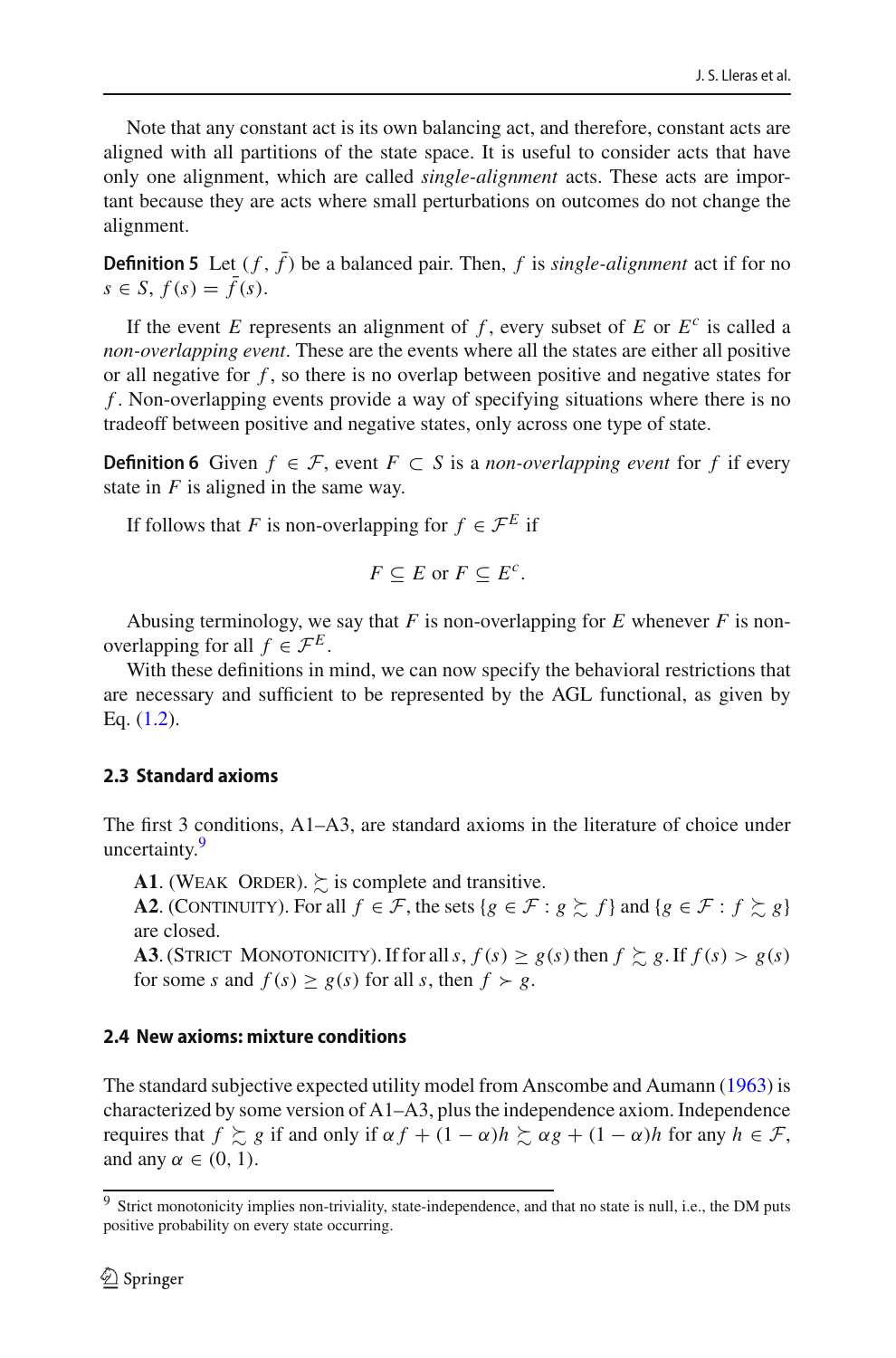The independence axiom does not hold for AGL preferences because it does not allow for gains and losses to be evaluated differently; convex combinations of acts can change the gain–loss composition of acts, therefore changing the assessments as well. AGL preferences relax independence, but impose three consistency requirements for mixtures of acts.

The first new axiom states that as long as the alignment of acts remains the same when mixing, then independence is preserved. If two acts have the same alignment, taking any mixture of them does not change the composition of gains and losses, so the tradeoff between gains and losses should not change.

**A4**. (ALIGNMENT INDEPENDENCE). If  $f, h \in \mathcal{F}^E$  and  $g, h \in \mathcal{F}^F$  for some  $E, F \in$ *E*, then  $f \gtrsim g$  if and only if  $\alpha f + (1 - \alpha)h \gtrsim \alpha g + (1 - \alpha)h$  for all  $\alpha \in [0, 1]$ .

When considering the families of acts that have the same alignment, Axiom 4 implies the regular independence axiom holds, imposing an expected utility representation over such acts. Further, because constant acts are mutually aligned with all other acts, this provides a connection between the different expected utility representations.

Under the full independence axiom, the preference between an  $\alpha$  mixture of  $f$  and *h* or *f* and *h*<sup>'</sup> would depend only on the preference between *h* and *h*<sup>'</sup>. Here, on the other hand, mixing acts may change valuations in nonlinear ways: This could happen if either (i) the mixture changes the alignment of states, or (ii) the mixture provides an opportunity to hedge by improving loss states and worsening gain states (or the opposite, if the DM is gain seeking).

The next axiom, *Local Mixture Consistency*, states that these are the only two reasons for the nonlinearity; Axiom A5 states that the effect of adding a small amount of noise, entirely contained within the positive or negative alignment of an act, depends only on the expected consumption utility of the noise. Because of continuity, a sufficiently small amount of noise will not change the alignment of a single-alignment act. Moreover, if the noise is added only to states that are positive or states that are negative, the mixture does not allow for the possibility of hedging (since any decreasing in loss utility in one negatively aligned state must be added to another negatively aligned state).

**A5**. (LOCAL MIXTURE CONSISTENCY). For any single-alignment acts  $f \in \mathcal{F}^E$ and  $g \in \mathcal{F}^{E'}$ , any event *F*, which is non-overlapping for *both E* and *E'*, and any *h*,  $h' \in \mathcal{F}$  such that  $h(s) = h(s) = h'(s) = h'(s)$  for all  $s \notin F$ , there exists  $\alpha^* < 1$ such that

 $\alpha f + (1 - \alpha)h \gtrsim \alpha f + (1 - \alpha)h' \iff \alpha g + (1 - \alpha)h \gtrsim \alpha g + (1 - \alpha)h',$ 

for all  $\alpha \in (\alpha^*, 1)$ .

To see how the mechanics capture the intuition above: because  $h$  and  $h'$  are equal to their hedge—except on a subset of  $E \cap E'$ —they do not contribute any gain/loss considerations except on  $F$ . Since all of the variation of  $h$  and  $h'$  take place within  $F$ ,  $\alpha f + (1 - \alpha)h$  and  $\alpha f + (1 - \alpha)h'$  will all be aligned the same way for any state  $s \notin F$ . Of course, we might still worry that mixing  $f$  with  $h$  or  $h'$  will alter the alignment differently within *F*. However, because  $F \subset E$  and  $f$  was a single-alignment act,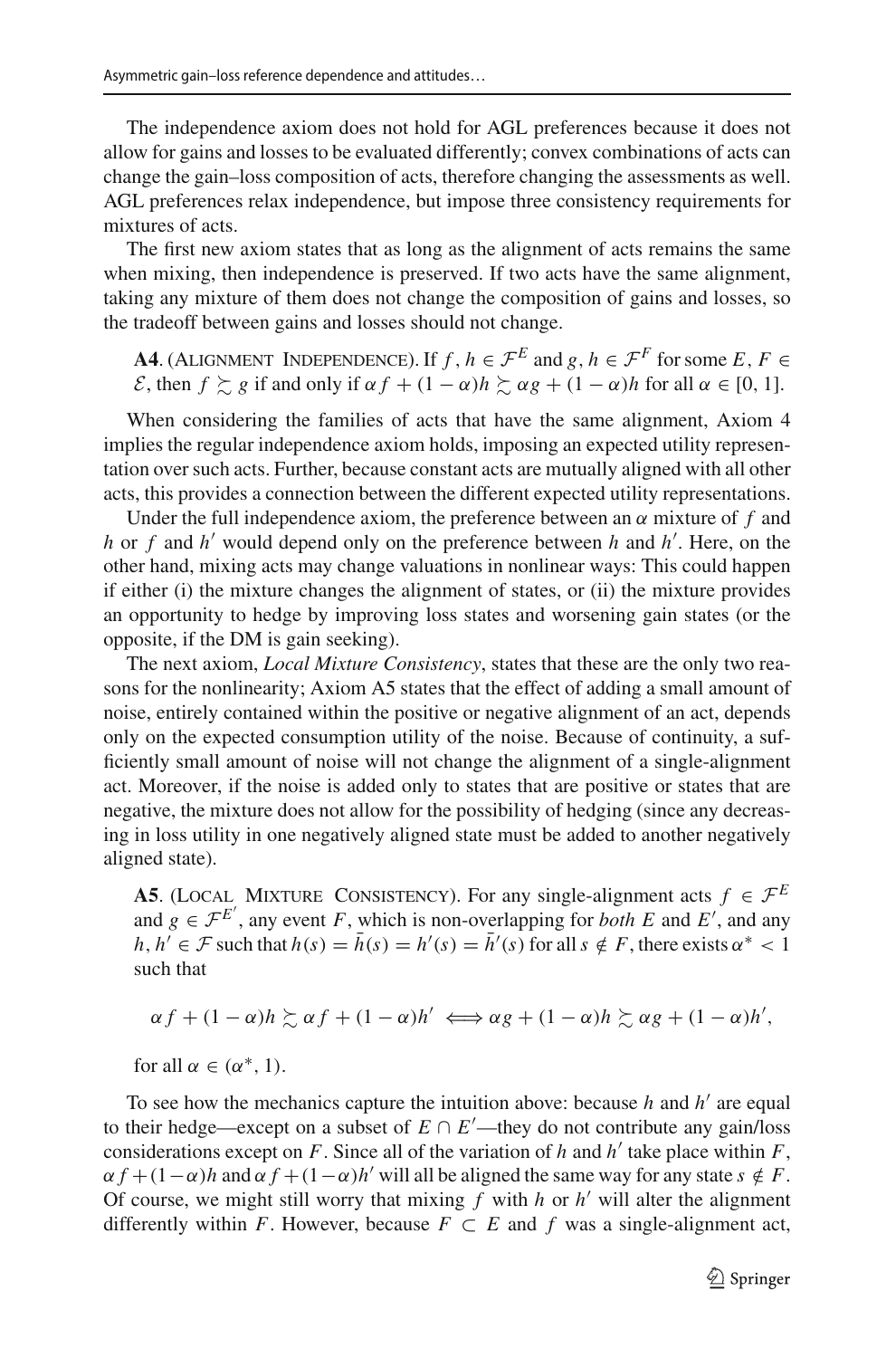for  $s \in F$ ,  $f(s)$  is *strictly* better than the expected consumption utility of f. Hence, mixing with very little weight on  $h$  or  $h'$  will still not distort the alignment. All of the same considerations hold for *g*, indicating that the final preference over mixtures depends only on *h* and *h'*.

The last axiom imposes a consistency condition on mixtures of acts when reversing the role of gains and losses. Intuitively, the condition requires that the effect of mixing *h* and *f* is the opposite to the effect of mixing *h* and  $\bar{f}$ . This condition is called *Antisymmetry*.

**A6.** (ANTISYMMETRY). For any acts *f* and *g* such that  $f \sim g$ , for every  $h \in \mathcal{F}$ , and for any  $\alpha \in (0, 1)$ ,  $\alpha h + (1 - \alpha)f \succeq \alpha h + (1 - \alpha)g$  implies

- (i)  $\alpha h + (1 \alpha) \bar{f} \precsim \alpha h + (1 \alpha) \bar{g}$ , and,
- (ii)  $\alpha \bar{h} + (1 \alpha) f \preceq \alpha \bar{h} + (1 \alpha) g$ ,

where  $\bar{f}$ ,  $\bar{g}$ , and  $\bar{h}$  are balancing acts of f, g, and h, respectively.

Since  $f$  is indifferent to  $g$ , the DM has a strict preference between the mixtures only if *h* is changing the gain–loss component of utility. Consider the case where the DM is loss-biased. Then,  $\alpha h + (1 - \alpha)f \succeq \alpha h + (1 - \alpha)g$  whenever *f* "smooths" out consumption of  $h$  more than  $g$  does— $f$  provides a better hedge against the loss states of *h*. Of course, when *f* and *g* are replaced with  $\bar{f}$  and  $\bar{g}$ , the losses and gains are reversed, and so,  $\bar{f}$  now exaggerates the loss states of *h*, breaking the indifference between *f* and *g* in the opposite direction. The same intuition applies when *h* is replaced with  $h$ . Notice, when  $h$  is constant, there is no room for hedging, and so, the mixtures with *f* and *g* will be indifferent (as dictated by Alignment Independence).

#### **2.5 Representation results**

This section provides the main representation results of the paper. Theorem [2.1](#page-9-0) introduces the AGL representation as characterized by the above axioms. This section also outlines important preliminary results that highlight the role of particular axioms and elucidate the relation between the AGL representation and other decision theoretic models.

<span id="page-9-0"></span>**Theorem 2.1** *The preference*  $\succsim$  satisfies A1–A6 if and only if there exists a probability *distribution*  $\mu \in \Delta(S)$  *such that*  $\mu(s) > 0$  *for all*  $s \in S$ *, and a real number*  $\lambda \in \mathbb{R}$  $\mathcal{L} \times \mathcal{L} \times \mathcal{L} \times \mathcal{L} \times \mathcal{V} \times \mathcal{V} \times \mathcal{V} \times \mathcal{V} \times \mathcal{V} \times \mathcal{V} \times \mathcal{V} \times \mathcal{V} \times \mathcal{V} \times \mathcal{V} \times \mathcal{V} \times \mathcal{V} \times \mathcal{V} \times \mathcal{V} \times \mathcal{V} \times \mathcal{V} \times \mathcal{V} \times \mathcal{V} \times \mathcal{V} \times \mathcal{V} \times \mathcal{V} \times \mathcal{V} \times \mathcal{V} \times \mathcal{$ 

<span id="page-9-1"></span>
$$
V(f) = \mathbb{E}_{\mu}[f] + \lambda \sum_{s:f(s) < \mathbb{E}_{\mu}[f]} \mu(s)[\mathbb{E}_{\mu}[f] - f(s)]. \tag{AGL}
$$

*Moreover, (i)*  $\mu$  *is a unique probability distribution, (ii)*  $\lambda \in \mathbb{R}$  *is unique, and*  $|\lambda|$  <  $\min_{s \in S} \frac{1}{1-\mu(s)}$ .

The bound on  $\lambda$  is a consequence of strict monotonicity: Increasing the payoff in any state must increase the valuation of the act. The bound on  $\lambda$  ensure that the marginal increase in consumption utility outweighs any negative marginal decrease in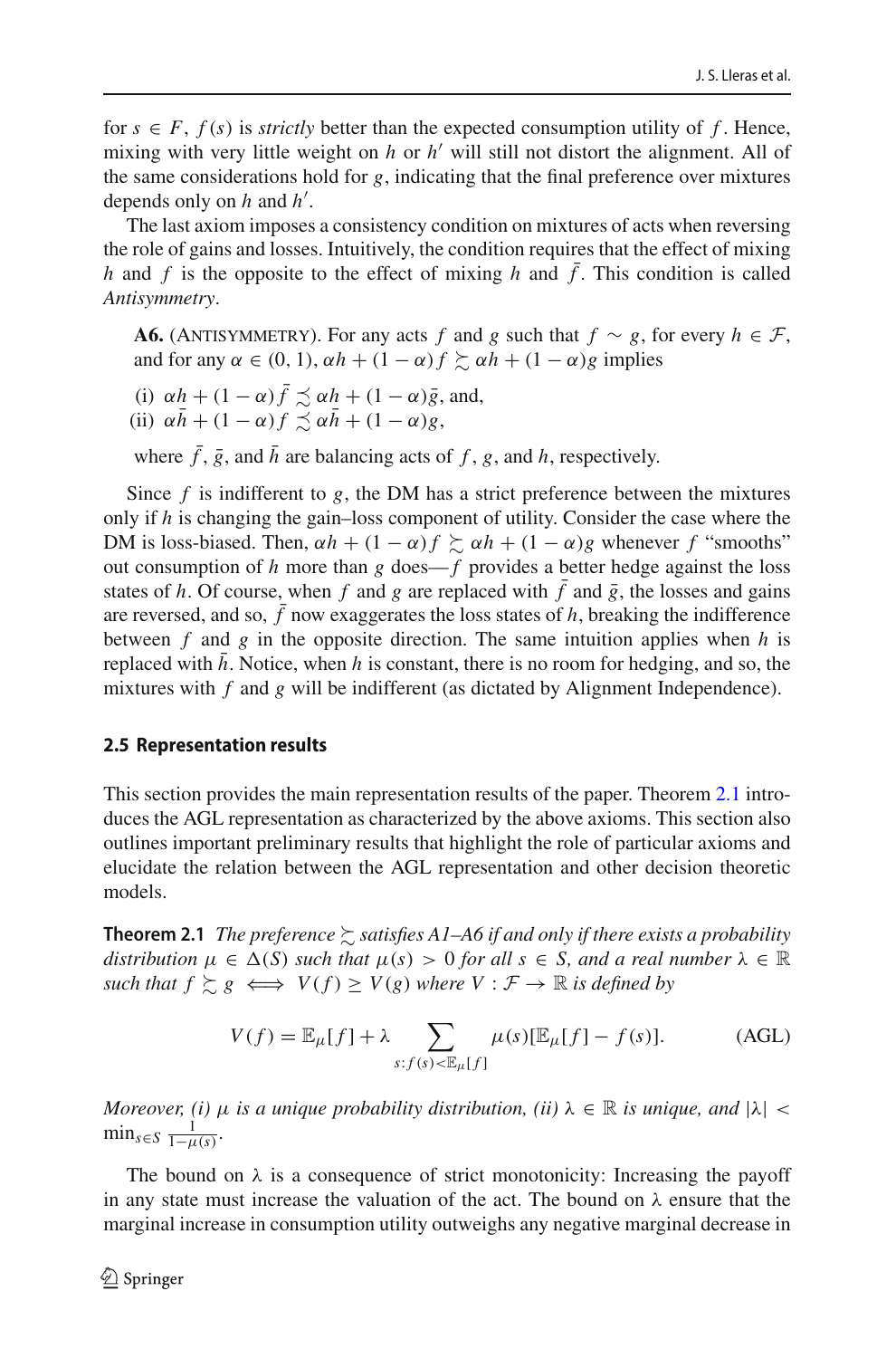gain/loss utility. The parameter  $\lambda$  captures the difference between the weight placed on gains and the weight placed on losses, which for the representation is unique. An important application of the representation result from Theorem [2.1](#page-9-0) is that it provides an index for reference dependence  $(\lambda)$  that is decoupled from risk attitudes, and can be easily estimated. The fact that  $\mu$  lies in the interior  $\Delta(S)$  is also a consequence of strict monotonicity.

#### **2.5.1 Sketch of the proof and preliminary results**

The result is proven in two steps. First, Lemma [2.2](#page-10-0) provides a SEU representation on  $\mathcal{F}^E$  established by Axioms A1–A4 (that is, excluding Local Mixture Consistency and Antisymmetry), which can be extended to aggregate preferences across families of mutually aligned acts. Then, we utilize the properties of Axioms A5 and A6 to generate the final result.

<span id="page-10-0"></span>**Lemma 2.2** *The preference*  $\succsim$  *satisfies A1–A4 if and only if there exists a set of probability distributions over S,*  $\{\mu_E\}_{E \in \mathcal{E}}$ *, such that for*  $f \in \mathcal{F}^F$  *and*  $g \in \mathcal{F}^{F'}$ *,* 

$$
f \succsim g \iff \mathbb{E}_{\mu_F}[f] \geq \mathbb{E}_{\mu_{F'}}[g].
$$

*Moreover the set*  $\{\mu_E\}_{E \in \mathcal{E}}$  *is unique.* 

Every prior in  $\{\mu_E\}_{E \in \mathcal{E}}$  is different, and Alignment Independence does not imply any structure on the priors. To derive the main result from the representation of Lemma [2.2,](#page-10-0) Local Mixture Consistency and Antisymmetry are used to guarantee that every prior in the set  $\{\mu_E\}_{E \in \mathcal{E}}$  can be written as functions of one unique prior  $\mu$ .

If we mix  $f$  with a small amount of noise (either the act  $h$  or  $h'$ ), where the noisy acts exhibit variation only on  $F$  non-overlapping with  $E$ , then Local Mixture Consistency guarantees that the preference over the two mixtures depends only on the expected consumption utility of the noise. Hence, for all  $E \in \mathcal{E}$ , the conditional distributions conditioned on *F* non-overlapping with *E*—are the same for all  $\mu_F$ . That is, for *E* and  $E' \in \mathcal{E}, \mu_E(\cdot|F) = \mu_{E'}(\cdot|F)$  whenever *F* is non-overlapping for *E* and *E'*. In fact, there is a single  $\mu$  such that  $\mu(s|F) = \mu_E(s|F)$ , keeping the condition of *F*.

Since *E* is non-overlapping with itself, this last point implies that for any  $s, s' \in E$ ,  $\frac{\mu(s)}{\mu(s')} = \frac{\mu_E(s)}{\mu_E(s')}$ , which holds only if for all  $s \in E$ ,  $\mu(s) = \gamma \mu_E(s)$ ,  $\gamma \in \mathbb{R}_{++}$ . So on *E*,  $\mu_E$  is just a constant perturbation of the original prior  $\mu$ . Since  $E^c$  is non-overlapping with  $E$  the same holds for  $E^c$ .

Then, the distribution  $\mu_E$  can be written in the following way

$$
\mu_E(s) = \begin{cases} \gamma_E^+ \mu(s) & \text{if } s \in E, \\ \gamma_E^- \mu(s) & \text{if } s \in E^c, \end{cases}
$$

where  $\gamma_E^+$  represents how the original prior is perturbed on the positive states (i.e., *E*), and  $\gamma_E^-$  represents how the original prior is modified on the negative states. Both  $\gamma_E^+$ and  $\gamma_E^-$  are positive numbers from monotonicity of  $\lesssim$ , where  $\gamma_E^+ \ge 1 \Leftrightarrow \gamma_E^- \le 1$  for every  $E$  because  $\mu_E$  is a probability distribution.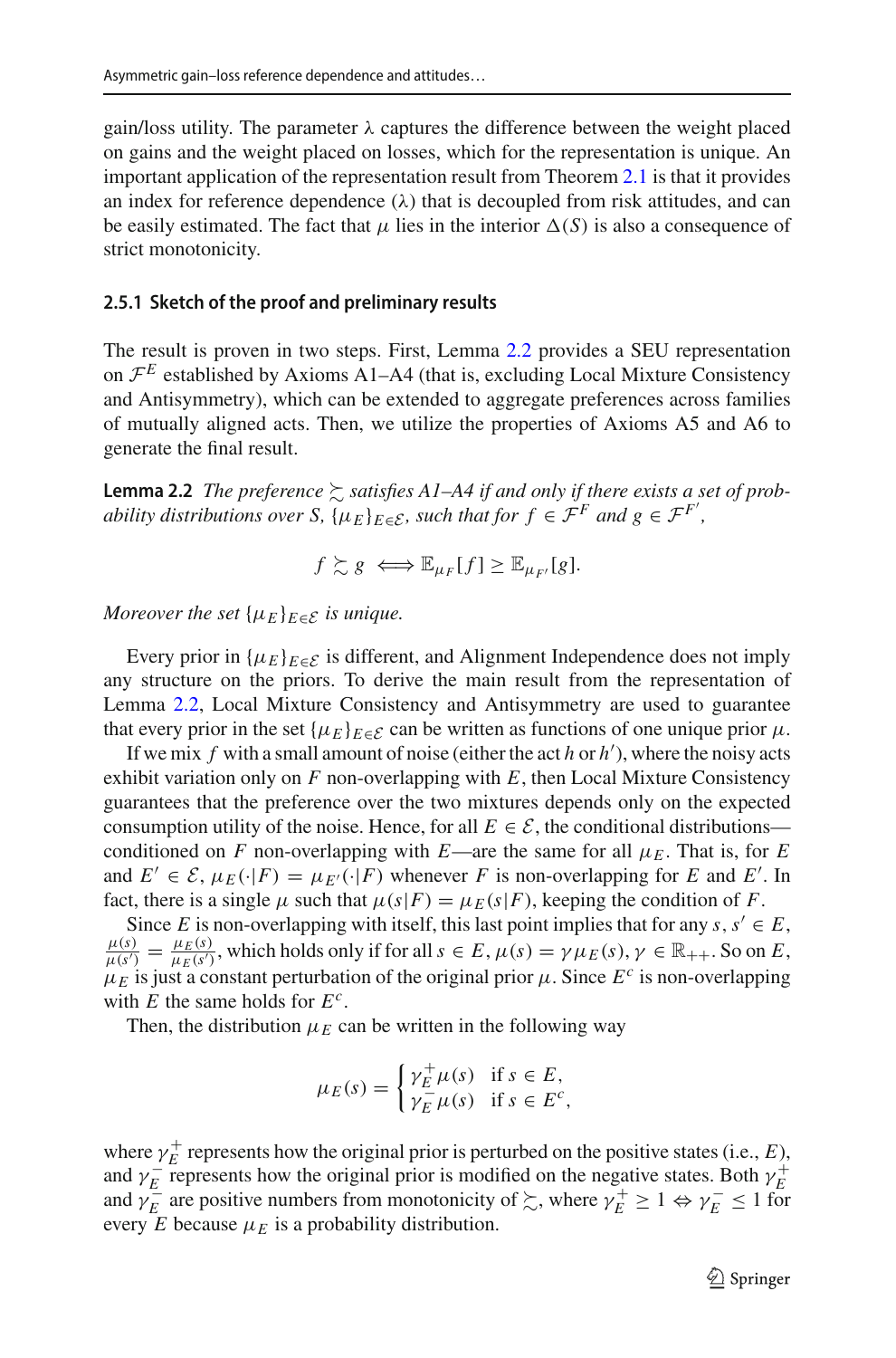Antisymmetry implies a particular relationship between distributions indexed by complementary alignments, which is that for any  $E, F \in \mathcal{E}$ ,

$$
\mu_E + \mu_{E^c} = \mu_F + \mu_{F^c}.
$$

Using this observation, we show that for  $s \in E$  the distributions on  $\mu_E$  and  $\mu_{E\setminus s}$ depend only on *s*. In particular, whenever  $s \in E \cap F$ ,

<span id="page-11-1"></span>
$$
\mu_E - \mu_{E\setminus s} = \mu_F - \mu_{F\setminus s}.
$$

Then, using these conditions about the family  $\{\mu_E\}_{E \in \mathcal{E}}$  we show that the difference between the distortion on negative states and positive states is always constant, thus  $\gamma_E^+ - \gamma_E^- = \lambda$  for all  $E \in \mathcal{E}$ . Therefore, it is possible to characterize any  $\mu_E$ , as functions of  $\mu$ , and this constant  $\lambda$  that captures the difference between the negative and positive distortions. That is,

$$
\mu_E(s) = \mu(s) \left( 1 + \lambda \mu(E^c) \right) \qquad \text{if } s \in E, \qquad \text{and,}
$$
  

$$
\mu_E(s) = \mu(s) \left( 1 - \lambda \mu(E) \right) \qquad \text{if } s \in E^c. \qquad (2.1)
$$

Finally, this representation of  $\mu_E$  is used to rewrite the representation from Lemma [2.2](#page-10-0) in terms of  $\mu$ , which yields the desired result.

# <span id="page-11-0"></span>**3 Relation to ambiguity attitude**

#### **3.1 Maxmin expected utility**

According to Theorem [2.1,](#page-9-0) the DM who abides by the AGL axioms is probabilistically sophisticated but displays some reference effect. That is, she holds some unique belief,  $\mu$ , regarding the state space, and evaluates each act according to this belief and her preferences for outcomes. Nonetheless, Lemma [2.2](#page-10-0) states that the same preferences can be represented by a family of distributions,  $\{\mu_E\}_{E \in \mathcal{E}}$ , each of which is a distortion of the original belief,  $\mu$ . This alludes to a possible relationship between reference effects and attitudes toward uncertainty, which has classically been modeled by a DM who considers a (non-singleton) set of priors.

**Definition 7**  $\geq$  has an MMEU representation if there exists a convex set of priors  $C \subseteq \Delta(S)$  such that

$$
V^{MM}(f) = \min_{v \in C} \mathbb{E}_v[f] \tag{3.1}
$$

represents  $\succsim$ .

MMEU, axiomatized by Gilboa and Schmeidle[r](#page-30-1) [\(1989\)](#page-30-1), is characterized by two key conditions: *certainty independence* and *uncertainty aversion*. Certainty independence requires that  $f \gtrsim g$  if and only if for all  $\alpha \in [0, 1]$ ,  $\alpha f + (1 - \alpha)c \gtrsim \alpha g + (1 - \alpha)c$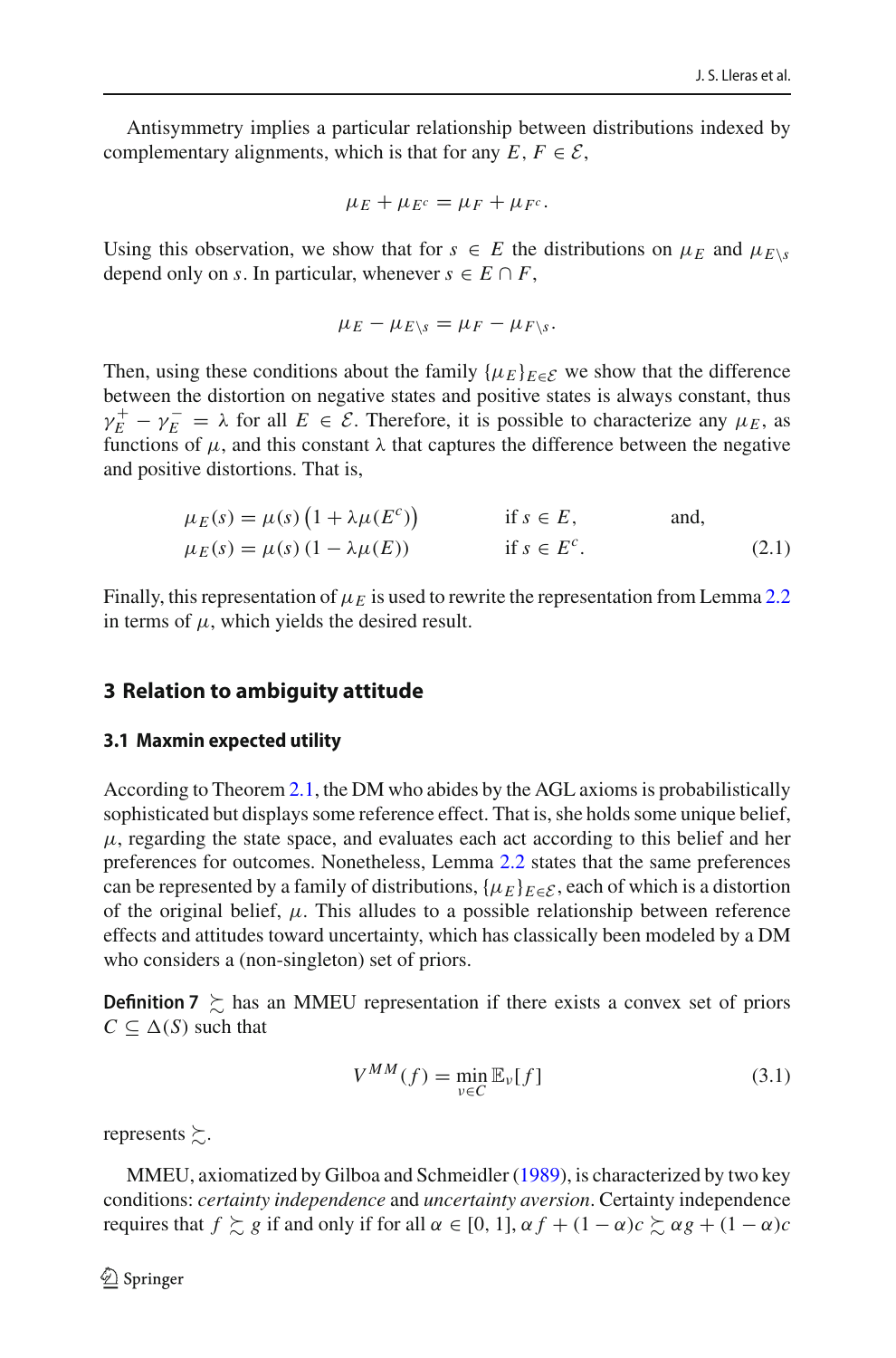where  $c \in \mathcal{F}_c$ . Mixing two acts with a common constant act does not reverse the preference between them. Since constant acts are aligned with every  $E \in \mathcal{E}$ , Alignment Independence implies certainty independence.

Uncertainty aversion requires that for all *f*, *g* such that *f* ∼ *g* for any  $\alpha \in (0, 1)$ ,  $\alpha f + (1 - \alpha)g \succeq f$ . If uncertainty aversion is changed for *uncertainty seeking* preferences, $10$  then the representation is a Maxmax representation, where the DM evaluates an act according to the prior that maximizes her expectations. It is clear from the representation that if  $\lambda \leq 0$  then the DM is uncertainty averse, and if  $\lambda \geq 0$ then she is uncertainty seeking.

Uncertainty aversion can be characterized as a preference for hedging, as hedging reduces the exposure to uncertainty. Moreover, hedging reduces the exposure to negative states. Pushing the utility value in each state closer to the average has more effect on the negative states (because of the loss bias) and hence weakly improves the act.

The formal connection is captured by the following result, which states that asymmetric gain–loss preferences always admit a Maxmin or Maxmax representation and that the set of priors *C* has a specific structure that is related to the distortion of the (unique) beliefs of the DM.

<span id="page-12-1"></span>**Theorem 3.1** *Suppose*  $\gtrsim$  *admits an AGL representation*  $(\mu, \lambda)$ *, with*  $\lambda$  < 0*, then* - *admits a MMEU representation. Moreover, C* = conv({μ*<sup>E</sup>* }*E*∈*<sup>E</sup>* )*, as defined in Lemma* [2.2](#page-10-0)*.*

Theorem [3.1](#page-12-1) has several implications. First, it shows that this form of reference dependence is always tied to a particular attitude toward uncertainty.<sup>11</sup> So, preferences studied in this paper will always be either uncertainty averse or uncertainty seeking. Second, it gives a precise form to the belief distortion that takes place when gain–loss consideration affect a probabilistically sophisticated DM.

While every AGL representation can be faithfully captured within the MMEU framework, the converse is not true. In the AGL framework, the distorted beliefs keep the relative likelihood of states among gains and among losses unchanged, but, depending on the sign of  $\lambda$ , increase or decrease the total weight given to gains (and losses) proportional to the baseline belief. This distortion is a function only of the degree of reference dependence,  $\lambda$ , and the baseline prior  $\mu$ . In addition, Antisymmetry implies the set of priors is symmetric with respect to all hyperplanes (in the  $|S| - 1$ dimensional simplex) which divide the state space into positive and negative states and which pass through the baseline prior. See Fig. [1;](#page-13-0) the dashed lines show such symmetries.

Intuitively, this additional symmetric structure imposed on MMEU stems from the fact the reference effects distort utility *relative to a reference point*. Hence, when translating the utility distortions in the AGL model into the equivalent probabilistic distortions, the symmetries around some reference point is preserved. An arbitrary convex set of priors would not necessarily admit such a baseline prior, and so, could not be translated into a model of reference effects.

<sup>&</sup>lt;sup>10</sup> For all  $f, g \in \mathcal{F}, f \sim g$  implies for all  $\alpha \in (0, 1)$   $f \succsim \alpha f + (1 - \alpha)g$ .

<span id="page-12-2"></span><span id="page-12-0"></span><sup>&</sup>lt;sup>11</sup> Of course, if  $\lambda > 0$ , then Theorem [3.1](#page-12-1) holds when Maxmin is replaced with Maxmax.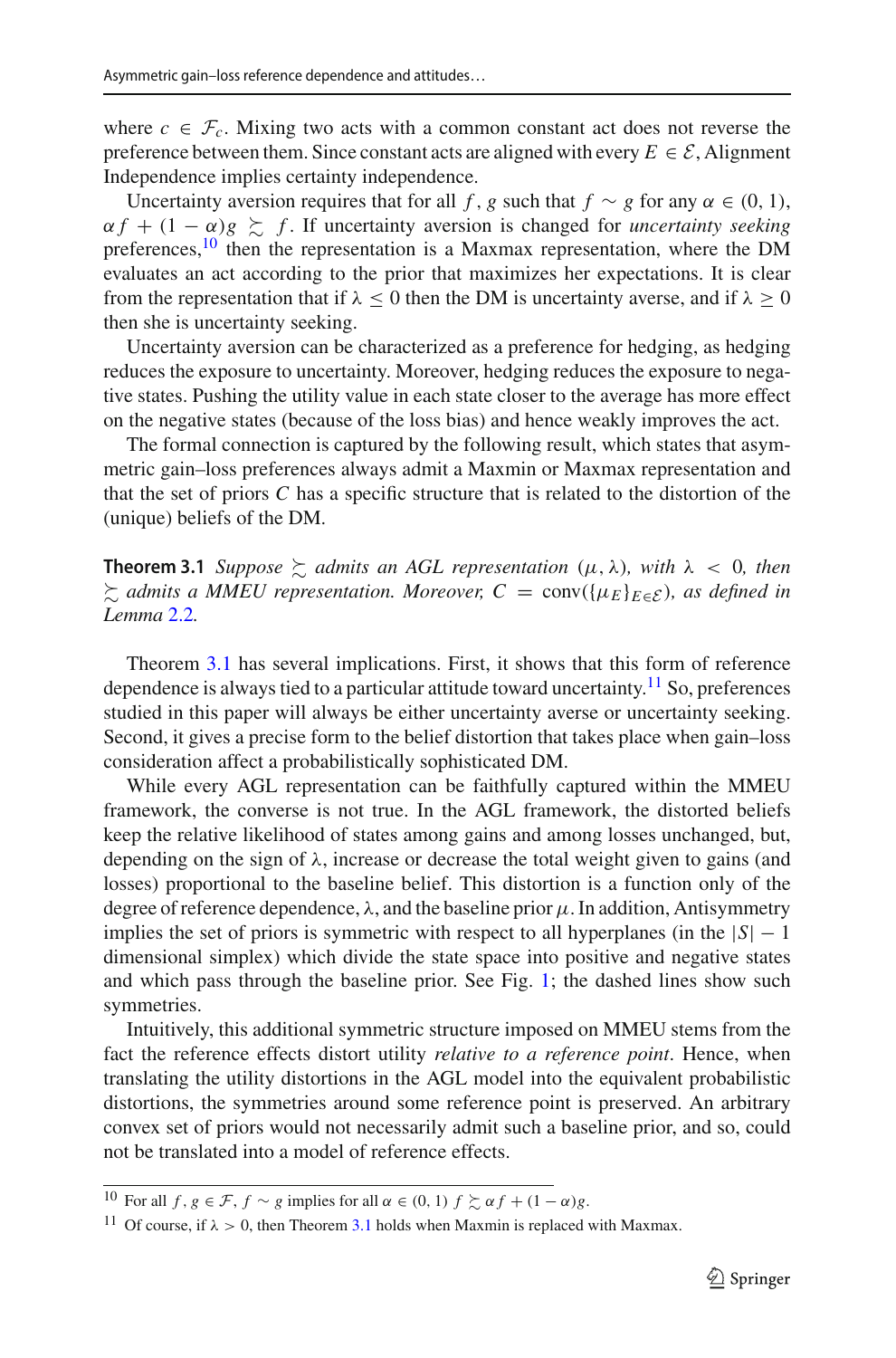

<span id="page-13-0"></span>**Fig. 1** The set of priors for  $S = \{s_1, s_2, s_3\}$  and  $\mu = (.5, .3, .2)$ , and  $\lambda = 1$ 

# **3.2 Concave expected utility**

Alignment Independence imposes more structure than certainty independence, and therefore, AGL also shares a connection to a class of ambiguity models outside of MMEU. In particular, any loss adverse AGL preference is also a *concave expected utility* (cavEU) preference. CavEU is a capacity-based model, which considers all possible decompositions of an act into bets over events (where a bet of magnitude  $a_E \in \mathbb{R}_{++}$  on *E*, is an act that is constant on *E* and 0 off *E*, i.e.,  $a_E \mathbb{1}_E$  where  $\mathbb{1}_E$  is the characteristic function on *E*). The preference  $\succsim$  is cavEU if it can be represented by a concave integral introduced by Lehre[r](#page-30-14) [\(2009](#page-30-14)).

**Definition 8**  $\geq$  has a cavEU representation if there exists a capacity  $v : 2^S \to [0, 1]$ such that

$$
V^{cav}(f) = \max \left\{ \sum_{E \in \mathcal{E}} a_E v(E) \middle| \sum a_E \mathbb{1}_E = f, a_E \in \mathbb{R}_{++} \right\}
$$
(3.2)

represents  $\succsim$ .

The concave integral returns the maximum value of all possible decompositions, when agg[r](#page-30-15)egated according to the capacity  $v.$  Lehrer and Teper [\(2015](#page-30-15)) show that  $\succsim$  is cavEU if and only if it satisfies A1–A3 plus uncertainty aversion, independence with respect to the constant act 0, and co-decomposable independence. This last requirement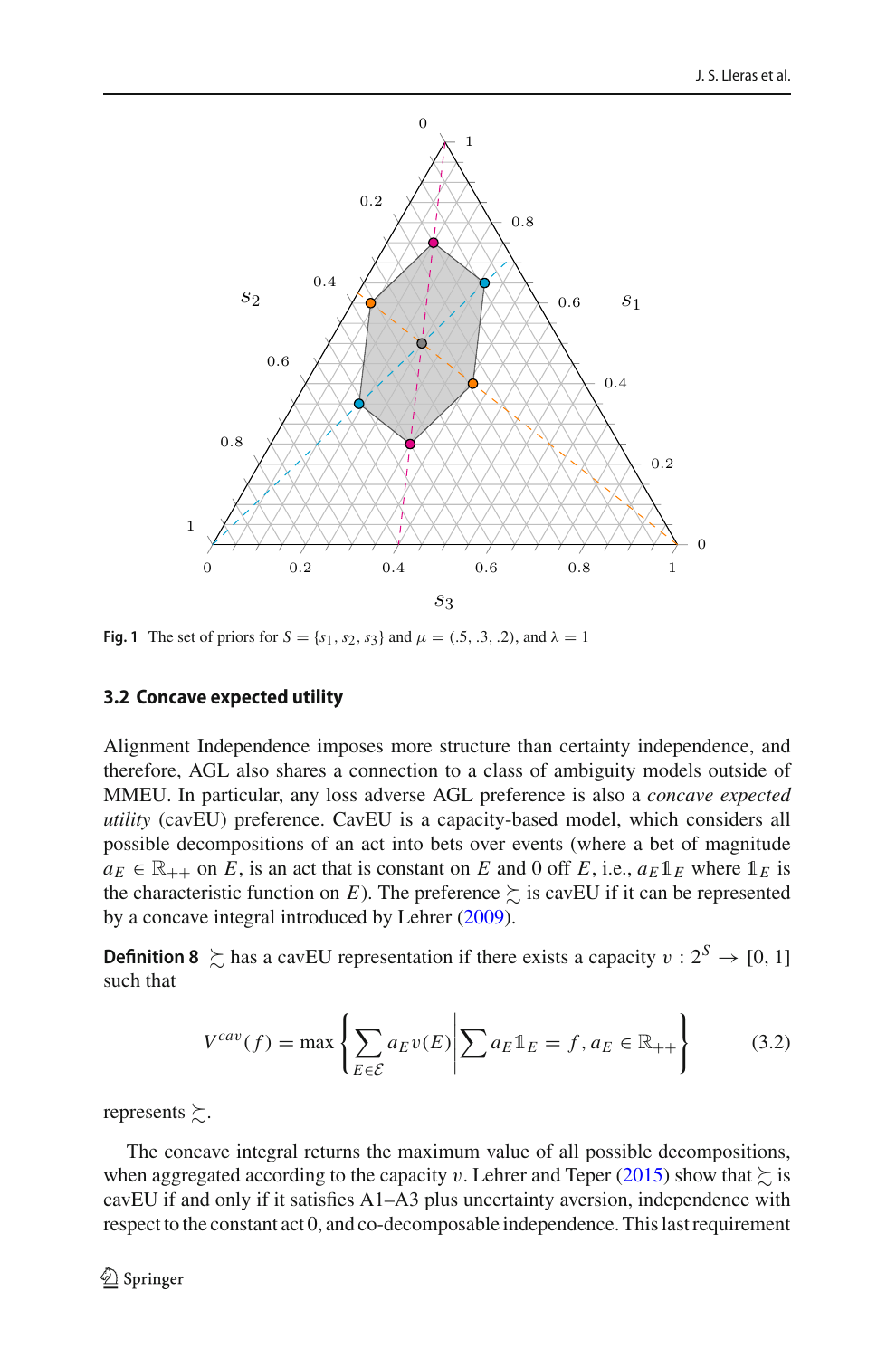<span id="page-14-3"></span>states, for every non-bet act *f*, there exist a bet  $a_E$  and an act  $f'$  such that (i)  $f = \alpha a_E +$  $(1-\alpha) f'$  for  $\alpha \in (0, 1)$ , and  $(ii) \succsim$  satisfies independence over  $\{\alpha a_E + \beta f' | \alpha, \beta \in \mathbb{R}_+\}.$ 

**Theorem 3.2** *Suppose*  $\gtrsim$  *admits an AGL representation*  $(\mu, \lambda)$ *, with*  $\lambda$  < 0*, then*  $\lesssim$  *admits a cavEU representation with*  $v : \mathcal{P}(S) \rightarrow [0, 1]$  *defined by*  $v : E \rightarrow$  $\min_{F \in \mathcal{E}} \mu_F(E)$ .

The property that AGL preference admits cavEU representations stems from the fact that each act,  $f \in \mathcal{F}^E$  can always be decomposed into a bet on *E* and another act in  $\mathcal{F}^E$ . Since all these acts share the same alignment, independence holds within the convex-cone generated thereby. As with the set of priors in the MMEU representation, the capacity  $v$  is characterized by the lower envelope of the distorted beliefs arising themselves from Lemma [2.2.](#page-10-0) Of course, this must be, since these functionals represent the same preferences! Note, cavEU and MMEU are *not* nested models; AGL preferences reside in the non-trivial intersection.<sup>[12](#page-14-1)</sup>

## <span id="page-14-0"></span>**4 Comparative gain/loss attitudes**

This section advances comparative statics results relating behavior to elements of the AGL representation. For an act  $f$ , recall the hedge,  $e_f$ , is the constant act which provides the expected consumption utility in every state; the constant equivalent,  $c_f$ , is the constant act which provides the expected *total* utility in every state, in other words taking into account gain/loss considerations.

A natural measure for the degree and direction of reference effects is the gap between  $e_f$  and  $c_f$ , the hedge and the certainty equivalent. For a loss averse DM, the difference between the hedge and the constant equivalent is how much, in utility terms, she is will sacrifice to avoid having to feel a loss. In the standard SEU model,  $e_f = c_f$ , so the SEU model is the baseline case for reference effects.

**Definition 9** Let  $\succsim$  be a preference over *F*. Say  $\succsim$  is *gain-biased* if for all  $f \in \mathcal{F}$ ,  $c_f \succsim e_f$ . Say  $\succsim$  is *loss-biased* if for all  $f \in \mathcal{F}$ ,  $e_f \succsim c_f$ .

<span id="page-14-2"></span>*Remark 1* An AGL decision maker is gain-biased (respectively, loss-biased) if and only if she is uncertainty seeking (resp., uncertainty averse) if and only if  $\lambda \geq 0$ .  $(resp., \lambda \leq 0).$ 

Remark [1](#page-14-2) follows immediately from the observation that  $\mathbb{E}_{\mu}[f] = e_f$  and examination of the representing functionals.

Problematically, however, the hedge and constant equivalent of an act depend on the DM's beliefs, so if we want to be able to compare two DM's *degree* of reference dependence we want to disentangle reference dependence from beliefs. To do this, we define  $f \vee \overline{f}$ , the join of a balanced pair  $(f, \overline{f})$ , as the act that gives the DM the best outcome between *f* and  $\bar{f}$  for each  $s \in S$ .

<span id="page-14-1"></span><sup>&</sup>lt;sup>12</sup> AGL is a strict subset of the intersection of MMEU and cavEU. A6 implies a specific form to the set of distributions (or, the capacity) in the equivalent representations.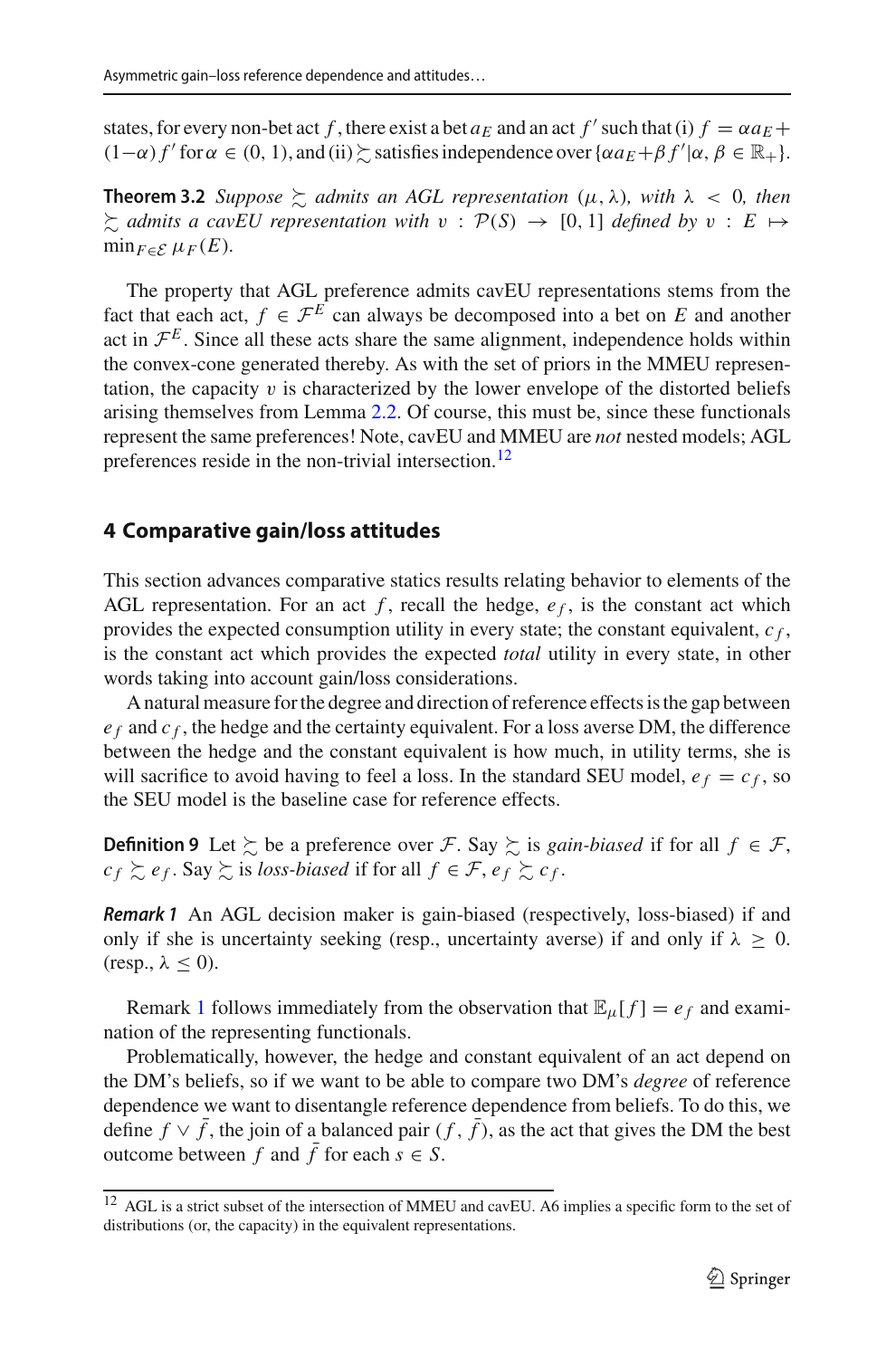**Definition 10** Given any balanced pair  $(f, \bar{f})$ , define the act  $f \vee \bar{f}$ , the *join of*  $(f, \bar{f})$ as

$$
(f \vee \overline{f})(s) = \begin{cases} f(s) & \text{if } f(s) \ge f(s) \\ \overline{f}(s) & \text{if } \overline{f}(s) > f(s) \end{cases}.
$$

From the AGL representation, gain–loss utility depends on how much the act deviates state by state from  $e_f$ .  $f \vee \overline{f}$  provides the absolute value of the state by state deviations of *f* from  $e_f$ . Thus, the hedge of the join,  $e_{f \vee \bar{f}}$ , is the average deviation of *f* from *e <sup>f</sup>* . Then, to capture reference dependence behaviorally across DMs, we focus on acts that have the same hedge: If acts have different hedges, the reference effects can be confounded by the beliefs.

The intuition behind our comparative notion of "more loss biased" is that, holding the hedge constant, the DM prefers an act *f* with smaller expected losses. Conversely, a DM with gain–bias prefers acts with larger gains. Since we want to consider acts that have the same hedge, the comparative notions of "more gain-biased" and "more loss-biased" depend on a possibly different act for each DM: *f* for DM 1 and *g* for DM 2. We use the notation where  $e_f^i$  denotes the hedge of  $f$  for DM *i*. If, in addition,  $e^1$ <sub>V</sub> $\bar{f}$  =  $e^2$ <sub>*g*</sub> $\bar{g}$ , then *g* (evaluated according to  $\mu_1$ ) has the same variance as *g* (according to  $\mu_2$ ). So we say DM 1 is more loss-biased than DM 2, if the exposure to the same variance, keeping the expected consumption utility the same, produces a harsher utility penalty.

**Definition 11** Given two preference orders  $\succsim_1$  and  $\succsim_2$ , say that  $\succsim_1$  is *more lossbiased* than  $\succsim_2$  (and  $\succsim_2$  is more *gain-biased* than  $\succsim_1$ ) if for any *f*, *g* with  $e^1_f = e^2_g$ and  $e^1_{f \vee \bar{f}} = e^2_{g \vee \bar{g}}$ , then for any  $c \in \mathcal{F}_c$ ,  $f \succsim 1$  *c* implies  $g \succsim 2$  *c* and  $f \succ_1 c$  implies  $g \succ_2 c$ .

<span id="page-15-0"></span>**Theorem 4.1** *Let*  $\succsim$ *i admits an AGL representation given by*  $(\mu_i, \lambda_i)$  *for*  $i = 1, 2$ *.* Then,  $\succsim_1$  is more loss-biased than  $\succsim_2$  if and only if  $\lambda_1 \leq \lambda_2$ .

<span id="page-15-1"></span>When  $\mu_1 = \mu_2$ , we can say more than Theorem [4.1.](#page-15-0)

*Remark 2* Let  $\sum_{i}$  admits an AGL representation given by  $(\mu, \lambda_i)$  for  $i = 1, 2$ . Further assume  $\lambda_1 \leq \lambda_2 \leq 0$ . Then, (i)  $f \succsim_1 c$  implies  $f \succsim_2 c$ , for all acts  $f$  and constant acts *c*, and (ii)  $C_2 \subseteq C_1$  for the equivalent Maxmin/Maxmax representation from Theorem [3.1.](#page-12-1)

These addition equivalences stem from the fact that when DMs have the same belief, then for any  $f \in \mathcal{F}$ ,  $e_f^1 = e_f^2$ . In such circumstances, the degree of loss bias is equivalent to the comparative notion of ambiguity aversion from Ghirardato and Mar[i](#page-29-3)nacci [\(2002](#page-29-3)). Remark [2](#page-15-1) furthers this link: Whenever  $\succsim_i$  is gain-biased or loss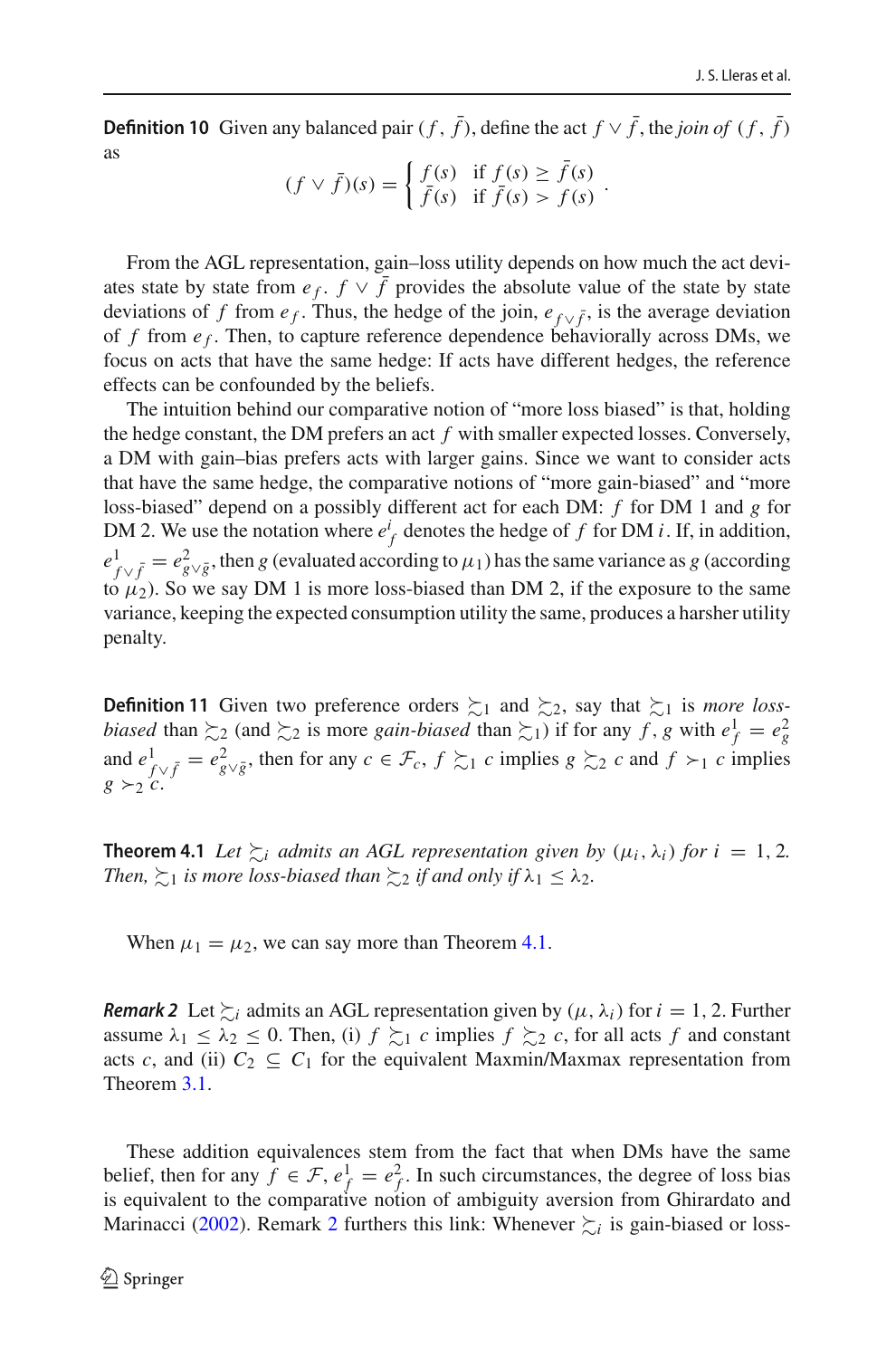biased for both DMs, the notion of loss bias is consistent with the representation of comparative ambiguity aversion derived from Gilboa and Schmeidle[r](#page-30-1) [\(1989\)](#page-30-1) (that the more ambiguity averse DM should have a larger set of priors). This observation establishes a clear connection between the idea of "loss aversion" that has been prevalent since Prospect theory, and uncertainty aversion.

These comparative statics results establish an unexplored link between the absolute and comparative notions of gain or loss bias, and existing notions of uncertainty aversion which is worth further exploring. The initial motivation for studying uncertainty was due to the Ellsber[g](#page-29-4) [\(1961\)](#page-29-4) idea that DMs are not able to formulate unique probabilities over uncertain events. Many models with multiple priors have been developed to capture what is considered "Ellsbergian behavior." Nonetheless, even if the DM is able to form a unique prior, having gain–loss considerations can appear to contaminate her prior in a way that gives rise to behavior embodied by some multiple priors model. Hence, for AGL preference a probabilistically sophisticated DM can appear to have multiple priors due to gain–loss asymmetry.

# <span id="page-16-0"></span>**5 Related literature**

This paper links reference dependence and attitudes toward ambiguity. We show the [n](#page-30-2)otion of *choice acclimating personal equilibrium* (CPE) from Kőszegi and Rabin [\(2007\)](#page-30-2)—where the reference point is the expectation of consumption utility—provides a clean way to link these two concepts in the domain of choice under uncertainty. Bel[l](#page-29-0) [\(1985\)](#page-29-0), Loomes a[n](#page-30-4)d Sugden [\(1986](#page-30-7)) and Kőzsegi and Rabin [\(2006\)](#page-30-4) also provide various models where the DM is loss averse with respect to a reference point given by her expected consumption utility of an uncertain prospect.

In many decision theory models, the status quo has been interpreted as a reference point. Girau[d](#page-30-16) [\(2004a](#page-30-16)), Masatlioglu and O[k](#page-30-17) [\(2005](#page-30-17)), Sugde[n](#page-30-18) [\(2003](#page-30-18)), Sag[i](#page-30-19) [\(2006\)](#page-30-19), Rubinstein and Salan[t](#page-30-20) [\(2007\)](#page-30-20), Apesteguia and Balleste[r](#page-29-5) [\(2009\)](#page-29-5), Ortolev[a](#page-30-21) [\(2010\)](#page-30-21), Riella and Tepe[r](#page-30-22) [\(2014](#page-30-22)) and Masatlioglu and O[k](#page-30-23) [\(2013](#page-30-23)) provide models of reference dependence, where the refere[n](#page-30-4)ce point is exogenously given. Along with Kőzsegi and Rabin [\(2006\)](#page-30-4) a[n](#page-30-2)d Kőszegi and Rabin  $(2007)$  $(2007)$ , other papers that tackle the problem of endogenous reference point determination are Girau[d](#page-30-24) [\(2004b\)](#page-30-24), Sarve[r](#page-30-5) [\(2011](#page-30-5)), Ok et al[.](#page-30-6) [\(2014](#page-30-6)), and Werner and Zan[k](#page-30-25) [\(2017\)](#page-30-25). The approach in Ok et al[.](#page-30-6) [\(2014](#page-30-6)) investigates reference point determination problem under a very general framework, where they do not need an equilibrium condition to characterize reference dependence. Nonetheless in their framework it is impossible to identify reference points and reference effects uniquely.

In Gu[l](#page-30-8) [\(1991](#page-30-8)), outcomes of a (n objective) lottery are considered either a disappointment or an elation depending on whether they are less than or more than the certainty equivalent. The DM suffers a utility penalty when an outcome is considered disappointing. In contrast, we assume an outcome is disappointing if it is dispreferred to the hedge, rather than the certainty equivalent. Blavatsky[y](#page-29-6) [\(2010\)](#page-29-6) extends this to a domain where certainty equivalents need not exist.

Dillenberge[r](#page-29-7) [\(2010](#page-29-7)) shows that Gul's disappointment averse preferences satisfy negative certainty independence and so admit a cautious expected utility representation a la Cerreia-Vioglio et al[.](#page-29-8) [\(2015\)](#page-29-8). The later paper also shows that cautious expected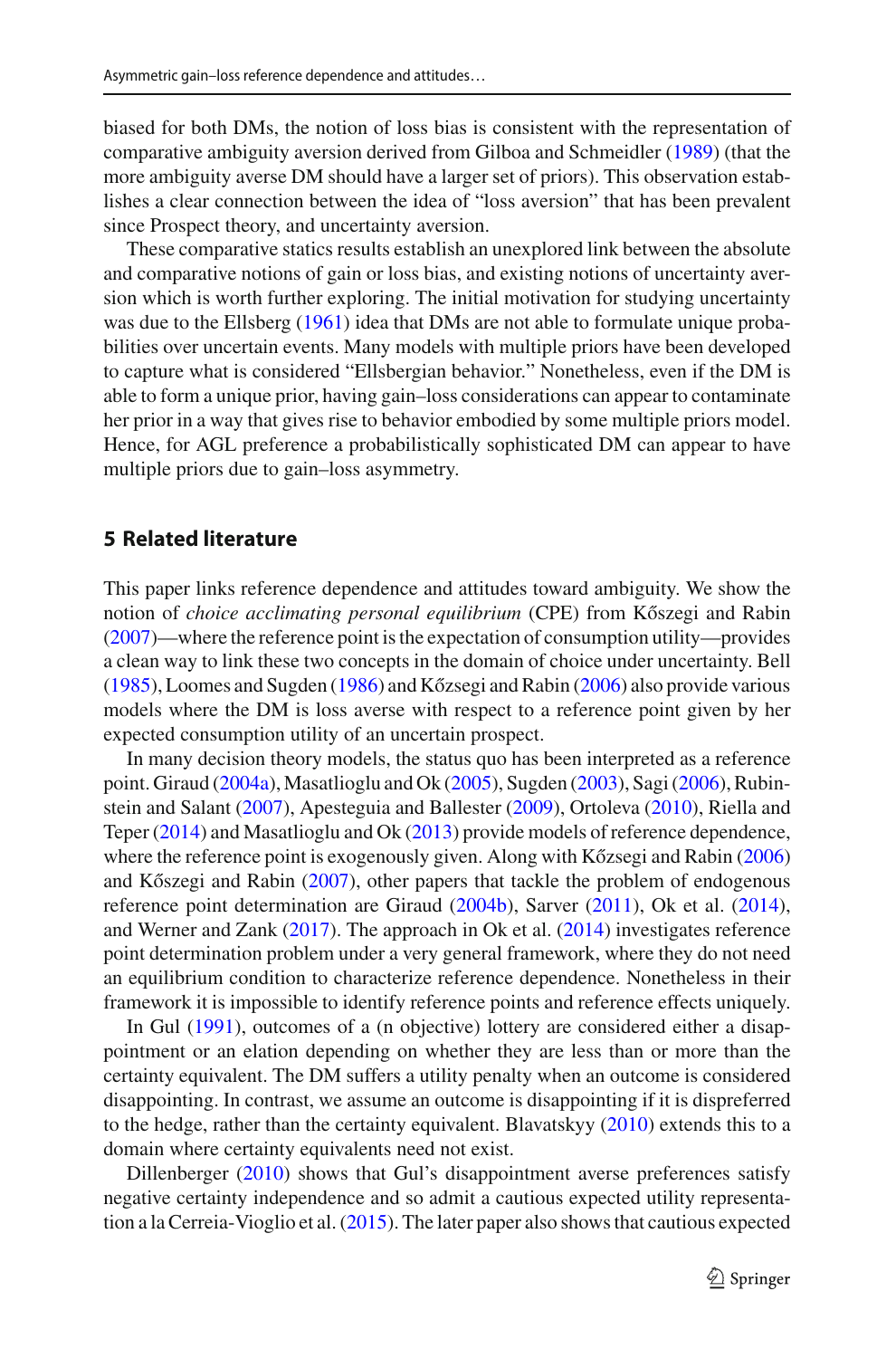utility is, in the objective risk domain, the analogy to MMEU in the subjective uncertainty domain. The connection between AGL and MMEU is therefore the subjective counterpart to the connection between disappointment aversion and cautious EU. AGL preferences (with  $\lambda < 0$ ) satisfy negative certainty independence.<sup>13</sup>

In a similar spirit to our paper, Masatlioglu and Raymon[d](#page-30-26) [\(2016](#page-30-26)) provide an complete characterization of CPE within the domain of objective risk. They show that CPE is exactly the intersection of quadratic preferences and rank-dependent expected utility preferences.

For AGL preferences, the evaluation of acts depends on the state by state variation of the act. Although some papers have studied attitudes toward variation in the context of risk and uncertainty, none relates such attitudes to reference dependence. In the risk domain, Quiggin and Chamber[s](#page-30-27) [\(1998](#page-30-27), [2004](#page-30-28)) measure attitudes toward risk, which depend on the expectation of the lottery and a risk index of the lottery that depends on the variation of the distribution.

From the vantage of attitudes toward ambiguity, AGL preferences are a clear special case of mean-dispersion preferences: Grant and Pola[k](#page-30-29) [\(2013\)](#page-30-29) axiomatize a very general model of mean-dispersion preferences, where an act is evaluated by the representation  $V(f) = \mu - \rho(d)$ , where  $\mu$  is the expected consumption utility of f with respect to a given probability, *d* is the vector of state-by-state utility deviations from the mean, and  $\rho(\cdot)$  is a measure of (aversion to) dispersion.

Many well-known families of preferences such as Choquet EU (Schmeidle[r](#page-30-30) [1989](#page-30-30)), Maxmin EU (Gilboa and Schmeidle[r](#page-30-1) [1989\)](#page-30-1), invariant biseparable preferences (Ghirardato et al[.](#page-30-31) [2004](#page-30-31)), variational preferences (Maccheroni et al[.](#page-30-32) [2006\)](#page-30-32), and Vector EU (Siniscalch[i](#page-30-13) [2009\)](#page-30-13) belong to this family of preferences. Our paper (under loss aversion) corresponds to the specification where  $\rho = \lambda \mathbb{E}(\min\{d(s), 0\})$ . The interest in studying this special case is twofold. First, mean-dispersion preferences are so general that it is predominantly not possible to identify the DM's baseline prior. (Although some authors do provide various additional restrictions that facilitate identification.) The additional structure imposed in this paper precipitates not only the identification of beliefs, but also the comparative statics results presented in Sect. [4.](#page-14-0) By taking a stand on way dispersion affects utility (i.e., via linear loss aversion), we can more thoroughly relate the parameters of the representation to behavioral patterns. The second motivation is the ubiquity of AGL (or very similar) preferences in applications. As outlined in Sect. [1.2,](#page-2-5) linear loss aversion with respect to expected consumption

<span id="page-17-0"></span><sup>13</sup> Negative Certainty Independence (adapted to our domain):

$$
f \succsim c \implies \alpha f + (1 - \alpha)g \succsim \alpha c + (1 - \alpha)g \tag{NCI}
$$

for  $f, g \in \mathcal{F}, c \in \mathcal{F}_c$  and  $\alpha \in (0, 1)$ . Assume  $f \succeq c$ . Notice that when  $\lambda \leq 0$  the AGL functional is concave. So we have

$$
V(\alpha f + (1 - \alpha)g) \ge \alpha V(f) + (1 - \alpha)V(g)
$$
  
\n
$$
\ge \alpha V(c) + (1 - \alpha)V(g)
$$
  
\n
$$
= V(\alpha c + (1 - \alpha)g)
$$

where the last equality is a consequence of A4 (that independence is preserved over similarly aligned acts, and in particular, constant acts).

## $\textcircled{2}$  Springer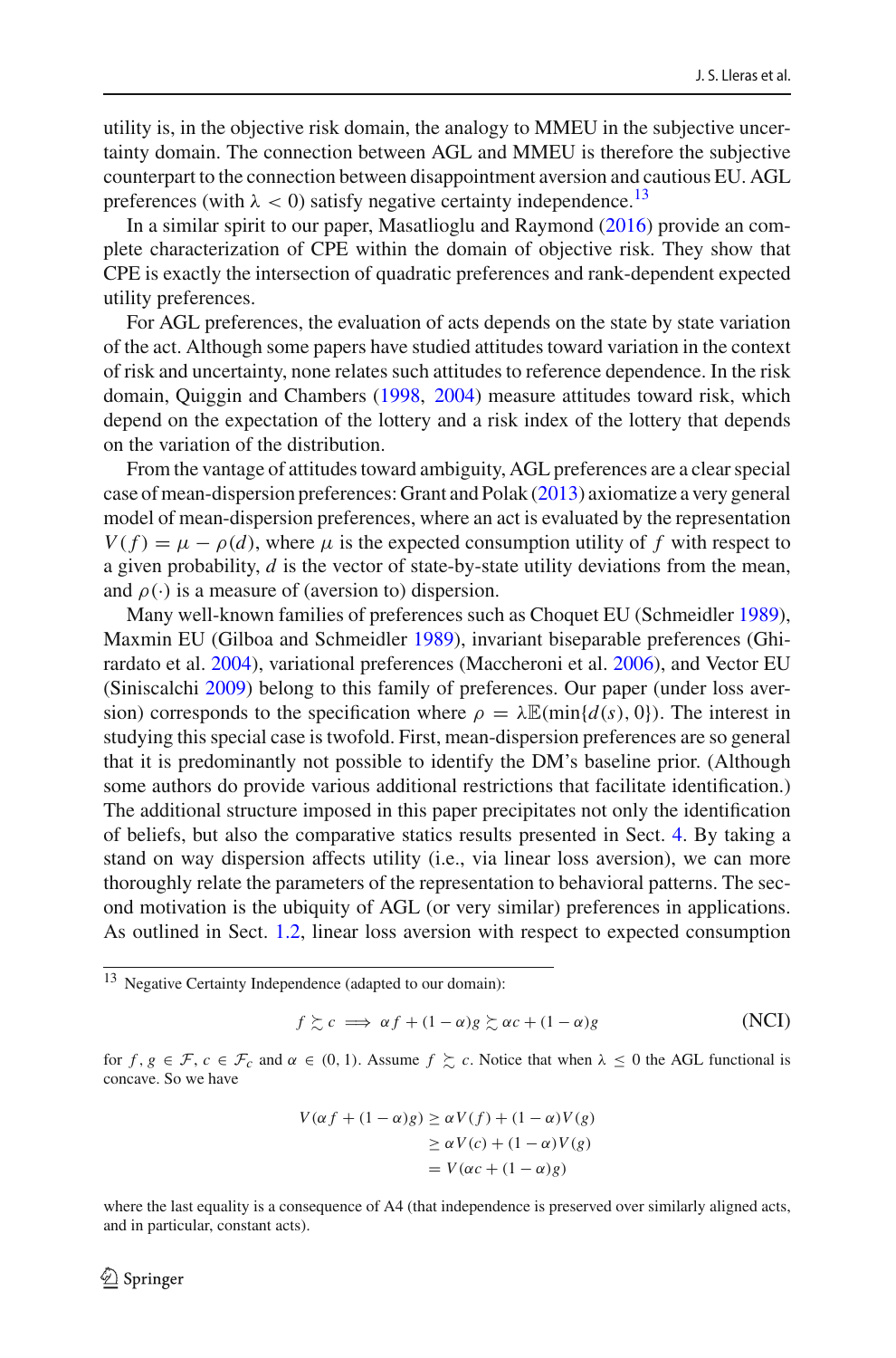utility has proven to be a popular way of representing reference dependence in applied work. This paper, therefore, precisely outlines the tacit assumptions made in such applications.

**Open Access** This article is distributed under the terms of the Creative Commons Attribution 4.0 International License [\(http://creativecommons.org/licenses/by/4.0/\)](http://creativecommons.org/licenses/by/4.0/), which permits unrestricted use, distribution, and reproduction in any medium, provided you give appropriate credit to the original author(s) and the source, provide a link to the Creative Commons license, and indicate if changes were made.

# **A Appendix: Proofs of the main results**

This section provides proofs for the main results. The proofs for the auxiliary lemmas and propositions are in Appendix [B.](#page-5-0)

*Proof of Lemma [2.2](#page-10-0)* This is an obvious consequence of the Herstein and Milno[r](#page-30-33) [\(1953\)](#page-30-33) Mixture Space Theorem. Fix  $E \in \mathcal{E} \ge \infty$  satisfies Alignment Independence,  $\mathcal{F}^E$  is convex, and it includes all the constant acts. Therefore,  $\succsim_{E}$  and  $\mathcal{F}^{E}$  define a mixture space, so by the Mixture Space Theorem, the conditions for a SEU representation of  $\succsim_{E}$  are satisfied. Therefore, there exists a cardinally unique expected utility function  $U_F : \mathbb{R} \to \mathbb{R}$ , and an unique probability distribution  $\mu_F : 2^S \to [0, 1]$ , such that for any  $f, g \in \mathcal{F}^E$ ,

$$
f \succsim g \iff V_E(f) \geq V_E(g).
$$

Where

$$
V_E(f) = \sum_{s \in S} \mu_E(s) U(f(s)),
$$

By strict monotonicity,  $\mu_E(s) > 0$  for all *s*, so every state is non-null. Moreover, by strict monotonicity,  $U_E = id_{\mathbb{R}}$  clearly represents  $\succsim_E$  over the constant acts, and therefore, such a normalization is without loss.

Since any constant  $c \in \mathcal{F}_c$  is in  $\mathcal{F}^E$  for all  $E \in \mathcal{E}$ , and every  $f \in \mathcal{F}$  has a certainty equivalence  $c_f$ , (and  $\succsim$  is complete and transitive), we have, for any  $f \in \mathcal{F}^E$ ,  $g \in \mathcal{F}^{E'}$ , *f*  $\succsim g$ , if and only if  $c_f \succsim c_g$ , if and only if  $V_E(f) \geq V_F(g)$ , if and only if

$$
\sum_{s \in S} \mu_E(s) f(s) \ge \sum_{s \in S} \mu_F(s) g(s),
$$

proving the result.

*Proof of Theorem [2.1](#page-9-0)* Start with the representation of Lemma [2.2,](#page-10-0) which is guaranteed by A1–A4. Hence, there is a set of probability distributions over *S*, indexed by  $\mathcal{E}$ ,  $\{\mu_E\}_{E\in\mathcal{E}}$ .

STEP 1: Show that for every *E*, *E'* the conditional distributions of  $\mu_E$  and  $\mu_{E'}$ conditional on any event  $F$  which is non-overlapping for  $E$  and  $E'$ , are the same. And show that there is a unique distribution  $\mu$  over *S* that generates all the conditionals.

<span id="page-18-0"></span>**Proposition A.1** *Suppose*  $\{\mu_E\}_{E \in \mathcal{E}}$  *constitute SEU representations for*  $\sum_E$  *on*  $\mathcal{F}^E$  *for* all  $E \in \mathcal{E}$ . If  $\succsim$  satisfies A1–A6, then there exists a unique distribution  $\mu : 2^S \to [0, 1]$ ,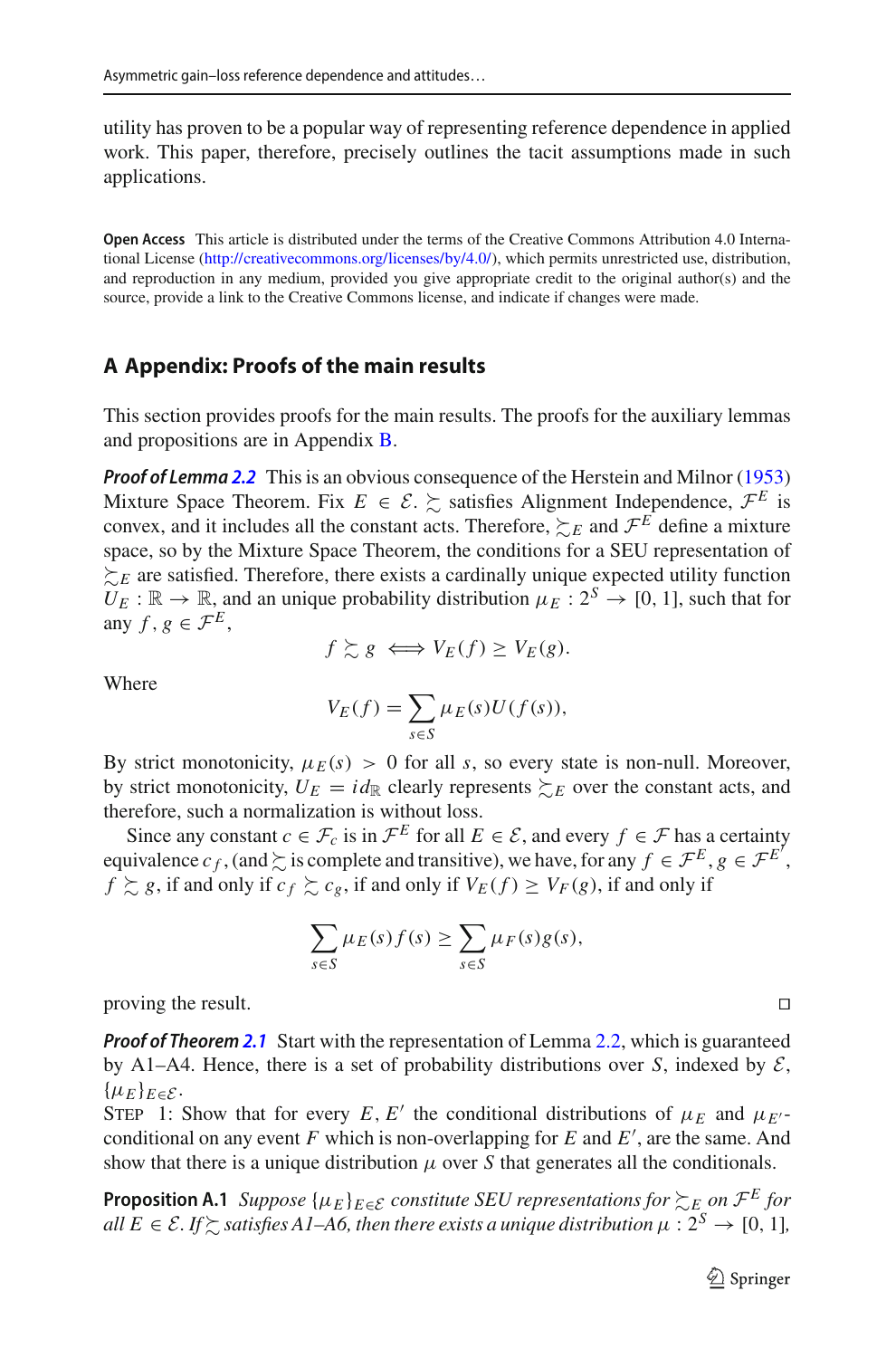*such that for any*  $F, E \in \mathcal{E}$  *such that*  $F \subseteq E$  *or*  $F \cap E = \emptyset$ ,  $\mu_E(\cdot|F) = \mu(\cdot|F)$ , *where for all*  $s \in F$ ,  $\mu(s|F) = \frac{\mu(s)}{\mu(F)}$ .

*Proof* In Appendix [B.](#page-5-0)

By Proposition [A.1,](#page-18-0) given  $E \in \mathcal{E}$ , for any  $s, s' \in E$ ,  $\frac{\mu(s)}{\mu(s')} = \frac{\mu_E(s)}{\mu_E(s')}$ . This holds if for all  $s \in E$ ,  $\mu(s) = \gamma \mu_E(s)$ , where  $\gamma \in \mathbb{R}_{++}$ . Then, the distribution  $\mu_E$  can be written in the following way

$$
\mu_E(s) = \begin{cases} \gamma_E^+ \mu(s) & \text{if } s \in E, \\ \gamma_E^- \mu(s) & \text{if } s \in E^c, \end{cases}
$$

where  $\gamma_E^+$  represents how the original prior is perturbed on the positive states (i.e., *E*), and  $\gamma_{E}^{-}$  represents how the original prior is modified on the negative states (both positive by monotonicity).

<span id="page-19-3"></span>**Lemma A.2** *Given*  $E \neq E' \in \mathcal{E}$ . *Suppose*  $\mu_E(s) = \mu_{E'}(s)$  *for some s, then*  $\mu_E = \mu_{E'}$ .

*Proof* In Appendix [B.](#page-5-0)

Step 2: Adding Antisymmetry yields some consistency between the distributions induced on  $\mathcal{F}^E$  and  $\mathcal{F}^{E^c}$ . In which the average probability attached to each *s* is always the same for the pair  $\mu_E$ ,  $\mu_{E^c}$ , or in other words the distortions on *E* and  $E^c$  exactly balance out.

<span id="page-19-0"></span>**Proposition A.3** *Let*  $\gtrsim$  *satisfy A1–A6, then for any E, F*  $\in \mathcal{E}$ *,* 

$$
\mu_E + \mu_{E^c} = \mu_F + \mu_{F^c}.
$$

<span id="page-19-1"></span>*Proof* In Appendix [B.](#page-5-0) □

**Lemma A.4** *Let*  $\succsim$  *satisfy A1–A6, then for all*  $E \in \mathcal{E}$ *,* 

$$
\frac{\mu_E + \mu_{E^c}}{2} = \mu.
$$

*where*  $\mu_E$  *is the distribution from Lemma [2.2](#page-10-0) that represents preferences over*  $\mathcal{F}^E$ *.* 

*Proof* This is an immediate consequence of Propositions [A.1](#page-18-0) and [A.3.](#page-19-0) □

From Lemma [A.4,](#page-19-1) further conclude that  $\gamma_E^+ + \gamma_{E^c}^- = 2$  for all  $E \in \mathcal{E}$ . A more relevant implication is that  $\mu$ , uniquely defines  $e_f$  for all  $f \in \mathcal{F}$ . Recall that  $e_f$  is defined as the constant where  $e_f = \frac{1}{2}f(s) + \frac{1}{2}\bar{f}(s)$  for all  $s \in S$ . Let  $f \in \mathcal{F}^E$  and hence  $\bar{f} \in \mathcal{F}^{E^c}$ .

<span id="page-19-2"></span>**Proposition A.5** *Let*  $\succsim$  *satisfy A1–A6, then for every*  $f \in \mathcal{F}$ *,*  $e_f \in \mathcal{F}_c$  *is an act such that*  $e_f = \mathbb{E}_{\mu}[f]$ *.* 

*Proof* In Appendix [B.](#page-5-0)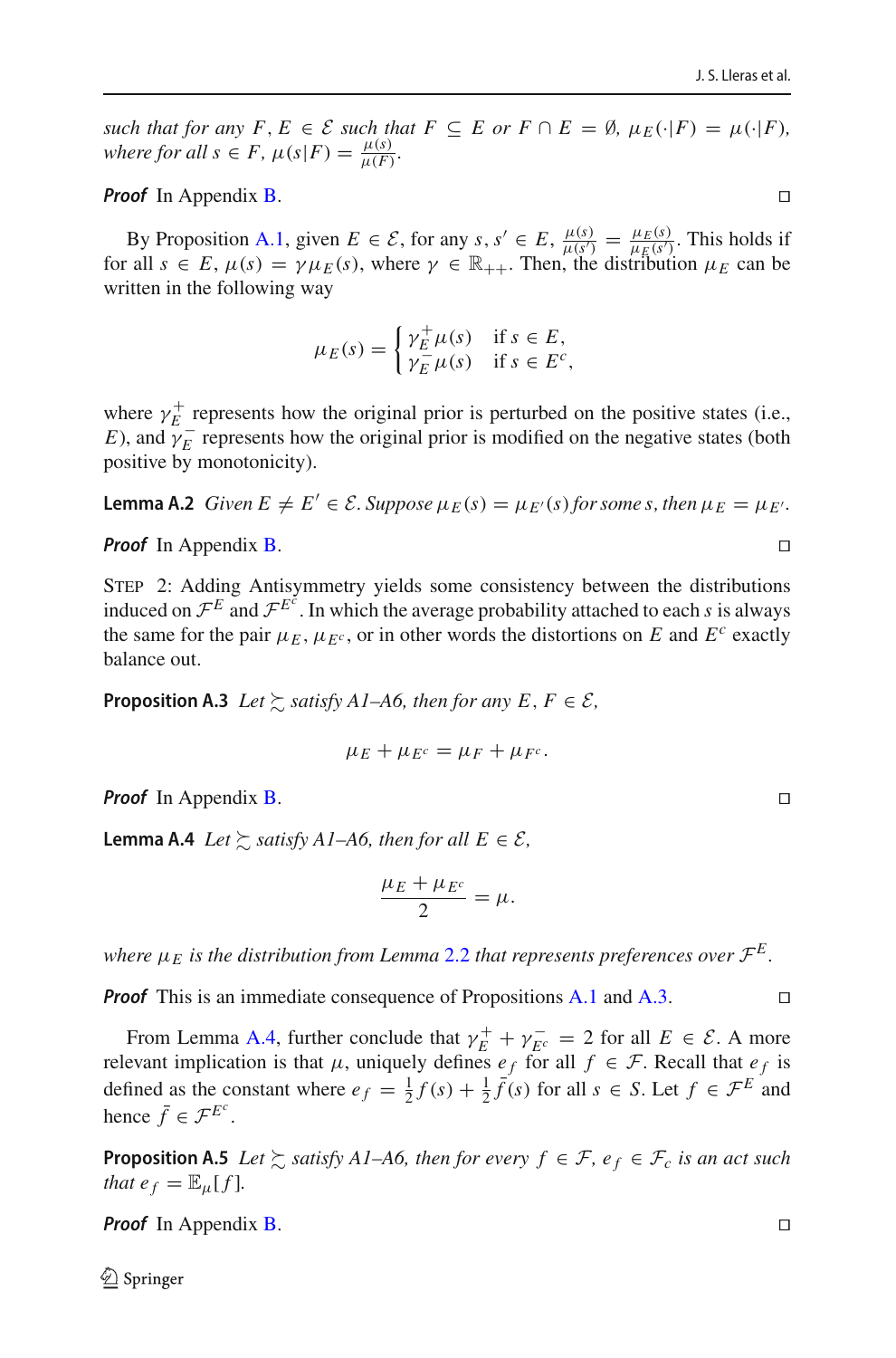<span id="page-20-1"></span>STEP 3: Show that the distribution induced on  $\mathcal{F}^E$  and  $\mathcal{F}^F$  only depend on the states they do not have in common.

**Proposition A.6** *Let*  $\succsim$  *satisfy A1–A6, then for any E, F*  $\in \mathcal{E}$  *such that*  $|E|, |F| \geq 2$ *and*  $s \in E \cap F$ ,

$$
\mu_E - \mu_{E \setminus s} = \mu_F - \mu_{F \setminus s}.\tag{A.1}
$$

*Proof* In Appendix [B.](#page-5-0)

Step 4: Based on the previous results, provide a characterization of the distortions  $\gamma_E^+$  and  $\gamma_E^-$ , as functions of  $\mu$  and  $\mu_E$ . Further, show that for any particular  $E \in \mathcal{E}$ , the difference between the negative and the positive distortion is always constant.

<span id="page-20-2"></span>**Proposition A.7** *If*  $\succsim$  *satisfies A1–A6, then for any E, F*  $\in \mathcal{E}$ ,  $\gamma_E^+ - \gamma_F^- = \gamma_F^+ - \gamma_F^-$ , where  $\gamma_E^+,\gamma_E^-$  are defined as

$$
\gamma_E^+ = \frac{\mu_E(s)}{\mu(s)} \quad \text{for } s \in E,
$$
  

$$
\gamma_E^- = \frac{\mu_E(s)}{\mu(s)} \quad \text{for } s \in E^c.
$$

*Proof* In Appendix [B.](#page-5-0)

Therefore,  $\gamma_E^+ - \gamma_E^-$  is a constant (independent of *E*), which can de defined as

$$
\gamma_E^+ - \gamma_E^- \equiv \lambda.
$$

<span id="page-20-0"></span>The next step is to characterize  $\lambda$ .

**Proposition A.8** *If*  $\gamma_E^+ - \gamma_E^- = \lambda$  *for all*  $E \in \mathcal{E}$ *, then for any*  $E \in \mathcal{E}$ *,* 

$$
\mu_E(s) = \mu(s) \left( 1 + \lambda \mu(E^c) \right) \qquad \text{if } s \in E, \qquad \text{and,}
$$
  

$$
\mu_E(s) = \mu(s) \left( 1 - \lambda \mu(E) \right) \qquad \text{if } s \in E^c. \qquad \text{(A.2)}
$$

*Proof* In Appendix [B.](#page-5-0)

STEP 5: Use the definition of  $\mu_E$  from Proposition [A.8](#page-20-0) into the representation from Lemma [2.2.](#page-10-0)

For any  $f \in \mathcal{F}^E$ , then  $V(f) = \mathbb{E}_{u} [f]$  which is equivalent to

$$
\mathbb{E}_{\mu_E}[f] = \sum_{s \in E} \mu(s) \left(1 + \lambda \mu(E^c)\right) f(s) + \sum_{s \in E^c} \mu(s) \left(1 - \lambda \mu(E)\right) f(s)
$$
\n
$$
= \mathbb{E}_{\mu}[f] + \lambda \mu(E^c) \sum_{s \in E} \mu(s) f(s) - \lambda \mu(E) \sum_{s \in E^c} \mu(s) f(s)
$$
\n
$$
= \mathbb{E}_{\mu}[f] + \lambda \mu(E^c) \left(\sum_{s \in E} \mu(s) f(s) + \sum_{s \in E^c} \mu(s) f(s)\right)
$$

 $\mathcal{D}$  Springer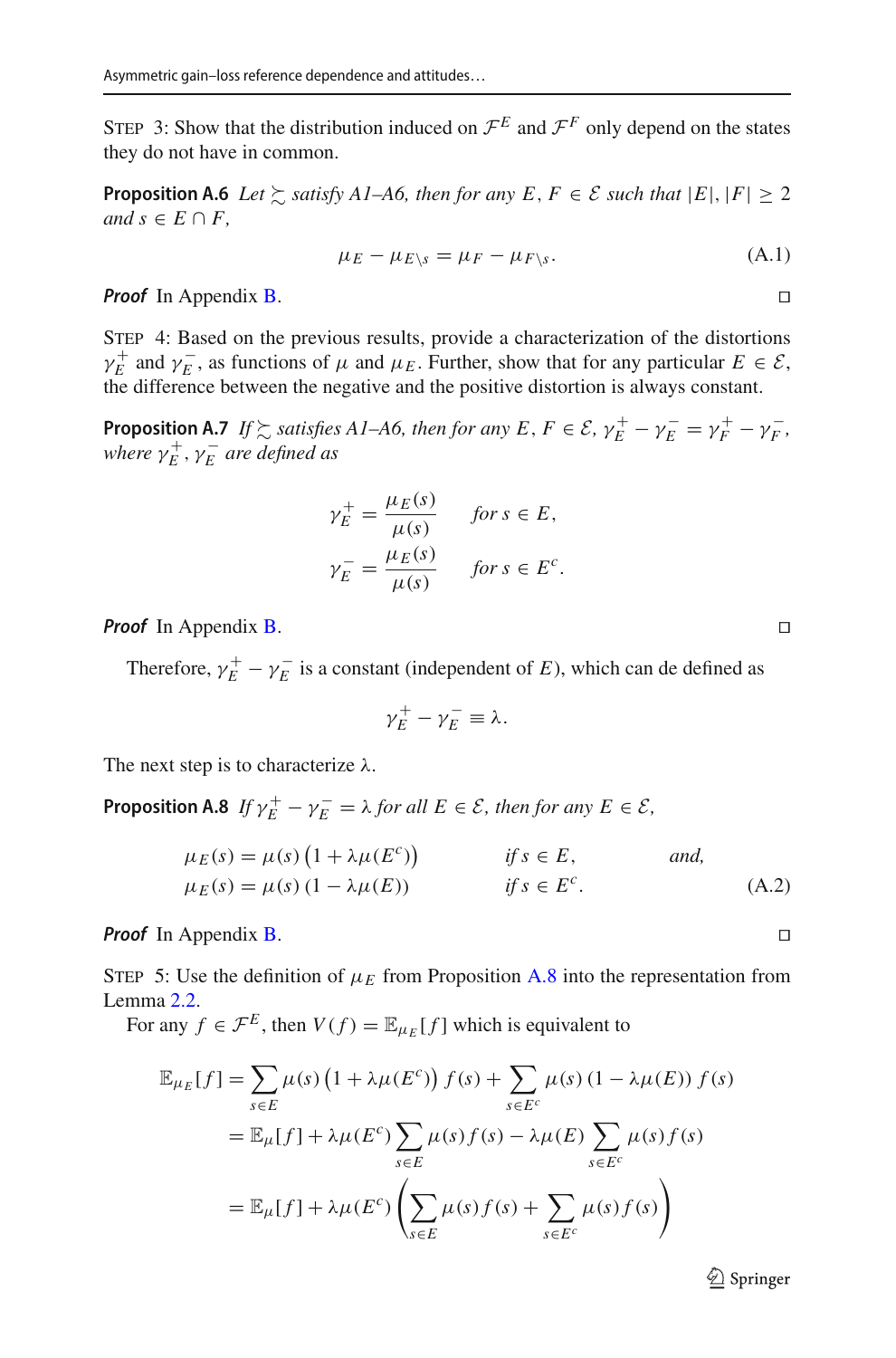$$
- \lambda(\mu(E) + \mu(E^{c})) \sum_{s \in E^{c}} \mu(s) f(s)
$$
  
=  $\mathbb{E}_{\mu}[f] + \lambda \sum_{s \in E^{c}} \mu(s) (\mathbb{E}_{\mu}[f] - f(s)).$  (A.3)

The representation follows from the observation that  $E^c = \{s \in S | f(s) < e_f = f(s) \}$  $\mathbb{E}_{\mu}[f]$ .

STEP 6: Establish the claims on  $\mu$  and  $\lambda$ .

The uniqueness of  $\mu$  and of every  $\mu_E$  follows from the uniqueness in the SEU model.  $\lambda = \gamma_E^+ - \gamma_E^-$  is unique as well from the definition of  $\gamma$ 's from [\(B.13\)](#page-28-0) and (B.13). Finally, the bound is given by the following proposition.

<span id="page-21-1"></span>**Proposition A.9** *The functional given by* [\(AGL\)](#page-9-1) *is monotone if and only if*  $|\lambda| \le$  $\min_{s} \frac{1}{1-\mu(s)}$ .

*Proof* In Appendix [B.](#page-5-0)

<span id="page-21-0"></span>

$$
\Box
$$

*Proof of Theorem* [3.1](#page-12-1) Let  $({\mu_E}_{E \in \mathcal{E}}, \lambda)$  be an AGL representation. Let  $C = \text{conv}$  $({\mu_E}_{E \in \mathcal{E}})$ . Then, from Eq. [\(A.3\)](#page-21-0), we know, for any  $f \in \mathcal{F}$  and  $E \in \mathcal{E}$ ,

$$
\mathbb{E}_{\mu_E}[f] = \mathbb{E}_{\mu}[f] + \lambda \sum_{s \in E^c} \mu(s) \left( \mathbb{E}_{\mu}[f] - f(s) \right).
$$

Hence, if  $\lambda < 0$ , the functional,  $\mathbb{E}_{\mu_F}[f]$ , for a fixed f, is minimized at  $E = \{s \in$ *S*|  $f(s) < \mathbb{E}_{\mu}[f]$ }, and if  $\lambda > 0$  is maximized at  $E = \{s \in S | \mathbb{E}_{\mu}[f] < f(s)\}$ . In either case, this is exactly (AGL). either case, this is exactly [\(AGL\)](#page-9-1).

**Proof of Theorem [3.2](#page-14-3)** That  $\gtrsim$  satisfies A1–A3, uncertainty aversion and independence with respect to the constant act 0 is immediate. So it remains to show  $\succsim$  satisfies codecomposable independence. Fix some non-bet act  $f \in \mathcal{F}^E$  and assume without loss of generality that *E* includes all neutral states for *f*. It is clear that the bet  $a_E = e_f$ (that is equals  $e_f$  on *E* and 0 otherwise) is also in  $\mathcal{F}^E$ . For each  $\alpha \in (0, 1)$  denote  $f'$  as the bet  $2f - a_E$ , so  $f' = \frac{1}{2}f + \frac{1}{2}a_E$ . Now, let  $g = \alpha a_E + \beta f'$  with  $\alpha, \beta \in \mathbb{R}_+$ . Then,  $\int \cot \theta \, ds \in E$ ,  $g(s) = \alpha f'(s) + \beta a_E(s) = \alpha(\frac{1}{2}f(s) + \frac{1}{2}a_E(s)) + \beta a_E(s) \ge \alpha(\frac{1}{2}e_f + \frac{1}{2}a_E(s)) + \beta a_E(s)$  $\frac{1}{2}e_{a_E}$ ) +  $\beta e_{a_E} = \alpha e_{f'} + \beta e_{a_E} = e_g$ . Likewise, for  $s \in E^c$ ,  $g(s) < e_g$ . Hence,  $g \in \mathcal{F}^E$ . So by Alignment Independence  $\geq$  satisfies independence over  $\{\alpha a_E + \beta f' | \alpha, \beta \in \mathbb{R}_+\}.$ 

Finally, to characterize  $v$ , notice that the capacity is fully determined by its val-uation over all bets and that it is unique. Further, by Theorem [3.1,](#page-12-1)  $V^{M\dot{M}}(a_E)$  =  $\min_{F \in \mathcal{E}} \mu_F(E) a_E$ , for any bet  $a_E$ . Hence,  $v : E \mapsto \min_{F \in \mathcal{E}} \mu_F(E)$  induces that same ranking over bets as  $V^{MM}(\cdot)$ , and therefore represents  $\sum$ . . — Первой Стании, производите с производите с производите с производите с производите с производите с произво<br>В село в село в село в село в село в село в село в село в село в село в село в село в село в село в село в се<br>

**Proof of Theorem [4.1](#page-15-0)** Use the notation that superscripts denote the DM, e.g.,  $e_f^i$  is the hedge of *f* for DM *i*.

(i)  $\Rightarrow$  (ii). Let  $\succsim_1$  be more loss-biased than  $\succsim_2$ . Consider any *f*, *g* ∈ *F* such that  $e_f^1 = e_g^2$  and  $e_{f\vee \bar{f}}^1 = e_{g\vee \bar{g}}^2$ . So, by Proposition [A.5,](#page-19-2)  $\mathbb{E}_{\mu_1}[f \vee \bar{f}] = \mathbb{E}_{\mu_1}[g \vee \bar{g}]$ . Now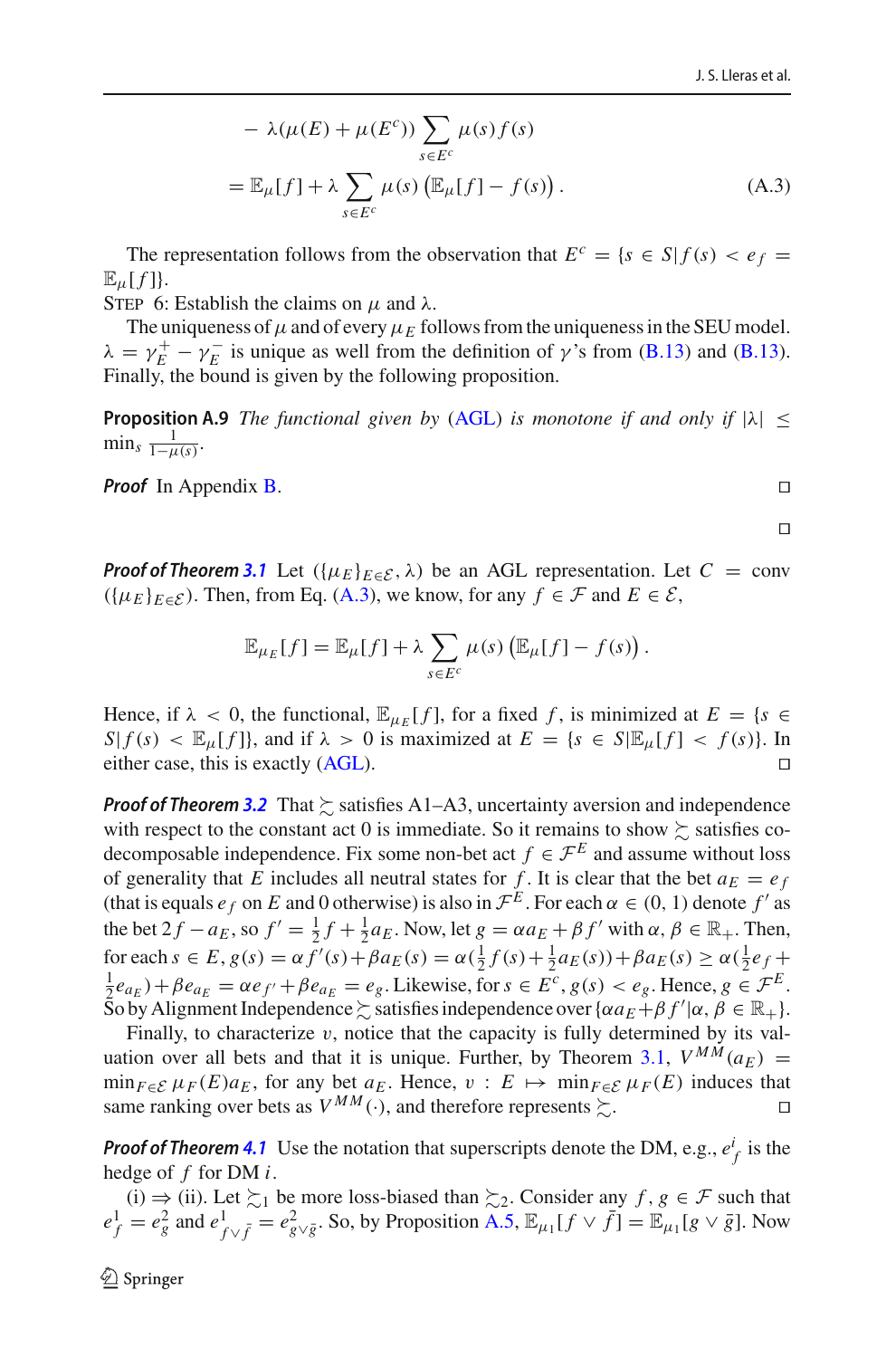observe, by definition  $f \vee \overline{f} = e_f + |f - e_f|$ :

$$
\mathbb{E}_{\mu_1}\left[e_f^1+|f-e_f^1|\right]=\mathbb{E}_{\mu_1}\left[e_g^2+|g-e_g^2|\right].
$$

Since,  $e_f^1 = e_g^2$ , this implies

<span id="page-22-0"></span>
$$
\mathbb{E}_{\mu_1}\left[|f - e_f^1|\right] = \mathbb{E}_{\mu_2}\left[|g - e_g^2|\right].\tag{A.4}
$$

Suppose further,  $f \succsim_1 c$  for any  $c \in \mathcal{F}_c$ , implies that  $g \succsim_2 c$ . Clearly, this is true if and only if  $V_2(g) \ge V_1(f)$ . We can write  $V_2(g) \ge V_1(f)$  as defined in [\(AGL\)](#page-9-1) as,

$$
\mathbb{E}_{\mu_2}[g] + \frac{\lambda_2}{2} \mathbb{E}_{\mu_2} [|g - \mathbb{E}_{\mu_2}[g]|]
$$
  
\n
$$
\geq \mathbb{E}_{\mu_1}[f] + \frac{\lambda_1}{2} \mathbb{E}_{\mu_1} [[f - \mathbb{E}_{\mu_1}[f]|].
$$

Canceling according to [\(A.4\)](#page-22-0) and  $\mathbb{E}_{\mu_1}[f] = e_f^1 = e_g^2 = \mathbb{E}_{\mu_2}[g]$  we see  $\lambda_2 \ge \lambda_1$ .

(ii)  $\Rightarrow$  (i). Let  $\lambda_2 \geq \lambda_1$ . Let  $f, g \in \mathcal{F}$  be such that  $e^1_f = e^2_g$ , and  $e^1_{f \vee \bar{f}} = e^2_{g \vee \bar{g}}$ . Suppose for some  $c \in \mathcal{F}_c$ ,  $f \succsim_1 c$ . Therefore, using the associate given by Proposition [A.5,](#page-19-2)

$$
V_1(f) = e_f^1 + \frac{\lambda_1}{2} \mathbb{E}_{\mu_1}[|f - e_f^1|] \ge c.
$$

Since  $e_{f \vee \bar{f}}^1 = e_{g \vee \bar{g}}^2$ ,  $\mathbb{E}_{\mu_1}[[f - e_f^1]] = \mathbb{E}_{\mu_2}[[g - e_g^2]]$  by the same logic of [\(A.4\)](#page-22-0). So,

$$
V_2(g) = e_g^2 + \frac{\lambda_2}{2} \mathbb{E}_{\mu_2}[|g - e_g^2|]
$$
  
\n
$$
\ge e_f^1 + \frac{\lambda_1}{2} \mathbb{E}_{\mu_1}[|f - e_f^1|]
$$
  
\n
$$
= V_1(f)
$$

Therefore,  $V_2(g) \ge c$ , as desired.

# **B Proofs of lemmas and propositions**

*Proof of Proposition [A.1](#page-18-0)* Consider any *E*,  $E' \in \mathcal{E}$ , and single-alignment acts  $f \in \mathcal{F}^E$ ,  $g \in \mathcal{F}^{E'}$ . Let *F* be a non-overlapping event for both *E* and *E*<sup>'</sup>. Consider two distinct *h*, *h*<sup> $′$ </sup> ∈ *F*, such that *h*(*s*) = *h*(*s*) = *h*<sup> $′$ </sup>(*s*) = *h*<sup> $′$ </sup>(*s*) for all *s* ∉ *F*, which means that their alignment is neutral in  $F^c$ . Moreover suppose that for every  $s \in F$ ,  $h(s) > \bar{h}(s)$ or  $h(s) < h(s)$ , and  $h'(s) > h'(s)$  or  $h'(s) < h'(s)$ , so that on every state in *F*, *h* and *h*<sup>'</sup> are either strictly considered positive or negative. Further assume that for all  $s \in F$ ,  $0 < h(s) < h'(s)$  or  $0 < h'(s) < h(s)$  (hence on *F* the acts are always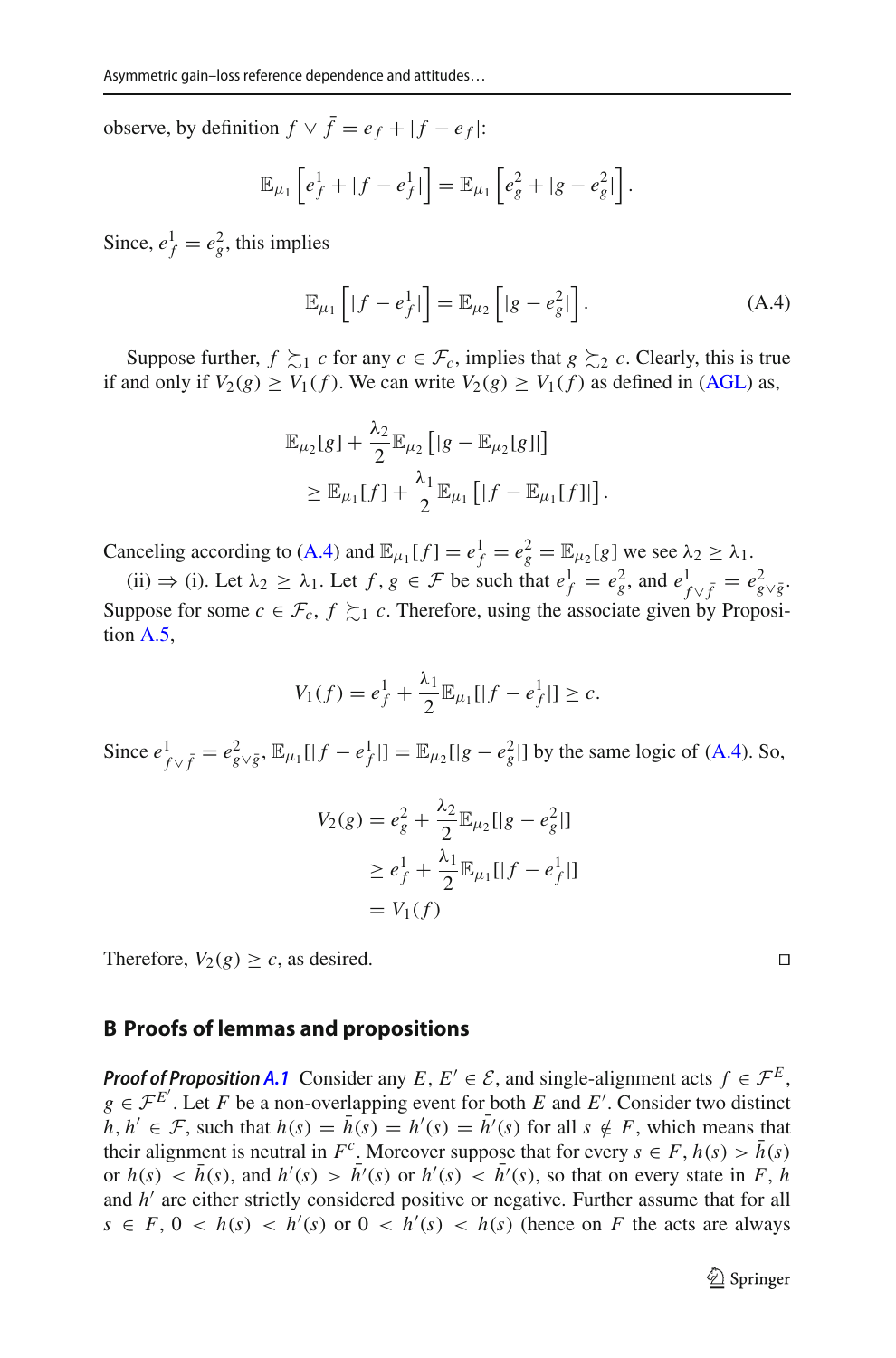different in terms of preferences). By Strong Monotonicity and Continuity, there is always possible to find such acts *h* and *h'*.

Local Mixture Consistency guarantees for  $f$ ,  $g$ ,  $h$  there exists some  $\alpha_{hh'}$  such that for any  $\alpha \in (\alpha_{hh'}, 1)$ ,

$$
\alpha f + (1 - \alpha)h \gtrsim \alpha f + (1 - \alpha)h' \iff \alpha g + (1 - \alpha)h \gtrsim \alpha g + (1 - \alpha)h'. \quad (B.1)
$$

Moreover, since *f* and *g* are single-aligned continuity of preferences, it implies that alignment does not change for small perturbations around  $f$  and  $g$ . Hence, the for  $\alpha$ close to one,  $\alpha f + (1 - \alpha)h \in \mathcal{F}^E$ , and  $\alpha g + (1 - \alpha)h \in \mathcal{F}^{E'}$ . From the representation of  $2.2$ ,  $(B.1)$  implies

$$
\mathbb{E}_{\mu_E}[\alpha f + (1 - \alpha)h] = \mathbb{E}_{\mu_E}[\alpha f + (1 - \alpha)h']
$$
  

$$
\iff \mathbb{E}_{\mu_{E'}}[\alpha g + (1 - \alpha)h] = \mathbb{E}_{\mu_{E'}}[\alpha g + (1 - \alpha)h'].
$$

Which by linearity and the fact that  $h(s) = h'(s)$  for all  $s \notin F$ , reduces to

<span id="page-23-0"></span>
$$
\sum_{F} (h - h')\mu_E(s) = 0 \iff \sum_{F} (h - h')\mu_{E'}(s) = 0.
$$
 (B.2)

Normalize  $\mu_F$  and  $\mu_{F'}$  conditional on *F* to be probability distributions over *F*, then Eq.  $(B.2)$  becomes

$$
\sum_{F} (h - h') \underbrace{\frac{\mu_E(ds)}{\mu_E(F)}}_{\mu_E(s|F)} = 0 \iff \sum_{F} (h - h') \underbrace{\frac{\mu_{E'}(ds)}{\mu_{E'}(F)}}_{\mu_{E'}(s|F)} = 0.
$$

Since all states are non-null,  $\mu_E(\cdot|F)$  and  $\mu_{E'}(\cdot|F)$  are strictly positive  $|F|$ dimensional vectors. These vectors are normal to  $(h - h') \in \mathbb{R}^{|F|}$ , which consists of nonzero elements by the assumption that *h* and *h'* are different for all  $s \in F$ . Therefore,  $\mu_E(\cdot|F)$  and  $\mu_{E'}(\cdot|F)$  are collinear vectors in  $\mathbb{R}^{|F|}$ , with norm 1. Then, for all  $s \in F$ ,

<span id="page-23-1"></span>
$$
\frac{\mu_E(s)}{\mu_E(F)} = \frac{\mu_{E'}(s)}{\mu_{E'}(F)}
$$
 or equivalently  $\mu_E(s|F) = \mu_{E'}(s|F).$  (B.3)

It remains to show that if [\(B.3\)](#page-23-1) holds there exists a unique distribution  $\mu$  that generates the conditional distributions, i.e., such that for all  $E \in \mathcal{E}$  and non-overlapping  $F$ ,  $F$ ,  $\mu_E(s)$ 

<span id="page-23-2"></span>
$$
\frac{\mu_E(s)}{\mu_E(F)} = \frac{\mu(s)}{\mu(F)}.
$$
\n(B.4)

Consider the events  $E_i = \{s_i, s_{i+1}\}\$  for  $i = 1, \ldots, n-1$ . If such a  $\mu$  exists it follows from  $(B.4)$  that for  $E_i$ ,

<span id="page-23-3"></span>
$$
\frac{\mu(s_i)}{\mu(s_{i+1})} = \frac{\mu_{E_i}(s_i)}{\mu_{E_i}(s_{i+1})}.
$$
\n(B.5)

If such a  $\mu$  exists and it is unique for the set  ${E_i}_{i=1,\dots,n-1}$ , then by [\(B.3\)](#page-23-1), it will hold for any  $E \in \mathcal{E}$ . This is because the set  $\{E_i\}_{i=1...n}$  can be used to find the conditional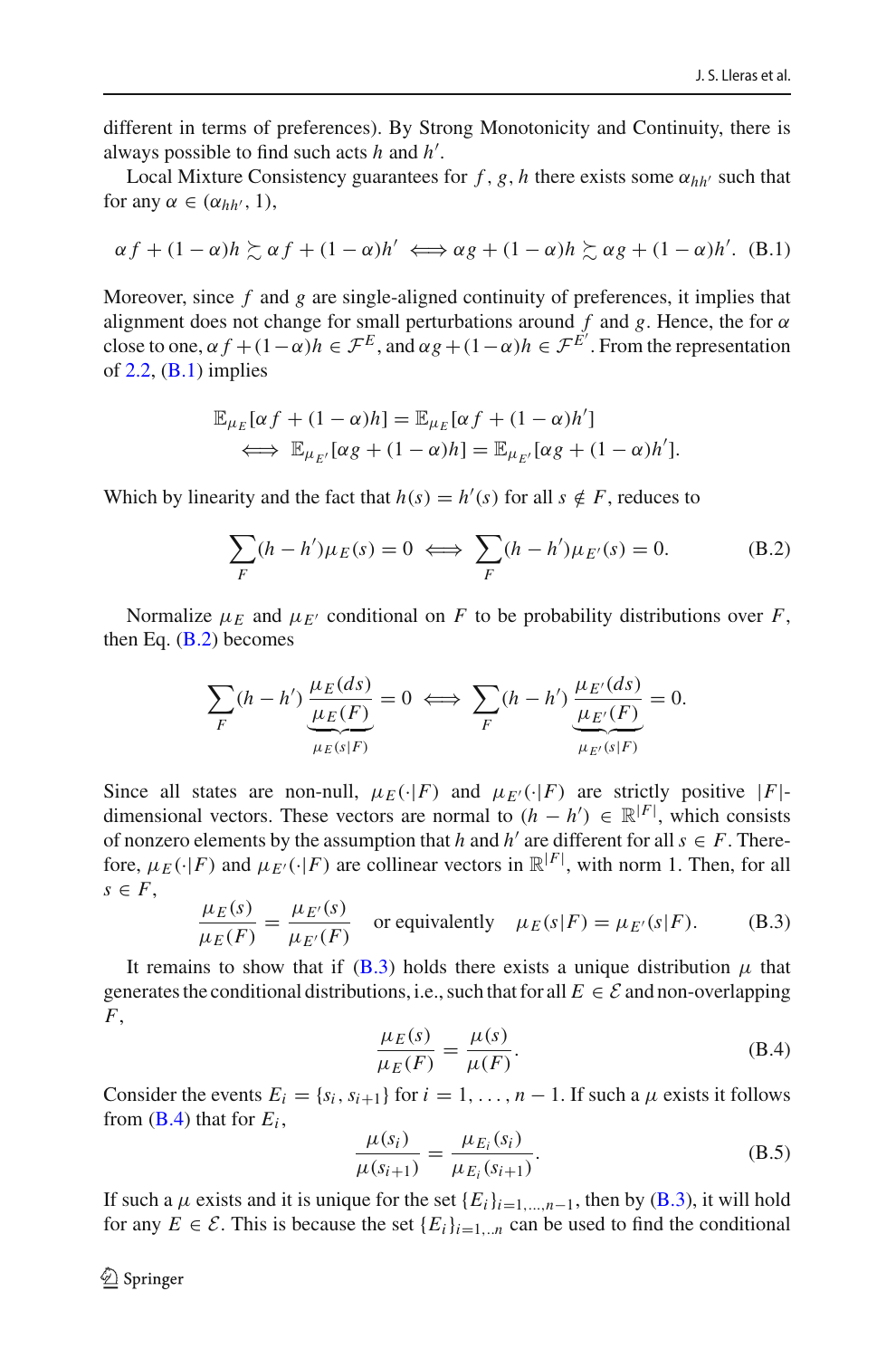distributions for any other  $E \in \mathcal{E}$  using the results from the first part of the proof. To see this suppose that there is a unique  $\mu$  such that for all  $\{E_i\}_{i=1,\dots,n-1}$ , [\(B.4\)](#page-23-2) holds. Now consider some *E* ∉ { $E_i$ }<sub>*i*=1,...,*n*−1. *E* ⊂  $\bigcup_{i=m}^{M} E_i := E_m^M$  for some *m* < *M*,</sub> where  $m \geq 1$  and  $M \leq n$ . Then, for any  $s_t, s_k \in E, t \leq k$  and  $t, k \in \{m, \ldots, M\}$ ,  $\frac{\mu_E(s_t)}{\mu_E(s_k)} = \frac{\mu_{EM}(s_t)}{\mu_{EM}(s_k)}$  $\frac{E_m}{\mu_{E_m^M}(s_k)}$  from (**B.3**). Moreover,

$$
\frac{\mu_{E_m^M}(s_t)}{\mu_{E_m^M}(s_k)} = \left(\frac{\mu_{E_m^M}(s_t)}{\mu_{E_m^M}(s_{t+1})}\right) \left(\frac{\mu_{E_m^M}(s_{t+1})}{\mu_{E_m^M}(s_{t+2})}\right) \cdots \left(\frac{\mu_{E_m^M}(s_{k-1})}{\mu_{E_m^M}(s_k)}\right)
$$
\n
$$
= \left(\frac{\mu_{E_t}(s_t)}{\mu_{E_t}(s_{t+1})}\right) \left(\frac{\mu_{E_{t+1}}(s_{t+1})}{\mu_{E_{t+1}}(s_{t+2})}\right) \cdots \left(\frac{\mu_{E_{k-1}}(s_{k-1})}{\mu_{E_{k-1}(s_k)}}\right)
$$
\n
$$
= \left(\frac{\mu(s_t)}{\mu(s_{t+1})}\right) \left(\frac{\mu(s_{t+1})}{\mu(s_{t+2})}\right) \cdots \left(\frac{\mu(s_{k-1})}{\mu(s_k)}\right)
$$
\n
$$
= \frac{\mu(s_t)}{\mu(s_t)}.
$$

Hence, it suffices to show that for the set  ${E_i}_{i=1,\ldots,n}$ , a unique distribution exists such that [\(B.4\)](#page-23-2) holds. Note that [\(B.5\)](#page-23-3) implies that for any  $i = 1, 2, \ldots n - 1$ ,

$$
\mu(s_i) = \left(\frac{\mu_{E_i}(s_i)}{\mu_{E_i}(s_{i+1})}\right) \mu(s_{i+1}).
$$

These  $n - 1$  equations, along with the necessary condition to be a probability distribution:

$$
\sum_{i=1}^n \mu(s_1) = 1,
$$

gives *n* equations and *n* unknowns (the  $\mu(s_i)$ 's), which can be written in the following form:

<span id="page-24-0"></span>
$$
\begin{bmatrix}\n1 & -\frac{\mu_{E_1}(s_1)}{\mu_{E_1}(s_2)} & 0 & 0 & \dots & 0 \\
0 & 1 & -\frac{\mu_{E_2}(s_2)}{\mu_{E_2}(s_3)} & 0 & \dots & 0 \\
0 & 0 & 1 & -\frac{\mu_{E_3}(s_3)}{\mu_{E_3}(s_4)} & 0 & \dots & 0 \\
\vdots & \vdots & \ddots & \vdots & \vdots \\
0 & 0 & \dots & \dots & 1 & -\frac{\mu_{E_{n-1}}(s_{n-1})}{\mu_{E_{n-1}}(s_n)}\n\end{bmatrix}\n\mu =\n\begin{bmatrix}\n0 \\
\vdots \\
0 \\
1\n\end{bmatrix}
$$
\n(B.6)

Equation ( $B.6$ ) has a unique solution if and only if the matrix  $A_n$  is invertible. We will prove the stronger condition that  $det(A_n) > 0$  instead, by induction on |*S*|. Let  $|S| = 3$ , then need to show that det(*A*<sub>3</sub>)  $\neq 0$ . Let  $a_{ij} = \frac{\mu_{E_i}(s_i)}{\mu_{E_i}(s_j)} > 0$ .  $a_{ij} \in (0, \infty)$ 

<sup>2</sup> Springer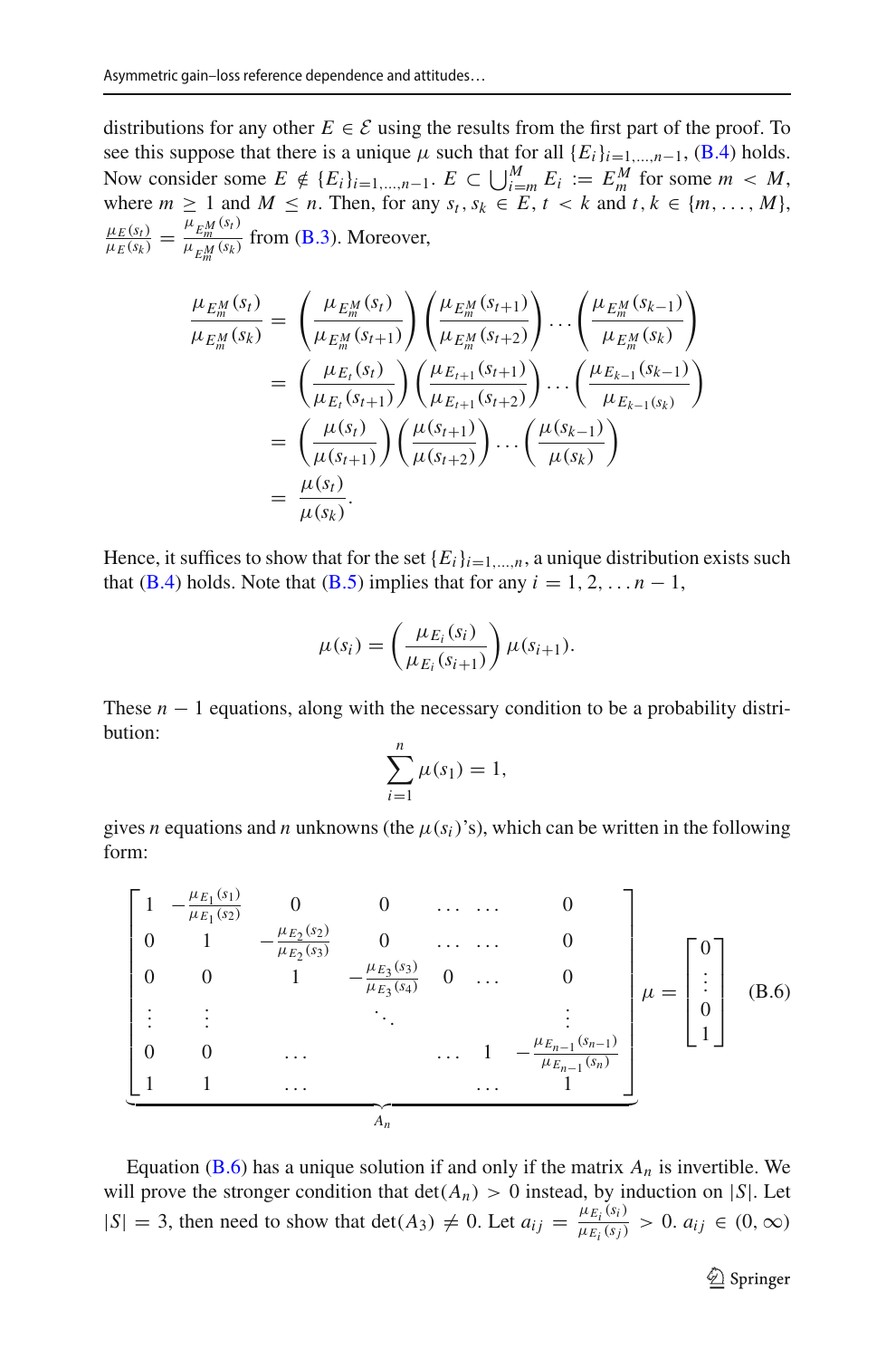because every state is non-null so  $\mu_{E_i}(s_i) > 0$  for all *i*, *j*. We have,

$$
\det\left(\begin{bmatrix} 1 & -a_{12} & 0 \\ 0 & 1 & -a_{23} \\ 1 & 1 & 1 \end{bmatrix}\right) = 1\left(1 + a_{23}\right) - \left(-a_{12}\right)(a_{23}) = 1 + a_{23}(1 + a_{12}) > 0.
$$

Suppose now that  $\det(A_k) > 0$  for all  $k < m$ . Then

$$
A_m = \begin{bmatrix} 1 & -a_{12} & 0 & 0 & \dots & \dots & 0 \\ 0 & & & & \\ \vdots & & & & \\ 0 & & & & \\ 0 & & & & \\ 1 & & & & \end{bmatrix}.
$$

Hence det( $A_k$ ) = det( $A_{m-1}$ ) +  $a_{12}$  det( $B_k$ ) where  $B_k$  is defined as

$$
B_k = \begin{bmatrix} 0 & -a_{23} & 0 & \dots & \dots & 0 \\ 0 & 1 & -a_{34} & \dots & \dots & 0 \\ \vdots & \vdots & & \ddots & & \vdots \\ 0 & 0 & \dots & \dots & 1 & -a_{n(n-1)} \\ 1 & 1 & \dots & & \dots & 1 \end{bmatrix} = \begin{bmatrix} 0 & -a_{23} & 0 & \dots & \dots & 0 \\ 0 & & & & \\ \vdots & & & & \\ 0 & & & & \\ 1 & & & & \end{bmatrix}.
$$

Therefore,  $det(A_k) = det(A_{m-1}) + a_{12}(a_{23} det(A_{m-3})) > 0$ , from the induction hypothesis that for all  $k < m$ ,  $det(A_k) > 0$ . Hence, the system from Eq. [\(B.6\)](#page-24-0) has a unique solution,  $\mu$ . From the previous result, for any  $E \in \mathcal{E}$  such that  $|E| > 2$ ,  $\mu_E$ is also generated by  $\mu$ . Hence, there exists a unique  $\mu$  :  $2^S \rightarrow [0, 1]$  such that every conditional distribution of  $\mu$  (conditional on event *F*), is the same as the conditional distribution of  $\mu_E$  provided that *F* and *E* are non-overlapping.

*Proof of Lemma [A.2](#page-19-3)* Suppose there exists  $s \in S$  such that  $\mu_E(s) = \mu_{E'}(s)$  for some  $E \neq E'$ . Then, by Proposition [A.1,](#page-18-0) there are two cases:

(i.) *s* ∈ *E* ∩ *E*<sup>*'*</sup> (or *s* ∈ *E<sup>c</sup>* ∩ *E<sup>'<sup>c</sup>*</sup>). (ii.)  $s \in E \cap (E')^c$  (or  $s \in E' \cap E^c$ ).

For case (i) by Proposition [A.1,](#page-18-0) for every  $s' \in E \cup E'$ ,  $\mu_E(s') = \mu_{E'}(s)$  since  $\mu_E(s) =$  $\gamma_E^+ \mu(s)$  and  $\mu_E(s) = \gamma_{E'}^+ \mu(s)$ . In addition, for any  $t \in E \cap (E')^c$ ,  $\mu_E(t) = \mu_{E'}(t)$ by the same argument, which implies that for all  $s \in (E')^c$ ,  $\mu_{E'}(s) = \gamma_{E'}^+ \mu(s)$ , which can only be true if  $\gamma_E^+ = \gamma_{E'}^+ = 1$ . Hence,  $\mu_E = \mu_{E'} = \mu$ . For the second case, the argument is symmetric (replacing  $\gamma_{E'}^+$  for  $\gamma_{E'}^ \overline{E'}$ ).

*Proof of Proposition [A.3](#page-19-0)* Consider some single alignment  $f \in \mathcal{F}^E$ , and  $g \in \mathcal{F}^F$  such that *f* ∼ *g*, where  $\bar{f} \in \mathcal{F}^{E^c}$  and  $\bar{g} \in \mathcal{F}^{F^c}$  are the respective balancing acts. Given *s* ∈ *S*, consider some *h* ∈ *F* such that *h*(*t*) = 0 for all *t*  $\neq$  *s* and *h*(*s*) > 0.

Suppose  $\alpha f + (1 - \alpha)h > \alpha g + (1 - \alpha)h$ , then by Antisymmetry  $\alpha f + (1 - \alpha)h <$  $\alpha \bar{g} + (1 - \alpha)h$ . From the definition of alignment and continuity of  $\succsim$ , for  $\alpha$  close to 1,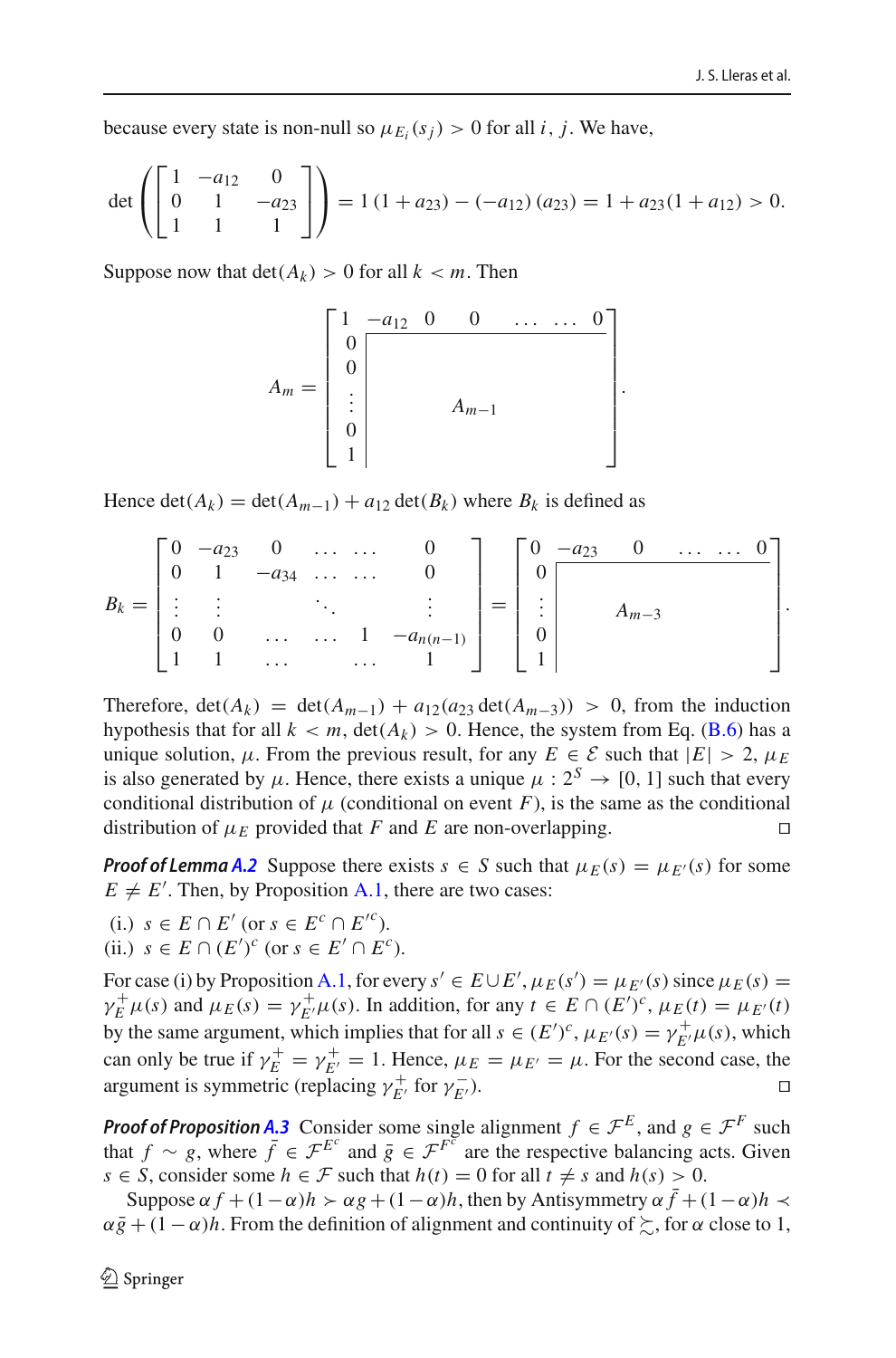then  $\alpha f + (1 - \alpha)h \in \mathcal{F}^E$  and  $\alpha g + (1 - \alpha)h \in \mathcal{F}^F$ ; likewise  $\alpha \bar{f} + (1 - \alpha)h \in \mathcal{F}^{E^c}$ and  $\alpha \bar{g} + (1 - \alpha)h \in \mathcal{F}^{F^c}$ . Therefore, by the representation result from Lemma [2.2,](#page-10-0) from Antisymmetry  $\mu_E(s) > \mu_F(s)$  if and only if  $\mu_{F^c}(s) > \mu_{E^c}(s)$ .

Suppose  $\mu_E + \mu_{E^c} \neq \mu_F + \mu_{F^c}$ . It must be the case that the following two conditions hold:

<span id="page-26-0"></span>
$$
\mu_E(s) - \mu_F(s) = \theta \left( \mu_{F^c}(s) - \mu_{E^c}(s) \right) \quad \text{for some } \theta < 1
$$
\n
$$
\mu_E(s') - \mu_F(s') = \theta' \left( \mu_{F^c}(s') - \mu_{E^c}(s') \right) \quad \text{for some } \theta' < 1 \tag{B.7}
$$

Let  $h' \in \mathcal{F}$  be such that  $h'(t) = 0$  for all  $t \neq s$ ,  $s'$ , and  $h'(s)$ ,  $h'(s') \neq 0$ . According to the above argument, for single alignment  $f \in \mathcal{F}^E$  and  $g \in \mathcal{F}^F$  where  $f \sim g$ , for  $\alpha$  close to 1, we can appeal to Antisymmetry and to obtain,

<span id="page-26-1"></span>
$$
\mu_E(s)h(s) + \mu_E(s')h(s') > \mu_F(s)h(s) + \mu_F(s')h(s')
$$
  
\n
$$
\Leftrightarrow \mu_{E^c}(s)h(s) + \mu_{E^c}(s')h(s') > \mu_{F^c}(s)h(s) + \mu_{F^c}(s')h(s').
$$
 (B.8)

In other words, there is no solution to the system obtained from Eqs. [B.7](#page-26-0) and [B.8.](#page-26-1)

<span id="page-26-2"></span>
$$
\begin{bmatrix}\n\theta \left(\mu_{F^c}(s) - \mu_{E^c}(s)\right) & \theta' \left(\mu_{F^c}(s') - \mu_{E^c}(s')\right) \\
-\left(\mu_{F^c}(s) - \mu_{E^c}(s)\right) & -\left(\mu_{F^c}(s') - \mu_{E^c}(s')\right)\n\end{bmatrix}\n\begin{bmatrix}\nv_s \\
v_{s'}\n\end{bmatrix} > \begin{bmatrix}\n0 \\
0\n\end{bmatrix}.\n\tag{B.9}
$$

Since there is no solution to  $(B.9)$ , there exists some  $p > 0$  (Stiemke's Alternative (Stiemk[e](#page-30-34) [1915](#page-30-34))) such that

$$
\begin{bmatrix} p_1 & p_2 \end{bmatrix} \underbrace{\begin{bmatrix} \theta \left( \mu_{F^c}(s) - \mu_{E^c}(s) \right) & \theta' \left( \mu_{F^c}(s') - \mu_{E^c}(s') \right) \\ - \left( \mu_{F^c}(s) - \mu_{E^c}(s) \right) & - \left( \mu_{F^c}(s') - \mu_{E^c}(s') \right) \end{bmatrix}}_A = \begin{bmatrix} 0 \\ 0 \end{bmatrix},
$$

which implies that  $(\mu_{F^c}(s) - \mu_{E^c}(s)) (p_1 \theta - p_2) = 0$  and  $(\mu_{F^c}(s') - \mu_{E^c}(s'))$  $(p_1\theta' - p_2) = 0$ , where  $p > 0$ . Since  $(\mu_F c(s) - \mu_F c(s))$  $\neq$  0 and  $(\mu_{F^c}(s') - \mu_{E^c}(s')) \neq 0$ , it must be the case that  $(p_1\theta' - p_2) = (p_1\theta - p_2) = 0$ 0, which never holds when at least  $p_1$  or  $p_2$  are nonzero, and  $\theta > 1 > \theta'$ . A contradiction. Therefore, for any  $E, F \in \mathcal{E}$ ,

$$
\mu_E + \mu_{E^c} = \mu_F + \mu_{F^c}.
$$

**Proof of Proposition [A.5](#page-19-2)** Recall  $e_f$  is defined as the constant such that for a balanced pair,  $(f, \bar{f}), \frac{1}{2}f(s) + \frac{1}{2}\bar{f}(s) = e_f$  for all  $s \in S$ . From lemma [A.4](#page-19-1) and the representation from Lemma [2.2,](#page-10-0)

$$
\mathbb{E}_{\mu}[f] = \frac{1}{2} \mathbb{E}_{\mu_E}[f] + \frac{1}{2} \mathbb{E}_{\mu_{E^c}}[f]
$$

$$
= \frac{1}{2} \mathbb{E}_{\mu_{E^c}}[\bar{f}] + \frac{1}{2} \mathbb{E}_{\mu_{E^c}}[f]
$$

 $\mathcal{D}$  Springer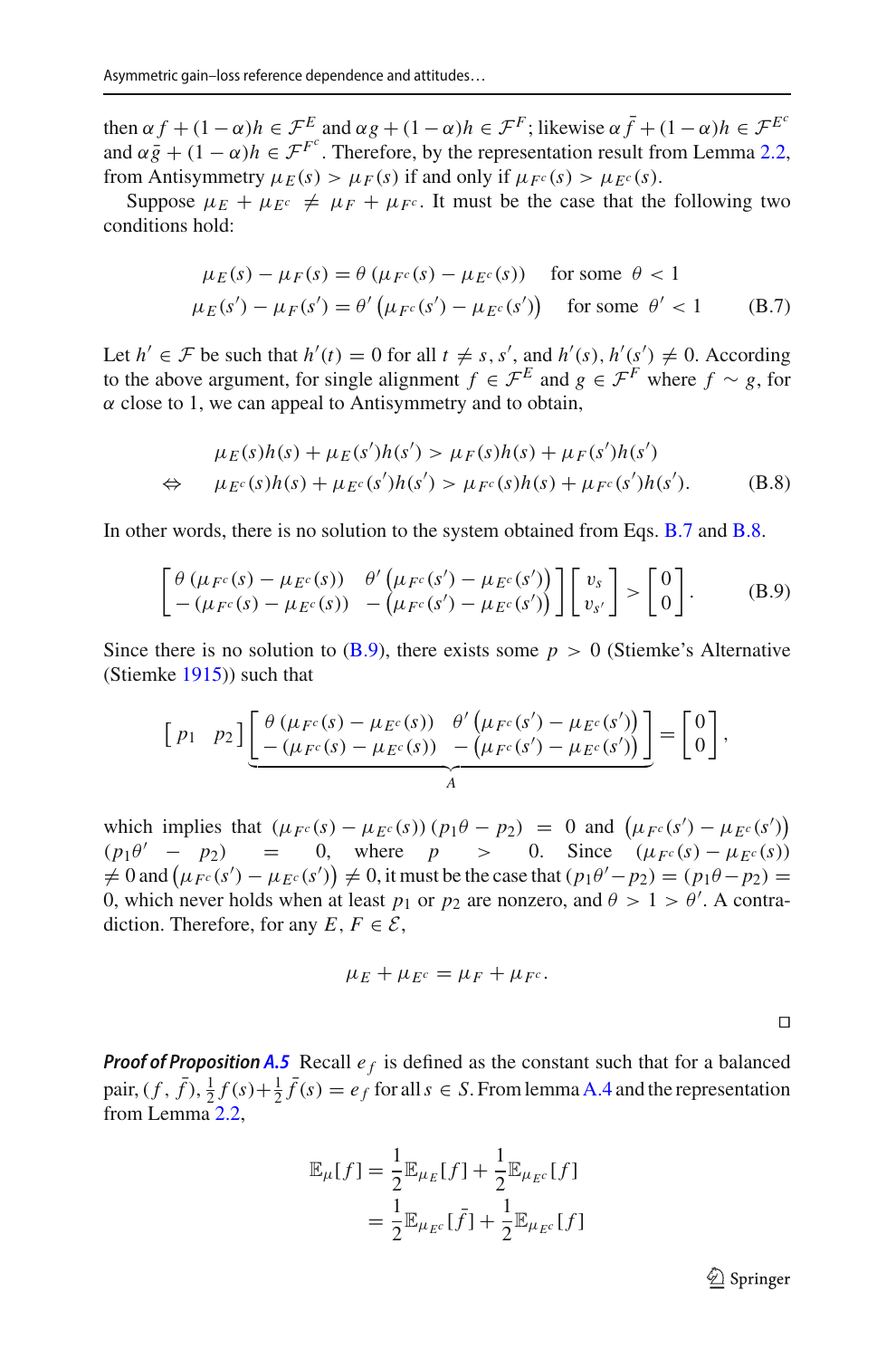$$
= \mathbb{E}_{\mu_{E^c}} \left[ \frac{1}{2} f + \frac{1}{2} \bar{f} \right]
$$
  
=  $e_f$ .

 $\Box$ 

*Proof of Proposition [A.6](#page-20-1)* We will prove the claim in steps. First, for all such *E* and *F* such that  $E \cup F = S$  and  $E \cap F^c \neq \emptyset$  and  $F \cap E^c \neq \emptyset$  and  $E \cap F = I \neq \emptyset$ , we claim  $\mu_E - \mu_{E\setminus I} = \mu_F - \mu_{F\setminus I}$ . Indeed, by definition  $F\setminus I = E^c \neq \emptyset$  and  $E\setminus I = F^c \neq \emptyset$ . So,

$$
\mu_E - \mu_{E\setminus I} = \mu_E - \mu_{F^c}, \quad \text{and,}
$$
  

$$
\mu_F - \mu_{F\setminus I} = \mu_F - \mu_{E^c},
$$

Also, from Proposition [A.3,](#page-19-0)  $\mu_E + \mu_{E^c} = \mu_F + \mu_{F^c}$  for all  $E, F \in \mathcal{E}$ . This and the above observation imply  $\mu_E - \mu_{E\setminus I} = \mu_F - \mu_{F\setminus I}$ .

Next, we claim, for all such *E* and *F* such that  $E \cap F^c \neq \emptyset$  and  $F \cap E^c \neq \emptyset$  and  $E \cap F = I \neq \emptyset$ ,  $\mu_E - \mu_{E \setminus I} = \mu_F - \mu_{F \setminus I}$ . To see this, notice that  $(E, E^c \cup I)$ ,  $(E^c \cup I, F^c \cup I)$ , and  $(F^c \cup I, F)$  all satisfy (as pairs of subsets), the conditions to apply the first claim. So,  $\mu_E - \mu_{E\setminus I} = \mu_{(E^c \cup I)} - \mu_{E^c} = \mu_{(F^c \cup I)} - \mu_{F^c} = \mu_F - \mu_{F\setminus I}$ , as desired.

Finally, we use this second claim to prove the proposition. Let *E* and *F* be such that *s* ∈ *E* ∩ *F*. Notice, if *E* ∩ *F* = *s* we can apply the second claim directly. So assume  $s \subsetneq E \cap F$ . There are two cases. (i)  $E^c \cap F^c \neq \emptyset$ . Then,  $(E, (E^c \cap F^c) \cup s)$ , and ( $(E^c \cap F^c) \cup s$ , *F*), satisfy the conditions of the second claim so,  $\mu_F - \mu_{F\setminus s} =$  $\mu_{(E^c \cap F^c) \cup s} - \mu_{E^c \cap F^c} = \mu_F - \mu_{F \setminus s}$ . (ii)  $E^c \cap F^c = \emptyset$ . Then,  $(E, E^c \cup s)$  satisfy the conditions for the second claim:  $\mu_E - \mu_{E\setminus s} = \mu_{(E^c \cup s)} - \mu_{E^c}$ . Now notice that it must be that  $E^c \cup s \subset F$ , hence  $(E^c \cup s)^c \cap F^c \neq \emptyset$ . Applying case (i) provides  $\mu_{CE \cup c} - \mu_{ES} = \mu_F - \mu_{E \setminus s}$ . This completes the proof. □  $\mu_{(E^c \cup s)} - \mu_{E^c} = \mu_F - \mu_{F \setminus s}$ . This completes the proof.

*Proof of Proposition [A.7](#page-20-2)* Consider 3 different cases, (i)  $E = F^c$ , (ii)  $F \subsetneq E$  and (iii) *E* ∩ *F*  $\neq$  Ø and *E<sup>c</sup>* ∩ *F*  $\neq$  Ø, and *E* ∩ *F<sup>c</sup>*  $\neq$  Ø. It suffices to consider these three conditions since whenever  $E \cap F = \emptyset$ , and  $E^c \cap F^c \neq \emptyset$ , Lemma [A.4](#page-19-1) will get the result for *E* and *F*, from  $E^c$  and  $F^c$ .

First note that the case where  $E = F^c$  the result follows straightforwardly from Proposition [A.3.](#page-19-0) For cases (ii) and (iii) notice that there exists some  $s \in E \cap F$ . It is without loss of generality to assume that  $|E|, |F| \ge 2$ , <sup>[14](#page-27-0)</sup> for this *s* and any  $t \in S$ , we can divide [\(A.1\)](#page-1-1) (from proposition [A.6\)](#page-20-1) by  $\mu(t) > 0$  and obtain

<span id="page-27-1"></span>
$$
\frac{\mu_E(t)}{\mu(t)} - \frac{\mu_{E\setminus s}(t)}{\mu(t)} = \frac{\mu_F(t)}{\mu(t)} - \frac{\mu_{F\setminus s}(t)}{\mu(t)}.
$$
 (B.10)

<span id="page-27-0"></span><sup>&</sup>lt;sup>14</sup> This cannot be violated in case (iii), and in case (ii), *E* must have more than two elements. Further, note that if  $|F| = 1$ ,  $\gamma_0$  would not be defined, but in that case if  $|S| \geq 3$ ,  $|F^c| = n - 1$  and the result can follow from reversing the roles of *F* and *E*, with  $E^c$  and  $F^c$  and Proposition [A.3.](#page-19-0)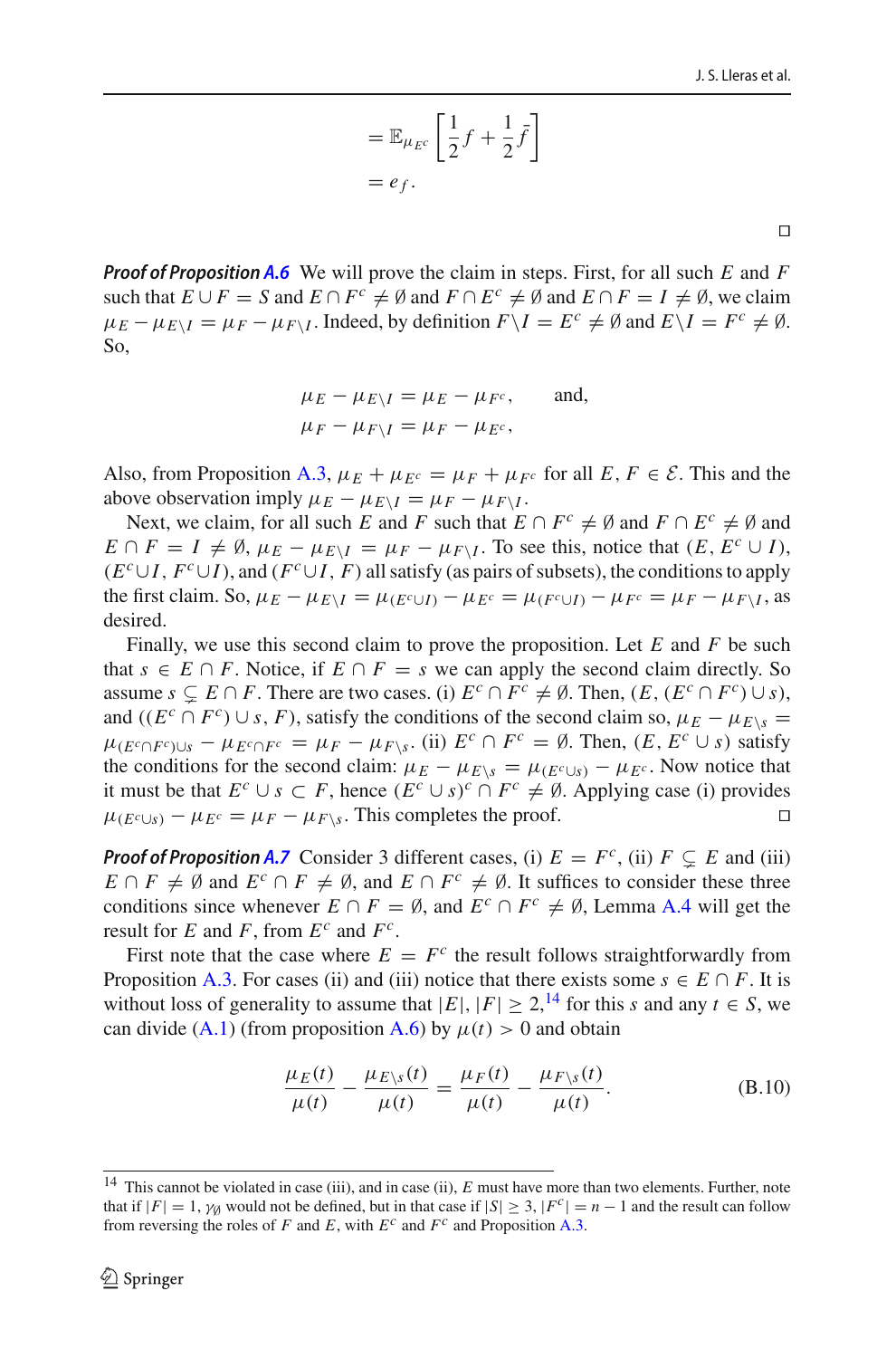Now, consider the case where  $F \subsetneq E$ . By the definition of  $\gamma_E^+ = \frac{\mu_E(s)}{\mu(s)}$  for  $s \in E$ , and  $\gamma_E^- = \frac{\mu_E(s)}{\mu(s)}$  for  $s \in E^c$ . Suppose  $s \in E \cap F$ , then using [\(B.10\)](#page-27-1) and the definition of states as positive or negative (when viewed from *E*, *F*, *E*\*s*, and *F*\*s*). Since  $F \subsetneq E$ , there exists some  $s \in E \cap F$  and  $t \in E^c \cap F^c$ .

<span id="page-28-2"></span><span id="page-28-1"></span>
$$
s \in E \cap F: \quad \gamma_E^+ - \gamma_{E \setminus s}^- = \gamma_F^+ - \gamma_{F \setminus s}^-, \tag{B.11a}
$$

$$
t \in E^c \cap F^c: \quad \gamma_E^- - \gamma_{E\setminus s}^- = \gamma_F^- - \gamma_{F\setminus s}^-. \tag{B.11b}
$$

Subtracting [\(B.11b\)](#page-28-1) from [\(B.11a\)](#page-28-2) yields  $\gamma_E^+ - \gamma_E^- = \gamma_F^+ - \gamma_F^-$ .

Now consider the cases where  $E \cap F \neq \emptyset$  and  $E^c \cap F \neq \emptyset$ , and  $E \cap F^c \neq \emptyset$ . Define  $G = E \cap F$ , so,  $G \subsetneq E$  and  $G \subsetneq F$ . Applying case (ii) twice (i.e.,  $\gamma_E^+ - \gamma_E^- =$  $\gamma_G^+ - \gamma_G^- = \gamma_F^+ - \gamma_F^-$ , proves the claim.

*Proof of Proposition [A.8](#page-20-0)* By definition  $\mu_E(s) = \gamma_E^+ \mu(s)$  if  $s \in E$  and  $\mu_E(s) =$  $\gamma_{E}^{-} \mu(s)$  if  $s \in E^{c}$ . Since  $\gamma_{E}^{+}$  is the same for all  $s \in E$ , it follows that for any  $E' \subseteq E$ , then  $\mu_E(E') = \gamma_E^+ \mu(E')$  as well. Then,  $\gamma_E^+ - \gamma_E^- = \lambda$  implies that

$$
\frac{\mu_E(E)}{\mu(E)} - \frac{\mu_E(E^c)}{\mu(E^c)} = \lambda,
$$
\n
$$
\Rightarrow \frac{\mu_E(E)}{\mu(E)} - \frac{1 - \mu_E(E)}{1 - \mu(E)} = \lambda,
$$
\n
$$
\Rightarrow \mu_E(E)(1 - \mu(E)) - (1 - \mu_E(E))\mu(E) = \lambda(1 - \mu(E))\mu(E).
$$

Solving for  $\mu_E(E)$  yields  $\mu_E(E) = \mu(E) (1 + \lambda(1 - \mu(E))),$  hence

$$
\gamma_E^+ = \frac{\mu_E(E)}{\mu(E)} = (1 + \lambda(1 - \mu(E))).
$$
 (B.12)

Likewise we can solve for  $\gamma_E^-$  to get

<span id="page-28-0"></span>
$$
\gamma_E^- = \frac{\mu_E(E^c)}{\mu(E^c)} = (1 - \lambda \mu(E)).
$$
 (B.13)

The fact that  $\frac{\mu_E(E)}{\mu(E)} = \frac{\mu_E(s)}{\mu(s)}$  for all  $s \in E$ , and  $\frac{\mu_E(E^c)}{\mu(E^c)} = \frac{\mu_E(s)}{\mu(s)}$  for all  $s \in E^c$  follows from Proposition [A.1.](#page-18-0) Therefore

$$
\mu_E(s) = \mu(s) \left( 1 + \lambda \mu(E^c) \right) \quad \text{for } s \in E,
$$
  

$$
\mu_E(s) = \mu(s) \left( 1 - \lambda \mu(E) \right) \quad \text{for } s \in E^c.
$$

This proves the result.

*Proof of Proposition* [A.9](#page-21-1) We prove the case where  $\lambda > 0$ , the opposite case is a clear analogy. Only if: assume to the contrary that  $\lambda$  exceeds this bound. Let

 $\mathcal{D}$  Springer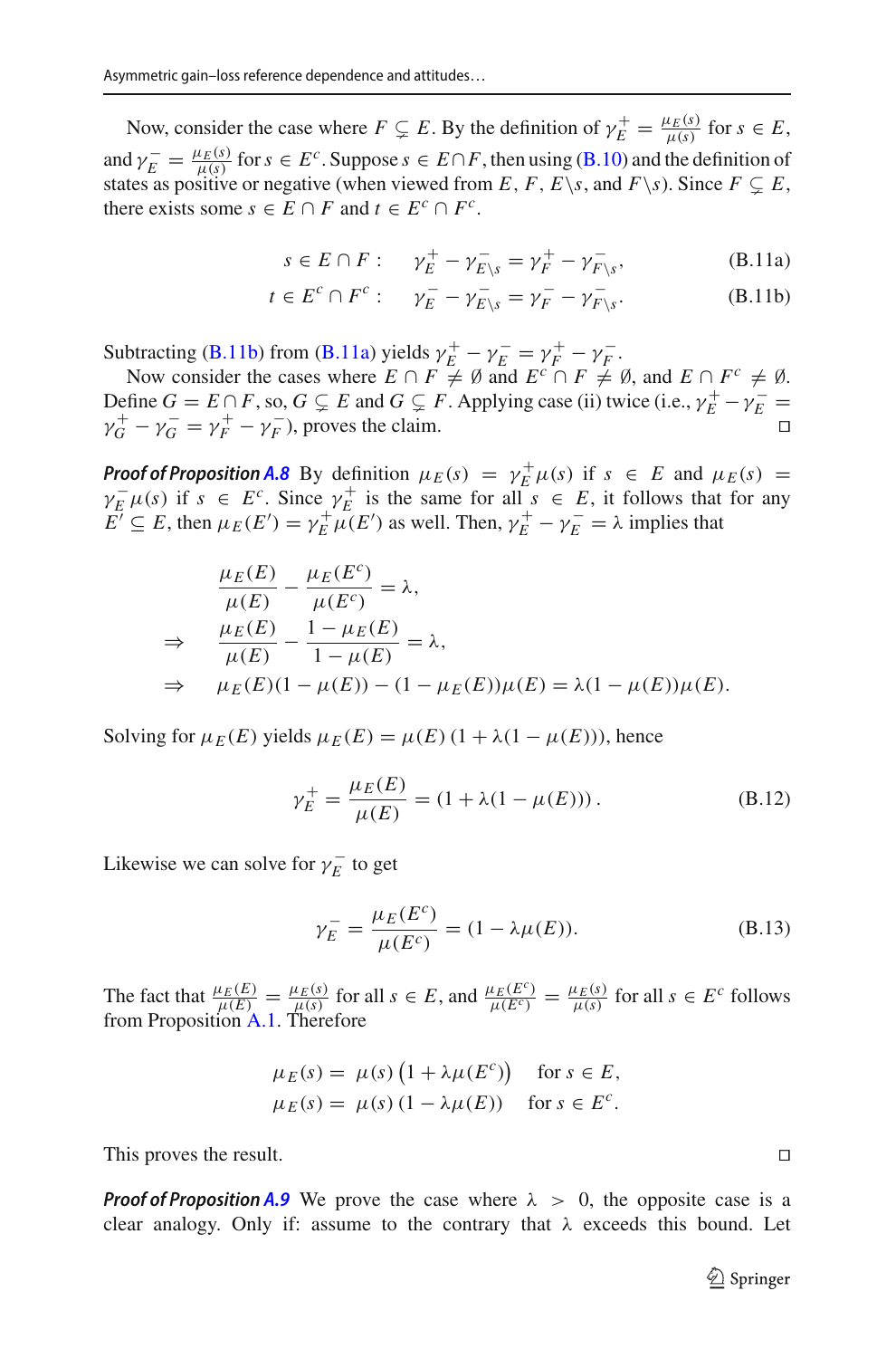$s' = \arg\min_{S} \mu(S)$ . Let  $y < 1$  and let *f* be the act defined by  $f(s) = 1$  for all  $s \neq s'$  and  $f(s') = y$ . Then

$$
V(f) = \mathbb{E}_{\mu}[f] + \lambda \sum_{s:f(s) > \mathbb{E}_{\mu}[f]} \mu(s)[f(s) - \mathbb{E}_{\mu}[f]]
$$
  
= 1 + (1 - y)\mu(s') + \lambda(1 - \mu(s'))(1 - 1 - (1 - y)\mu(s'))  
= 1 + (1 - y)\mu(s')(1 - \lambda(1 - \mu(s')))  
> 1 + (1 - y)\mu(s')(1 - \frac{1 - \mu(s')}{1 - \mu(s')})  
= 1 = V(1)

Thus, *V* violates monotonicity. If: assume  $\lambda$  meets such a bound.

Define  $\phi : \mathbb{R} \to \mathbb{R}$  as  $\phi = \max\{0, x\}$ . Since  $\phi$  is the maximum of two linear, hence convex, functions, it is convex. Notice we can rewrite  $V(f) = \mathbb{E}_{\mu}[f] + \lambda \mathbb{E}_{\mu} \phi(f \mathbb{E}_{\mu}[f]$ , so *V* is convex. From this perspective, we will show that every element of  $\partial V(f)$ , the sub-differential at *f*, is strictly positive (for *f* in the interior of  $\mathbb{R}^n_+$ ). We have  $\partial V(f) = \partial (\mathbb{E}_{\mu}[f]) + \lambda \sum_{s} \mu(s) \partial (\phi(f(s) - \mathbb{E}_{\mu}[f]))$ . So let  $d \in \partial V(f)$  and consider the *s*-wise component of *d*. Then, we have

$$
d_s \ge \mu(s) + \lambda \big( (\mu(s)(1 - \mu(s))\phi'_{-} - \sum_{t \ne s} \mu(t)\mu(s)\phi'_{+} \big)
$$
  
 
$$
\ge \mu(s) - \lambda \mu(s)(1 - \mu(s))
$$
  
 
$$
> \mu(s) - \mu(s)\frac{1 - \mu(s)}{1 - \mu(s)} = 0
$$

where  $\phi'_{+} = 1$  and  $\phi'_{-} = 0$  are the maximum and minimum *s*-components of  $\partial \phi$ , respectively.  $\Box$ 

# **References**

<span id="page-29-1"></span>Abeler, J., Falk, A., Goette, L., Huffman, D.: Reference points and effort provision. Am. Econ. Rev. **101**, 470–492 (2011)

<span id="page-29-2"></span>Anscombe, F.J., Aumann, R.J.: A definition of subjective probability. Ann. Math. Stat. **34**, 199–205 (1963)

- <span id="page-29-5"></span>Apesteguia, J., Ballester, M.: A theory of reference-dependent behavior. Econ. Theory **40**(3), 427–455 (2009)
- <span id="page-29-0"></span>Bell, D.E.: Disappointment in decision making under uncertainty. Oper. Res. **33**(1), 1–27 (1985)
- <span id="page-29-6"></span>Blavatskyy, P.R.: Expected utility-mean absolute semideviation model of individual decision making under risk. Mimio (2010)
- <span id="page-29-8"></span>Cerreia-Vioglio, S., Dillenberger, D., Ortoleva, P.: Cautious expected utility and the certainty effect. Econometrica **83**(2), 693–728 (2015)
- <span id="page-29-7"></span>Dillenberger, D.: Preferences for one-shot resolution of uncertainty and allais-type behavior. Econometrica **78**(6), 1973–2004 (2010)
- <span id="page-29-4"></span>Ellsberg, D.: Risk, ambiguity, and the savage axioms. Q. J. Econ. **75**(4), 643–669 (1961)
- <span id="page-29-3"></span>Ghirardato, P., Marinacci, M.: Ambiguity made precise: a comparative foundation. J. Econ. Theory **102**(2), 251–289 (2002)